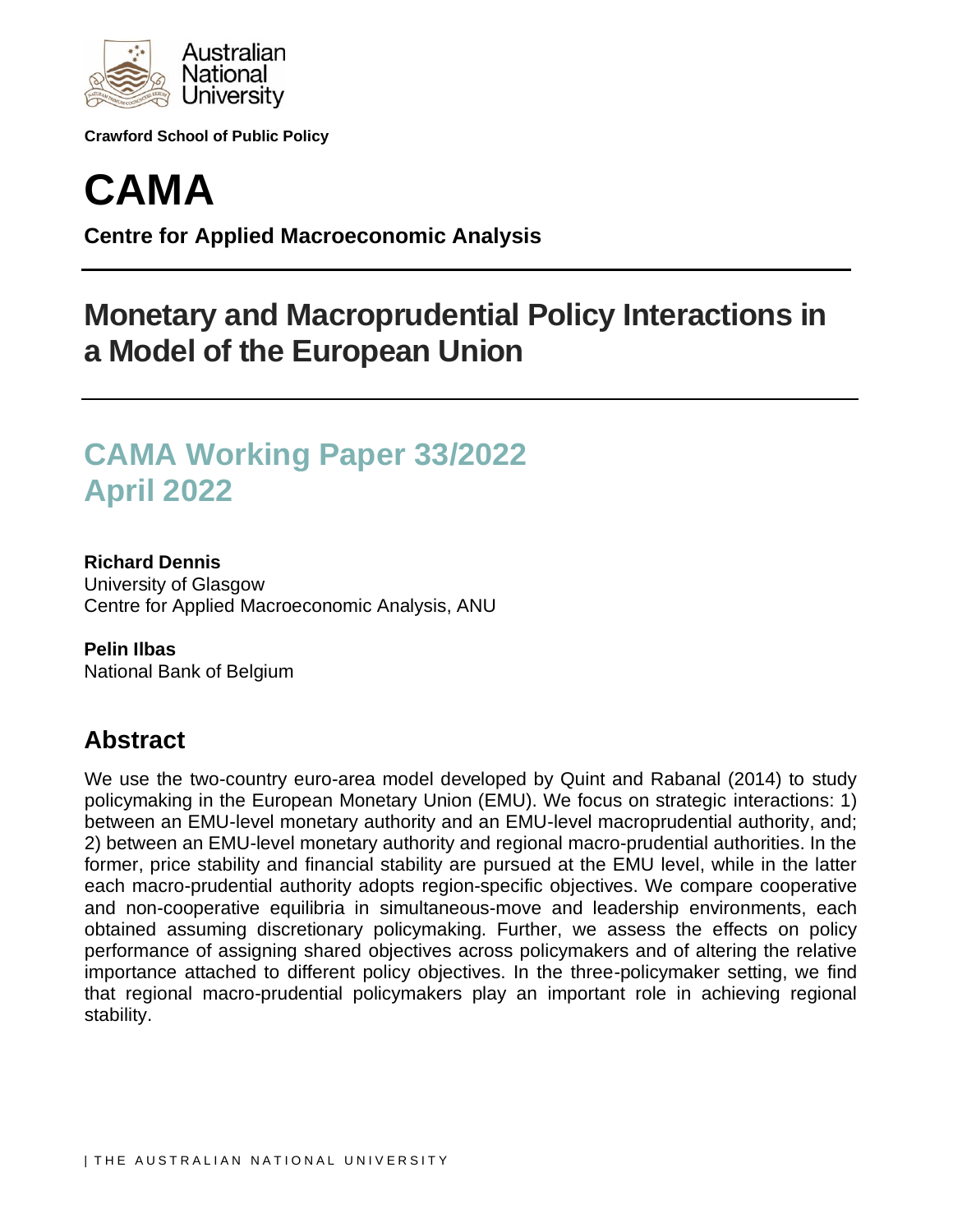### **Keywords**

Monetary policy, macro-prudential policy, policy coordination

#### **JEL Classification**

E42, E44, E52, E58, E61

### **Address for correspondence:**

(E) [cama.admin@anu.edu.au](mailto:cama.admin@anu.edu.au)

#### **ISSN 2206-0332**

**[The Centre for Applied Macroeconomic Analysis](http://cama.crawford.anu.edu.au/)** in the Crawford School of Public Policy has been established to build strong links between professional macroeconomists. It provides a forum for quality macroeconomic research and discussion of policy issues between academia, government and the private sector.

**The Crawford School of Public Policy** is the Australian National University's public policy school, serving and influencing Australia, Asia and the Pacific through advanced policy research, graduate and executive education, and policy impact.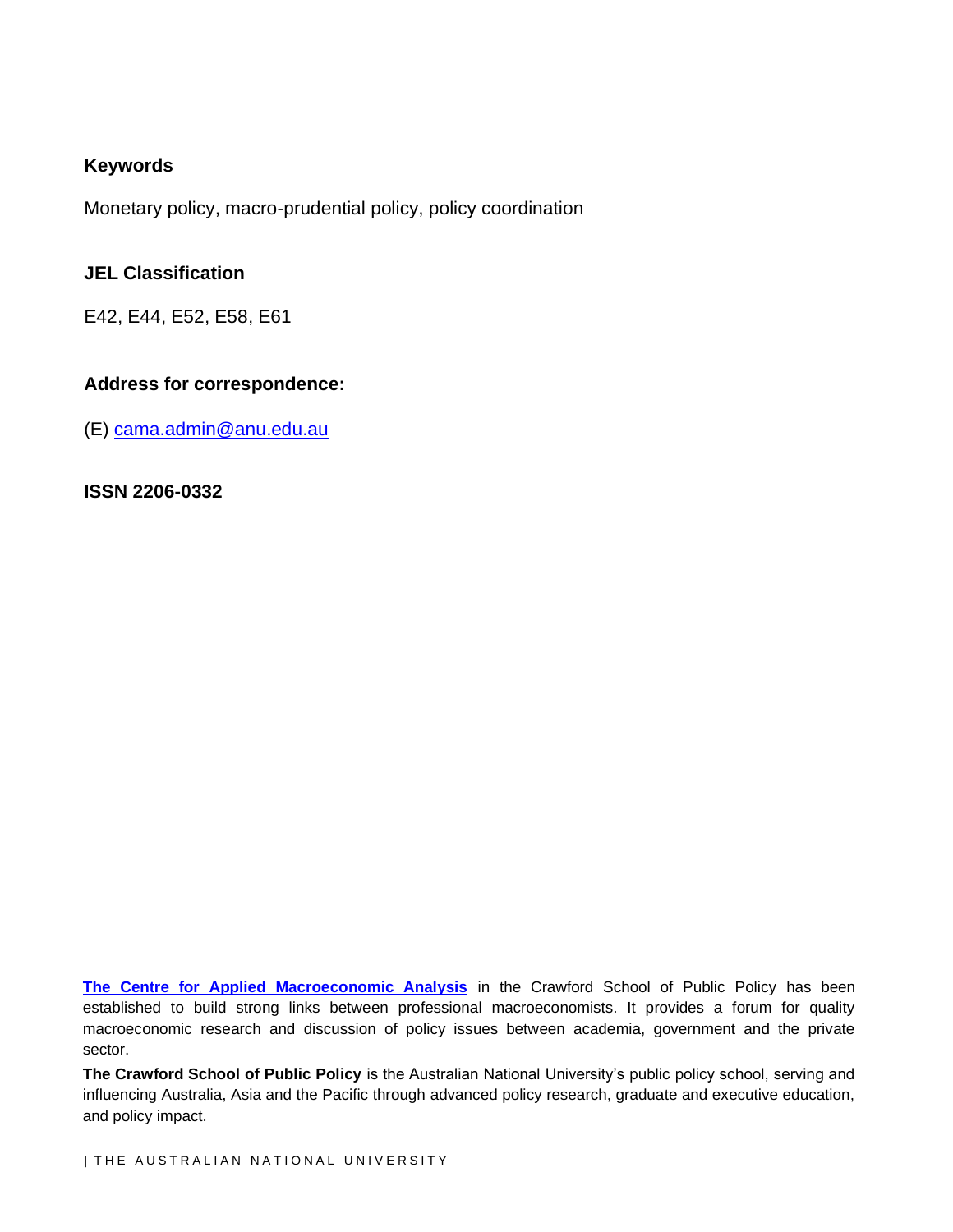# Monetary and Macroprudential Policy Interactions in a Model of the European Union

Richard Dennis<sup>†</sup> and Pelin Ilbas<sup>‡</sup>

April 5, 2022

#### Abstract

We use the two-country euro-area model developed by Quint and Rabanal (2014) to study policymaking in the European Monetary Union (EMU). We focus on strategic interactions: 1) between an EMU-level monetary authority and an EMU-level macroprudential authority, and; 2) between an EMU-level monetary authority and regional macro-prudential authorities. In the former, price stability and financial stability are pursued at the EMU level, while in the latter each macro-prudential authority adopts region-specific objectives. We compare cooperative and non-cooperative equilibria in simultaneous-move and leadership environments, each obtained assuming discretionary policymaking. Further, we assess the effects on policy performance of assigning shared objectives across policymakers and of altering the relative importance attached to different policy objectives. In the three-policymaker setting, we find that regional macroprudential policymakers play an important role in achieveing regional stability.

Keywords: Monetary policy, macro-prudential policy, policy coordination JEL Codes: E42, E44, E52, E58, E61

This paper has beneÖtted from comments received at the National Bank of Belgium biannual conference ìThe transmission mechanism of new and traditional instruments of monetary and macroprudential policyî, particularly those from our discussant Olivier Loisel. We would also like to thank Raf Wouters and Tatiana Kirsanova for helpful discussions related to this work.

<sup>&</sup>lt;sup>†</sup>University of Glasgow and CAMA; email: richard.dennis@glasgow.ac.uk.

<sup>&</sup>lt;sup>‡</sup>National Bank of Belgium; email: pelin.ilbas@nbb.be.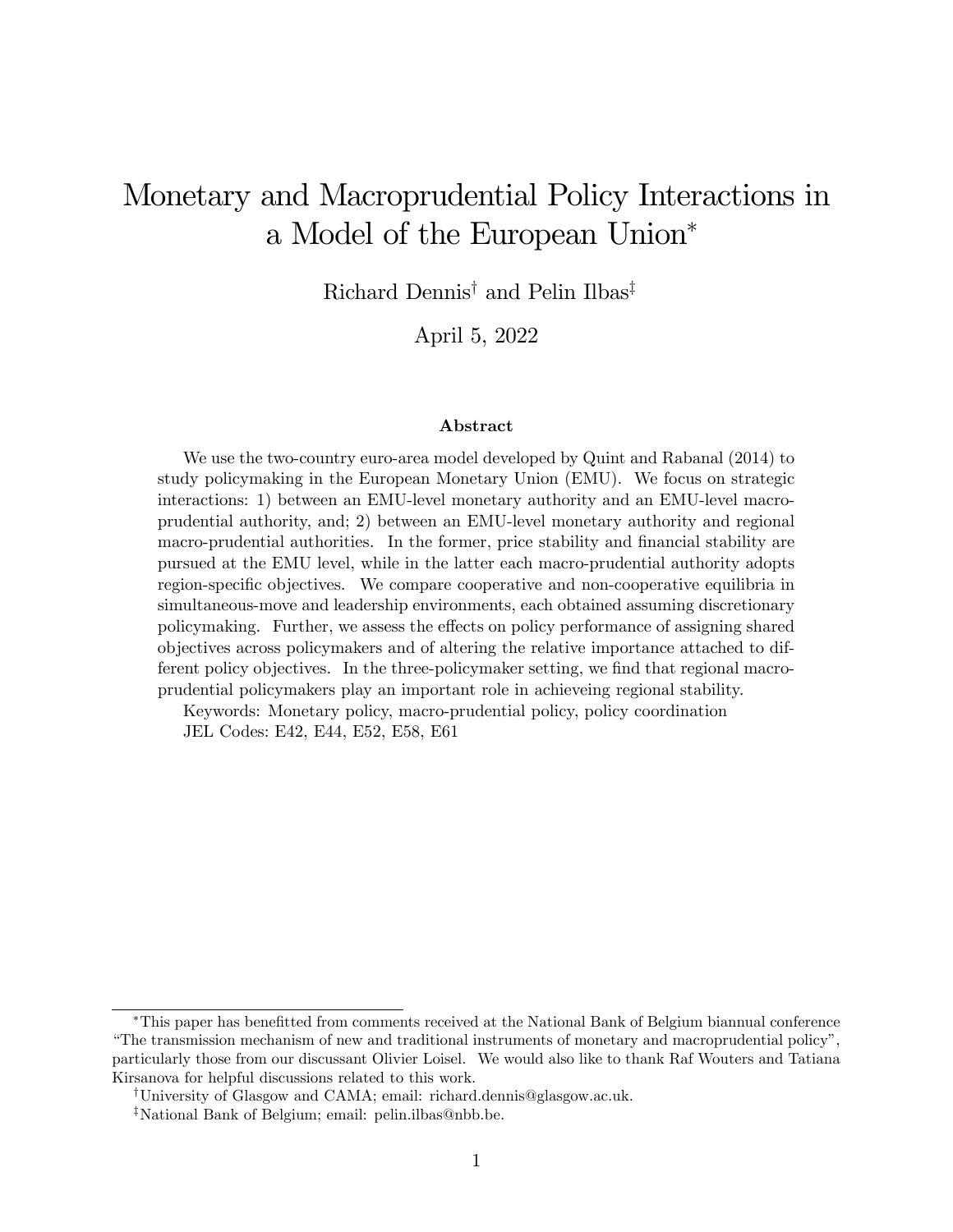### 1 Introduction

This paper studies the strategic interaction between monetary and macroprudential policies in the context of a two region international business cycle model of the Euro-area. During the European debt crisis that emerged from the global financial crisis, banks and financial institutions across different countries and regions in the European Monetary Union (EMU) faced different balance-sheet pressures and liquidity concerns. As a result, governments were forced to respond at the national level to rescue troubled financial institutions, which in turn put upward pressure on debt burdens in countries such as Greece, Ireland, Italy, Portugal and Spain, and has led to increased macroeconomic divergence with countries such as France and Germany. Since regional imbalances across the banking system could not be addressed through conventional monetary policy, greater focus was placed on macroprudential policy.

To better understand the interaction between monetary policy and macroprudential policy, and the effect this interaction has on different regions of Europe, we study policy interactions using the two-region Dynamic Stochastic General Equilibrium (DSGE) model that Quint and Rabanal (2014) estimated for the Euro-area. Their framework allows us to analyze the current policy landscape in the European Monetary Union (EMU), where the European Central Bank (ECB) is charged as the single monetary authority with the task to maintain price stability, while at the same time its area-wide macroprudential responsibilities are shared with national-level macroprudential authorities. This multilayer-feature of policy-setting makes cooperation across the different authorities a challenging task. We investigate the consequences for macroeconomic stability when cooperation does not occur, and identify cases, such as the pursuit of regional or country-specific objectives, in which it might not even be desirable for authorities to cooperate.

We perform our analysis in a setup where each policy maker is assumed to minimize a loss function, and behave as a strategic player in a dynamic game that is either cooperative or noncooperative. We study simultaneous-move and leadership settings, allowing us to distinguish between various timings of the different players' moves. In the first setting, we consider an EMU-wide monetary authority and an EMU-wide macroprudential authority, each pursuing area-wide objectives, and thereby ignoring regional imbalances and heterogeneity across the euro-area. This is a two-player setting that is similar in spirit to the closed-economy analyses performed by De Paoli and Paustian (2017), Angelini et al. (2012), Bean et al. (2010), Beau et al. (2014), Darracq Paries et al. (2011), Gelain and Ilbas (2017), and others. In the second setting, we assume that macroprudential duties are performed at the regional level<sup>1</sup>,

<sup>&</sup>lt;sup>1</sup>While in reality the ECB and national authorities have shared competences, the role of the former is limited to imposing stricter capital requirements as foreseen in the EU legislations. Allowing for only national prudential authorities however simplifies the analysis without too much loss of realism.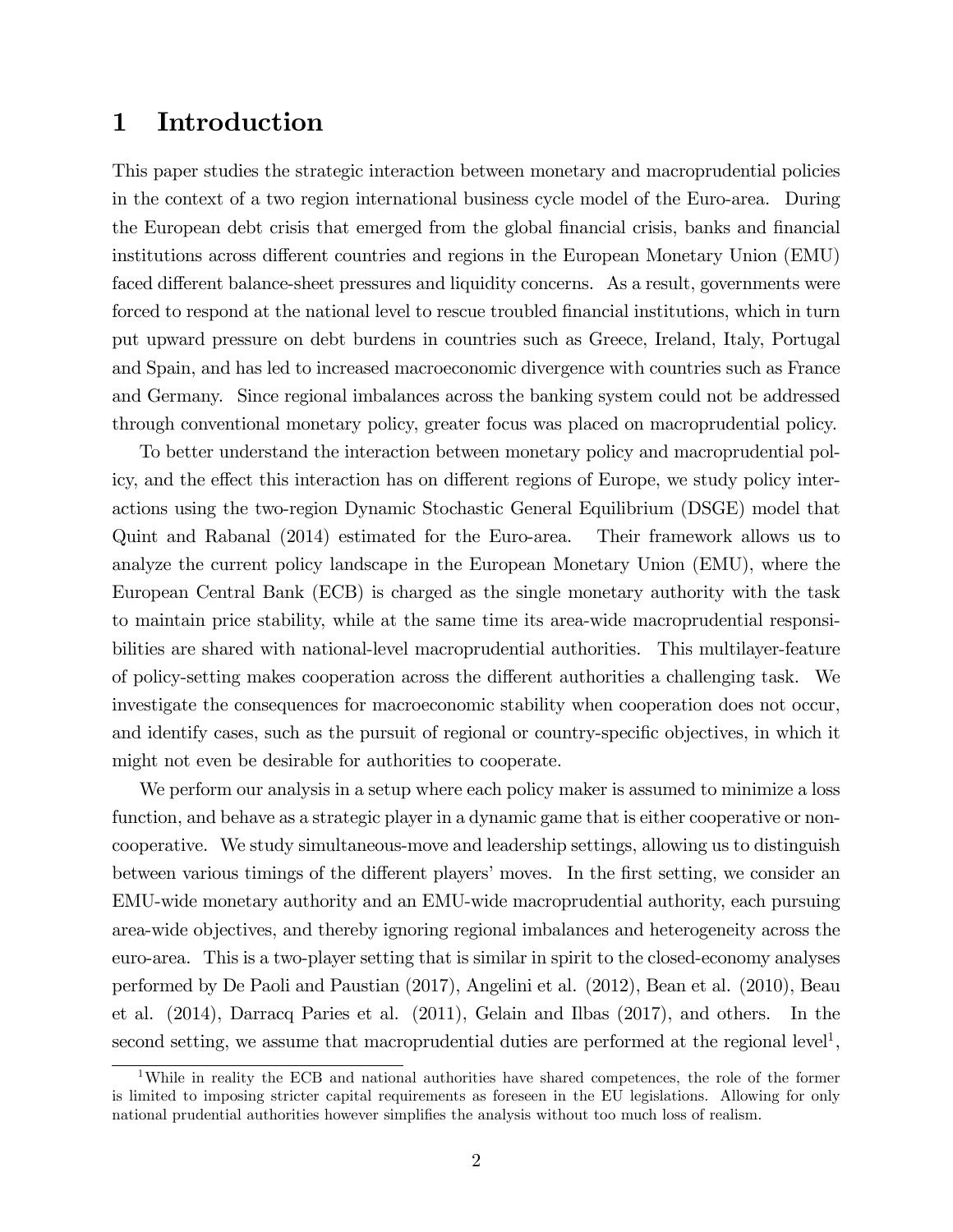where one authority is in charge of macroprudential policy in the euro-area core and another authority is in change in the euro-area periphery, each pursuing regional objectives, while the ECB remains in charge of area-wide price stability.

In the two-policymaker setting, we find that the gains from either the ECB or the macroprudential regulator having a Örst-mover, or leadership, advantage are somewhat limited. In fact, when monetary policy and macroprudential policy are conducted at the area-wide level, the most favorable outcome is achieved under cooperation where both policies are formulated and conducted simultaneously. The lack of any substantial leadership advantage indicates either that the two policies operate through distinct channels or that there is considerable alignment between their differing objectives. Our finding that there was little leadership advantage remained robust when we varied the objective functions, suggesting that it is due to the policies operating through distinct channels. For both simultaneousmove and leadership settings, we find that successful stabilization of area-wide objectives comes at the cost of highly volatile credit-to-GDP ratios in both the core and the periphery (although the credit-to-GDP ratio is very stable in the union as a whole). Focusing on non-cooperative policies, but assigning area-wide real GDP growth as a common objective leads to non-cooperation outperforming cooperation, but it does not remove the excessive volatility in the regional-level credit-to-GDP ratios.

The regional-level volatility that emerges when policy is conducted at the area-wide level suggests there may be some advantages to having macroprudential policy conducted at the regional level. To explore this issue we introduce regional-level macroprudential policymakers and move to a three-policymaker setting. In the three-policymaker setting, we consider cooperation and non-cooperation with the latter allowing each macroprudential regulator to focus on their own region-specific objectives. For standard objectives that focus on factors such as inflation, real GDP growth, and the credit-to-GDP ratio, we find that non-cooperation out-performs cooperation. We continue to find very little leadership advantage when monetary policy has a leadership role. Overall, we found that delegating macroprudential policy to regional macroprudential regulators damped the volatility of the credit-to-GDP ratios in the core and the periphery, while having little impact on area-wide outcomes for output growth and inflation.

A notable aspect of our analysis is the presence of three policymakers whose cooperative and non-cooperative interactions are analyzed. Allowing three policymakers with separate instruments and separate objectives to interact yields a broader and more realistic policy analysis within the context of a monetary union. Moreover, within the non-cooperative setting, we make the further distinction between simultaneous-move and leadership equilibria under optimal discretionary policy. In this respect, our analysis differs from most existing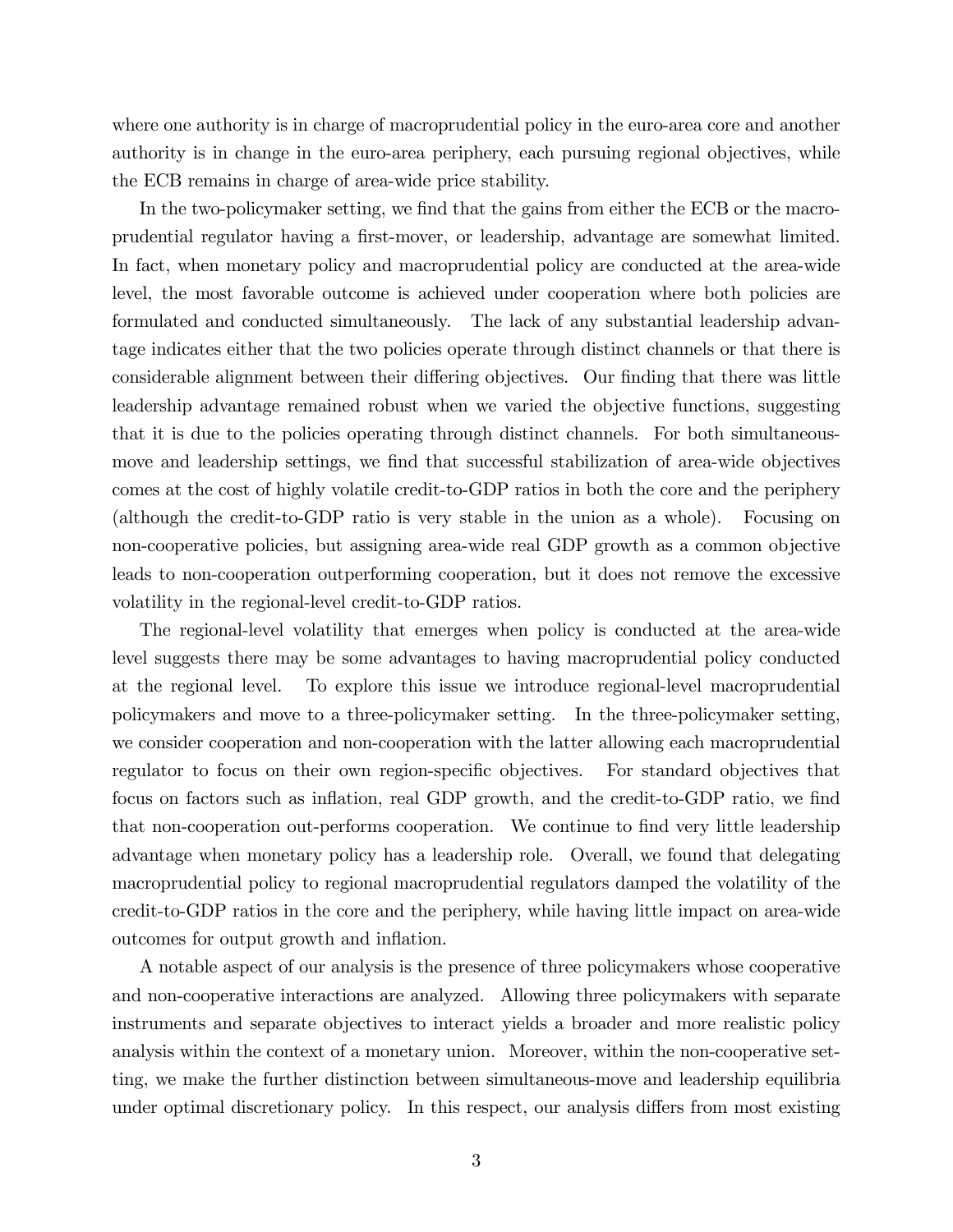literature. In particular, to our knowledge, other papers that employ a similar, two-country, setup to analyze policy interactions in a monetary union, such as Brzoza-Brzezina et al.  $(2015)$  and Quint and Rabanal  $(2014)$ , do not consider and explore the effects of strategic interactions between more than two policymakers. Although Dehmej and Gambacorta (2019) and Sergeyev (2016) consider three policy makers in a monetary union, their results are analytical in nature and they only consider the setting in which policymakers set policy simultaneously. The latter paper, in addition, focuses on the optimization of a single (i.e. cooperation) welfare-based loss function under Ramsey policy, while we also consider distinct loss functions for each policy maker in order to investigate non-cooperative equilibria. The approach of optimizing a single welfare function is also followed by Palek and Schwanenbeck (2019), who compare discretion to simple rules, as well as by Rubio (2014), Rubio and Carrasco-Gallego (2016) and Agénor et al. (2021), whose focus is on optimized simple rules. In all the aforementioned papers, the decision-making environment in a non-cooperative setting is one in which policymakers move simultaneously. Although a leader-follower environment setup is considered by Poutineau and Vermandel (2017), in their analysis all three policy makers employ optimized simple rules supported by a welfare-based loss function, while we assign each policy maker their own loss function (allowing us to consider noncooperation) where each objective function is intended to reflect their respective mandates. Moreover, our focus is on discretionary policymaking and not on optimized simple rules.

This paper is organized as follows. Section 2 summarizes the economic model, which is based on Quint and Rabanal (2014). Section 3 explains the monetary and macroprudential policy framework adopted throughout the paper. Section 4 presents the results of the strategic interactions between monetary and macroprudential policy at the area-wide level, while section 5 presents the results when the interactions occur between area-wide monetary policy and regional macroprudential policies. Finally, section 6 concludes.

### 2 The modeling framework

Our analysis is conducted using the model developed and estimated in Quint and Rabanal  $(2014)$ . Briefly, the Quint and Rabanal  $(2014)$  model is a two-region model of Europe, with the regions corresponding to the "core" and the "periphery", respectively. The core consists of France and Germany while the periphery contains Greece, Ireland, Italy, Portugal, and Spain. Each region has sectors that produce nondurables, which can be consumed or traded, and durables, which cannot be traded and are accumulated (subject to an adjustment cost) to augment the housing stock. The durables and nondurables sectors are monopolistically competitive, consisting of intermediate-good producers who set their price subject to a Calvo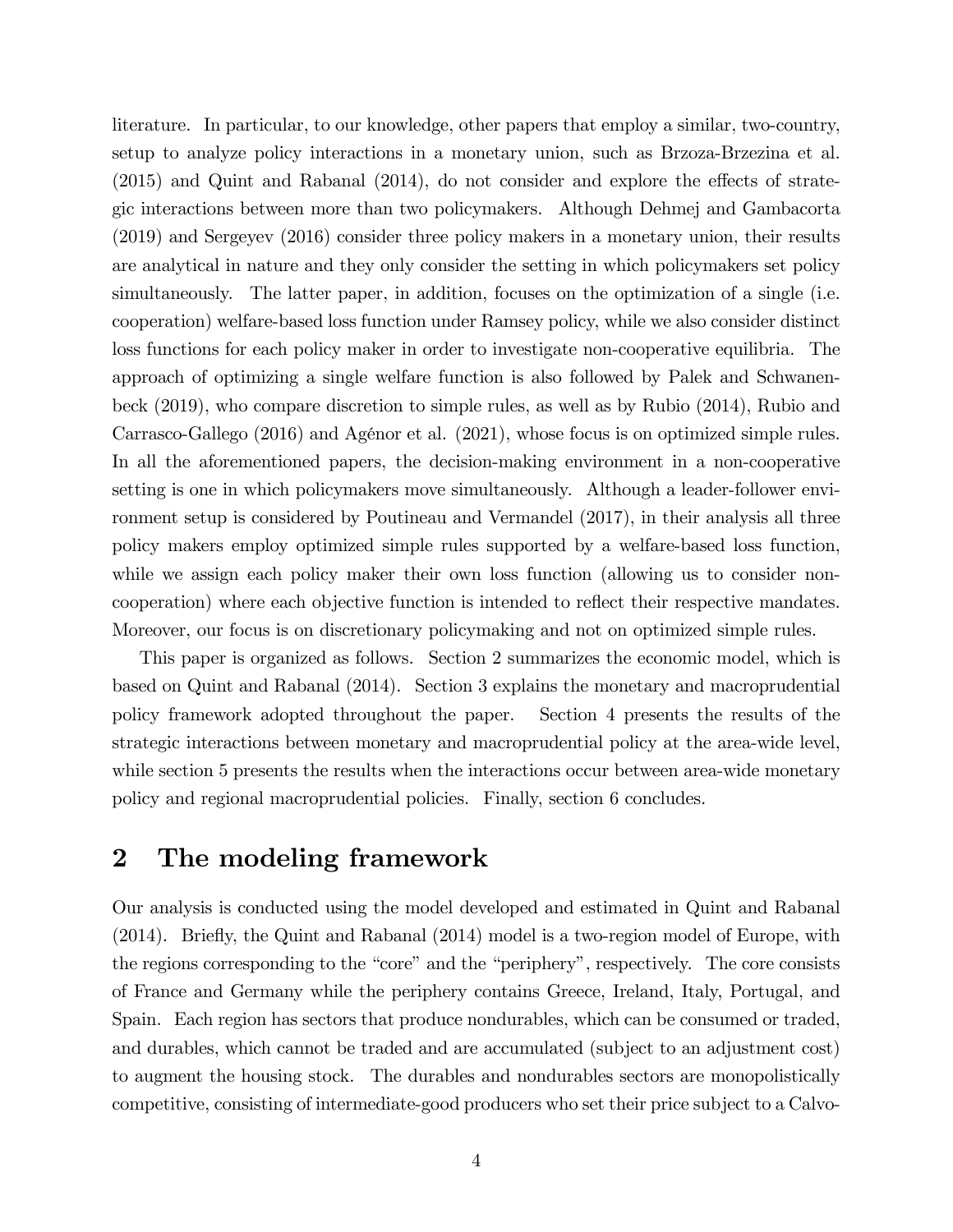based (Calvo, 1983) price rigidity and ináation indexation (Christiano, Eichenbaum and Evans, 2005).

On the demand side, each region is populated by two types of households: borrowers and savers, where borrowers are more impatient than savers, characterized by a lower discount factor. Both types of household obtain utility by consuming non-durable goods and housing services, and obtain disutility by supplying labor, working in both sectors to produce durables and nondurables. However, there is a reallocation cost associated with labor moving from one sector to the other. For both borrowers and savers, the consumption of non-durable goods exhibits external habit formation. The nominal wage is assumed to be perfectly flexible.

With regard to the financial sector, both the core and the periphery contain financial intermediaries. These intermediaries receive the savings of the patient households and lend them to the impatient households. Excess savings in one region can be transferred to the other region through the purchase of one-period nominal bonds from an international intermediary. Impatient households, or borrowers, can purchase one-period nominal loans from their regional financial intermediary, using the value of their housing stock as collateral. However, the quality of housing as collateral is subject to an idiosyncratic shock and this creates some risk that a borrower may not repay their loan. If the value of the housing stock falls below the loan repayment, then the borrower will default. In instances that default occurs, the borrower pays the house's collateral value, which is split between the Önancial intermediary and a debt collection agency, and keeps their house. The revenues generated by the debt collectors are returned (lump-sum) to savers. Although the regional Önancial intermediaries are risk neutral, this is not the case for the international Önancial intermediary, which charges a risk premium (related to the region's debt-to-GDP ratio) on regional borrowing.

While the model is large, with multiple regions, sectors, and agents, we use it because it is estimated, because it provides roles for both monetary policy and macroprudential policy, and because it allows the effects of these policies on the core and the periphery to be examined. We highlight some key aspects of the model below and describe it in more detail in Appendix A; interested readers should consult Quint and Rabanal (2014).

### 2.1 Key shocks and policy channels

Risk shocks are an important aspect of the model. Borrowers face an idiosyncratic shock to the value of their collateral (their housing stock) and are more likely to default on their loan when the idiosyncratic shock is small and their collateral has less value. The standard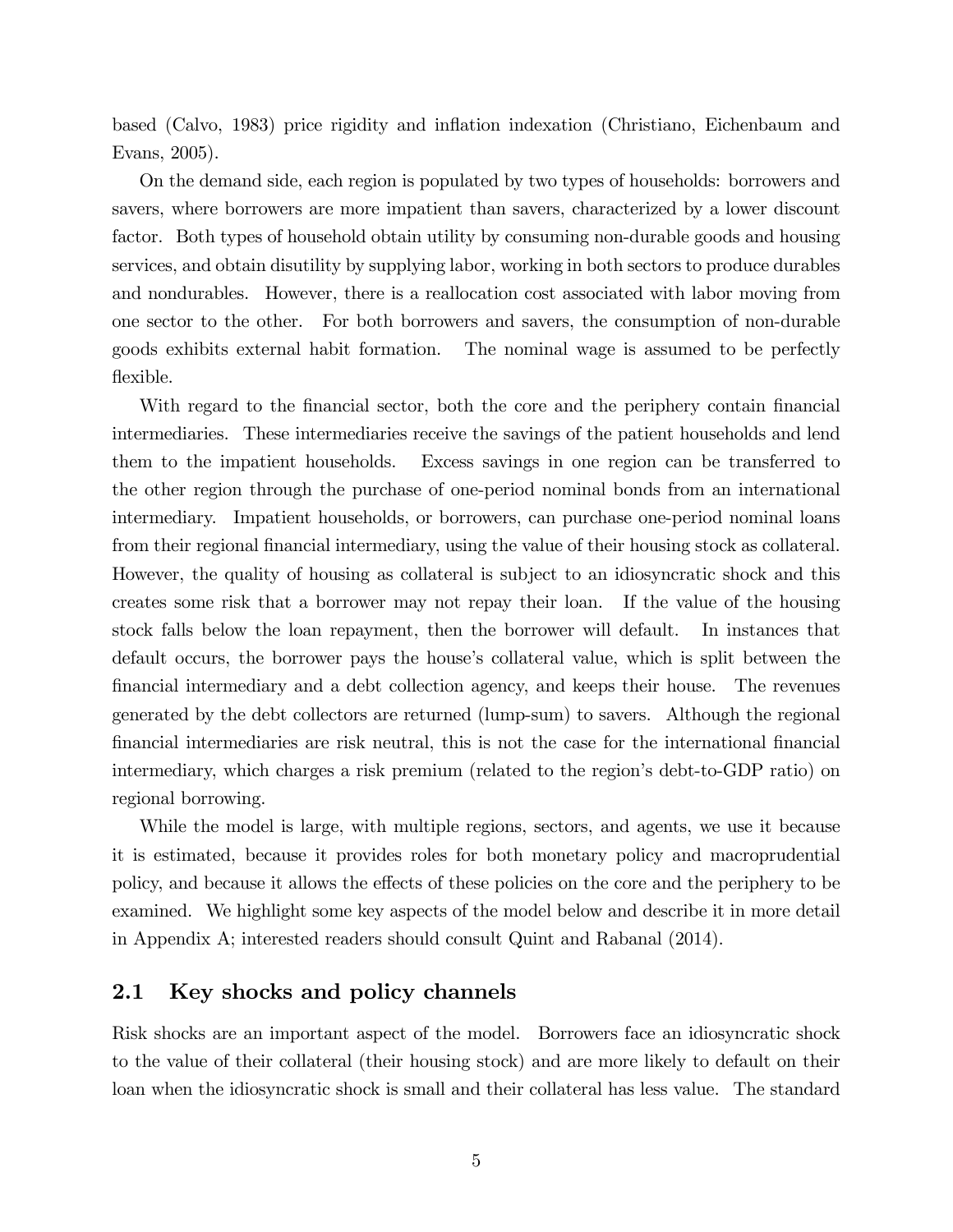deviation of each idiosyncratic shock is stochastic and assumed to follow an autoregressive process. An increase in the standard deviation a§ects the volatility, but not the mean of the shock to collateral quality, and is termed a risk shock. When a risk shock occurs collateralquality becomes more variable making it more likely that realized collateral quality will be below the default threshold, which increases the default rate and raises the credit spread. The increased credit spread adversely effects the balance sheet of financial intermediaries, which has ongoing adverse effects on bank lending. One way to think about these risk shocks is that they raise the loan-to-value ratio for borrowers. Other shocks that raise the loan-to-value ratio have similar effects on the default rate, the credit spread, and bank lending.

The policy instrument for the monetary authority is assumed to be the bank deposit rate, which, because monetary policy is conducted at the area-wide level, means financial intermediaries in both regions pay the same rate on deposits. A monetary policy tightening has the effect of raising the deposit rate, which encourages saving by the patient households and discourages borrowing by the impatient households. As such, tighter monetary policy has the usual damping effect on consumption spending. However, the higher deposit rate also raises the cost to intermediaries of providing loans, which gets passed on to borrowers through a higher lending rate and can lower the value of housing collateral. All else constant, a higher lending rate raises the loan-to-value ratio, increases the default rate and the credit spread.

Macroprudential policy is assumed to operate through a variable lending fraction, with tighter macroprudential policy associated with a lower lending fraction. In this model, when the macroprudential authority lowers the lending fraction, perhaps by requiring financial intermediaries to increase their reserves or to raise their loan-loss provisions, financial intermediaries must restrict their lending, which leads to a higher lending rate and an increase in the credit spread, and has an adverse effect on the demand for goods by borrowers, particularly.

## 3 Monetary and macroprudential policy framework

In addition to private agents, the model is inhabited by a monetary authority and by a macroprudential authority (or two authorities, for some specifications) and is one in which the policies of each policy institution can have important economic effects. Recognizing the modelís size and complicated structure, we approach the decision problems faced by the monetary authority and the macroprudential authority in terms of constrained optimization problems in which each authority chooses its policy to optimize an objective function, sub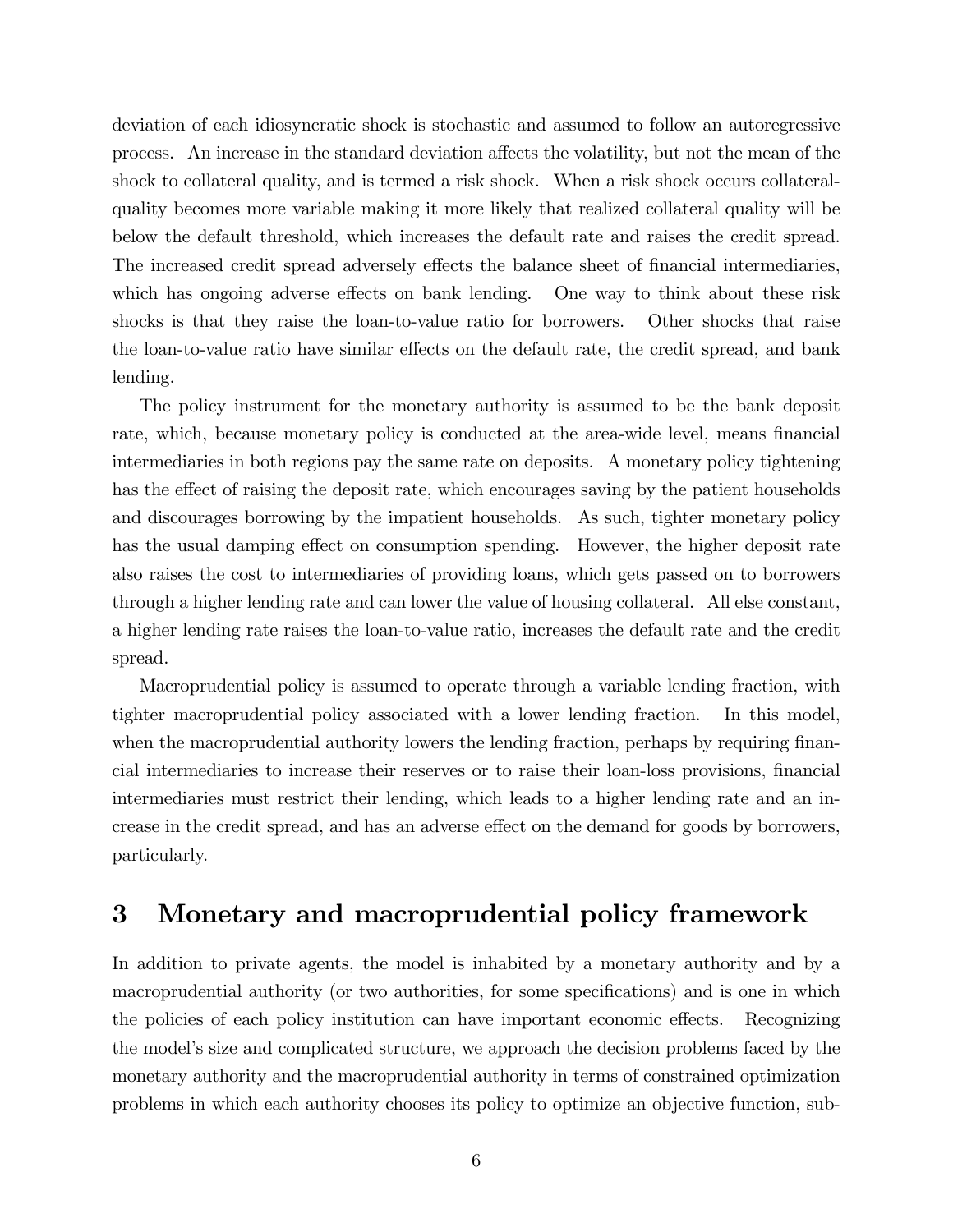ject to constraints, some of which are forward-looking. We take the "primal" approach and express objectives in terms of loss functions that view unfavorably volatility in key macroeconomic aggregates, such as inflation, output growth and the credit-to-GDP ratio. We take the approach of specifying policy objectives in terms of loss functions for a couple of reasons. First, policy objectives involving targets for inflation and credit-to-GDP ratios appear in legislation and/or policy mandates, unlike objectives expressed (directly) in terms of welfare, and can be readily captured through loss functions. Second, exercises such as Schmitt-Grohe and Uribe (2007) showed that welfare-based objectives can often lead to extreme policies, ones in which policy coefficients need to be artificially constrained.<sup>2</sup>

#### 3.1 Objectives and instruments of the monetary authority

The central bank operates at the area-wide level. Its objectives are captured by the following intertemporal loss function:

$$
L_t^{CB} = (1 - \beta) E_t \sum_{i=0}^{\infty} \beta^i \left[ \pi_{t+i}^2 + \lambda_y (y_{t+i} - y_{t-1+i})^2 + \lambda_r (r_{t+i} - r_{t-1+i})^2 \right],
$$
 (1)

where  $0 < \beta < 1$  denotes the central bank's discount factor and  $E_t$  denotes the mathematical expectation operator conditional on information available at time t. With  $\pi_t$ ,  $y_t$ , and  $r_t$ representing annual inflation, output, and the deposit rate (the monetary policy instrument) at the area-wide level, respectively, the central bank is assumed to set the deposit rate in order to stabilize area-wide annual inflation and area-wide real output growth, without creating large changes in the deposit rate. The weight on the ináation target is normalized to one, hence the weights on output growth,  $\lambda_y > 0$ , and on the change in the nominal interest rate,  $\lambda_r$ , indicate the importance assigned to stabilizing these variables relative to stabilizing inflation.

As is well-known, in the limit as  $\beta \uparrow 1$ , equation (1) converges to:

$$
L_t^{CB} = Var\left(\pi_t\right) + \lambda_y Var\left(\Delta y_t\right) + \lambda_r Var\left(\Delta r_t\right),\tag{2}
$$

where  $Var(\pi_t)$ , for example, denotes the unconditional variance of annual inflation. The central bank conducts policy to minimize equation (2) under discretion, subject to restrictions that come from the structural model.

<sup>2</sup>Further, although it is possible to construct second-order accurate measures of welfare for each household-type in each region of the model, exactly how to perform the aggregation is unclear. The method of Negishi (1960) is often invoked, but it cannot be used here as it requires the welfare theorems to hold.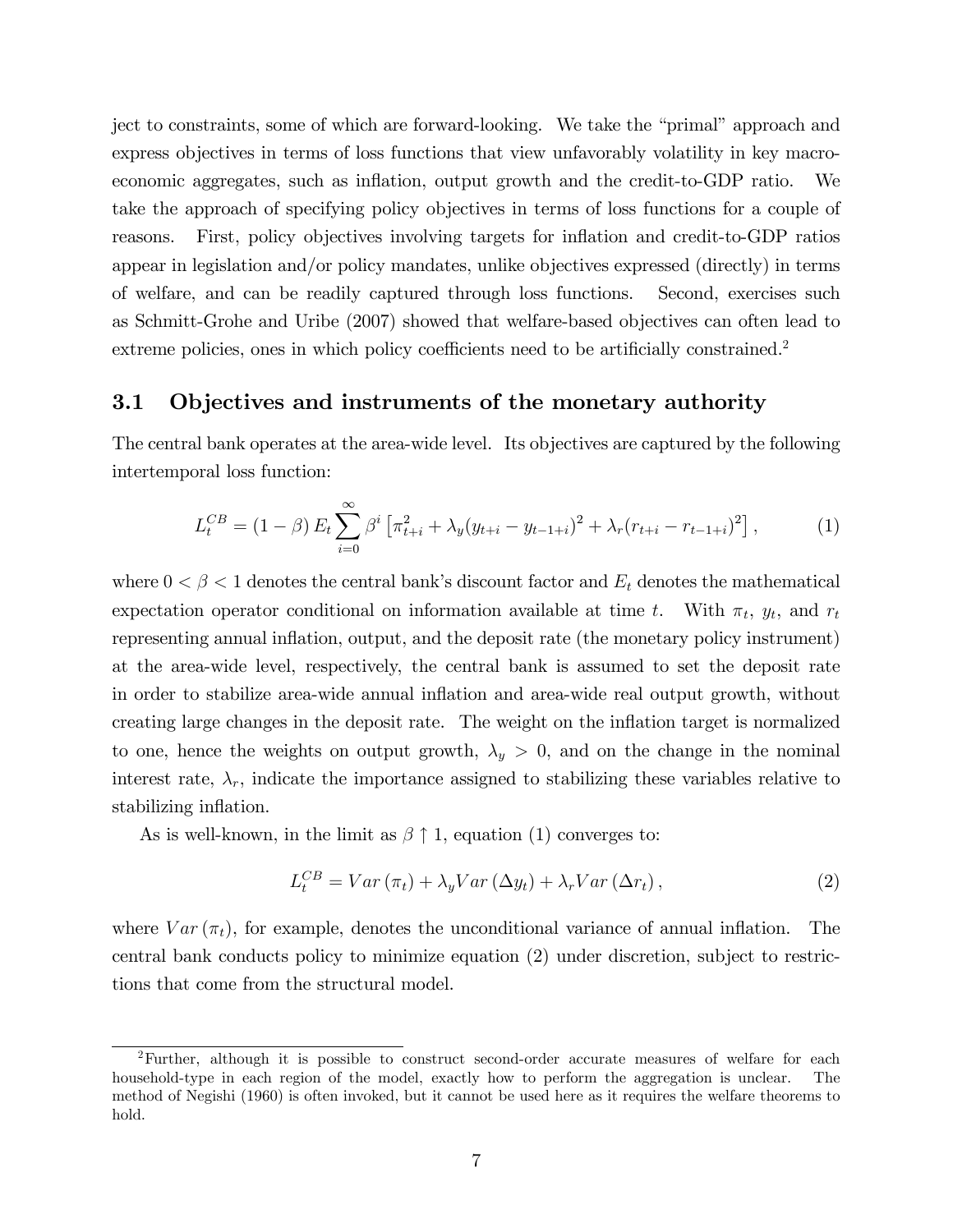#### 3.2 Objectives and instruments of the macroprudential authority

With regard to the macroprudential loss function we consider two distinct cases. In the first case, macroprudential policy is conducted at the area-wide level and the macroprudential authority (or regulator) has the area-wide loss function:

$$
L_t^{MP} = (1 - \beta) E_t \sum_{i=0}^{\infty} \beta^i \left[ \delta_{cr} (c r_{t+i})^2 + \lambda_{\eta} (\eta_{t+i} - \eta_{t-1+i})^2 \right],
$$
 (3)

where  $cr_t$  represents credit-to-GDP ratio. Following Quint and Rabanal (2014), the regulator sets the macroprudential instrument,  $\eta_t$ , which influences credit spreads by affecting the fraction of funds that financial intermediaries are able to lend. We assume that the area-wide macroprudential authority has a double mandate. Specifically, it is tasked with stabilizing both the area-wide credit-to-GDP ratio,  $cr_t$ , without making large changes in the lending fraction, so the weights on these two objectives,  $\delta_{cr}$  and  $\delta_{\eta}$ , respectively, are positive. As earlier, we consider the limiting case where  $\beta \uparrow 1$  so that the macroprudential authority conducts policy under discretion by choosing  $\eta_t$  to minimize:

$$
L_t^{MP} = \delta_{cr} Var\left( cr_t\right) + \delta_{\eta} Var\left(\Delta \eta_t\right),\tag{4}
$$

subject to restrictions reflected in the structural model.

In the second case, we assume that each region—the core and the periphery—has its own macroprudential authority, or regulator, and that each regulator seeks to stabilize its own regionís credit-to-GDP ratio and to smooth its own lending fraction. For this case, the macroprudential loss functions for the core and periphery are, respectively:

$$
L_t^{MP,c} = (1 - \beta) E_t \sum_{i=0}^{\infty} \beta^i \left[ \delta_{cr} (c r_{t+i}^c)^2 + \delta_{\eta^c} (\eta_{t+i}^c - \eta_{t-1+i}^c)^2 \right], \tag{5}
$$

$$
L_t^{MP,p} = (1 - \beta) E_t \sum_{i=0}^{\infty} \beta^i \left[ \delta_{crp} (cr_{t+i}^p)^2 + \delta_{\eta^p} (\eta_{t+i}^p - \eta_{t-1+i}^p)^2 \right], \tag{6}
$$

where we distinguish between the macroprudential instruments for core and the periphery,  $\eta_t^c$  and  $\eta_t^p$ <sup>p</sup>, respectively. Again, in the limit as  $\beta \uparrow 1$ , these loss functions converge to:

$$
L_t^{MP,c} = \delta_{cr} Var\left( cr_t^c \right) + \delta_{\eta^c} Var\left( \Delta \eta_t^c \right), \tag{7}
$$

$$
L_t^{MP,p} = \delta_{crp} Var\left( cr_t^p \right) + \delta_{\eta^p} Var\left( \Delta \eta_t^p \right). \tag{8}
$$

### 3.3 Strategic interaction between monetary and macroprudential policy

We consider optimal discretionary policies under both cooperation and non-cooperation. Cooperative policies are the outcome of shared policy objectives while non-cooperative policies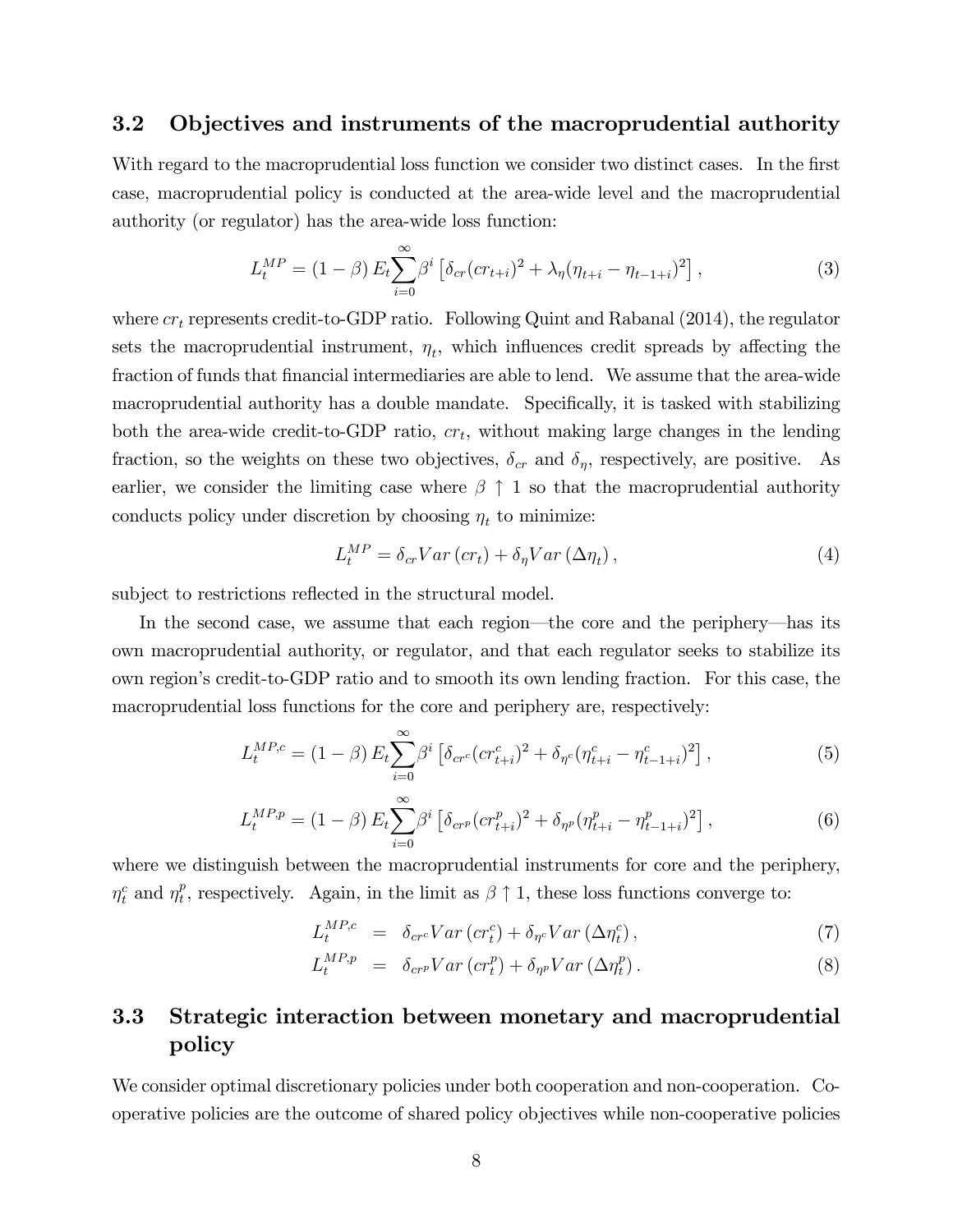allow the central bank and the macroprudential regulator to have distinct policy objectives. For the non-cooperative case, we consider three timing environments. The first of these timing environments is where both policymakers move simultaneously whereas the second and third environments correspond to those where either the monetary authority or the macroprudential authority has leadership or first-mover advantage, i.e., moves first within the period. These three discretionary policies are compared to an optimal benchmark, which is described by the optimal commitment policy under cooperation. For the cooperative case, there is no first-mover advantage so we consider the single environment where the policymakers choose simultaneously. Clearly, the interaction between monetary policy and macroprudential policy will depend on whether macroprudential policy operates at the regional level or the area-wide level, and we consider each in turn below.

#### 3.3.1 Cooperation

In the case of a area-wide macroprudential authority, the policy problem involves two "playersî, a area-wide monetary authority and a area-wide macroprudential authority, whose policies can potentially interact. When these two policymakers cooperate, their respective loss functions, equations (2) and (4), are combined into a single joint loss function, which is given by:

$$
L_t^{coop} = Var\left(\pi_t\right) + \lambda_y Var\left(\Delta y_t\right) + \lambda_r Var\left(\Delta r_t\right) + \delta_{cr} Var\left(c r_t\right) + \delta_\eta Var\left(\Delta \eta_t\right). \tag{9}
$$

The resulting decision problem can be interpreted two ways: as a problem with one policy maker that has two policy instruments (i.e. the interest rate,  $r_t$ , and the lending fraction,  $\eta_t$ ) or as a problem with two policymakers having one policy instrument each. For this application, we prefer the second interpretation, but both interpretations produce the same results and each decision problem boils down to a standard discretionary problem and can be solved using standard methods (Dennis, 2007).

#### 3.3.2 Non-cooperation

Non-cooperation differs from cooperation in as much as the two policymakers do not share a common objective function. As mentioned above, when policymakers do not cooperative the timing with which decisions are made can be important and it can matter whether one policy maker has a leadership advantage relative to the other. For this reason, with noncooperation we consider the case where the two policymakers move simultaneously as well as cases where one policy maker (the leader) has a first-mover advantage with respect to the other policy maker (the follower). In these cases, the instrument of the leader is chosen first and the follower sets its instrument taking the leader's policy into account. With this timing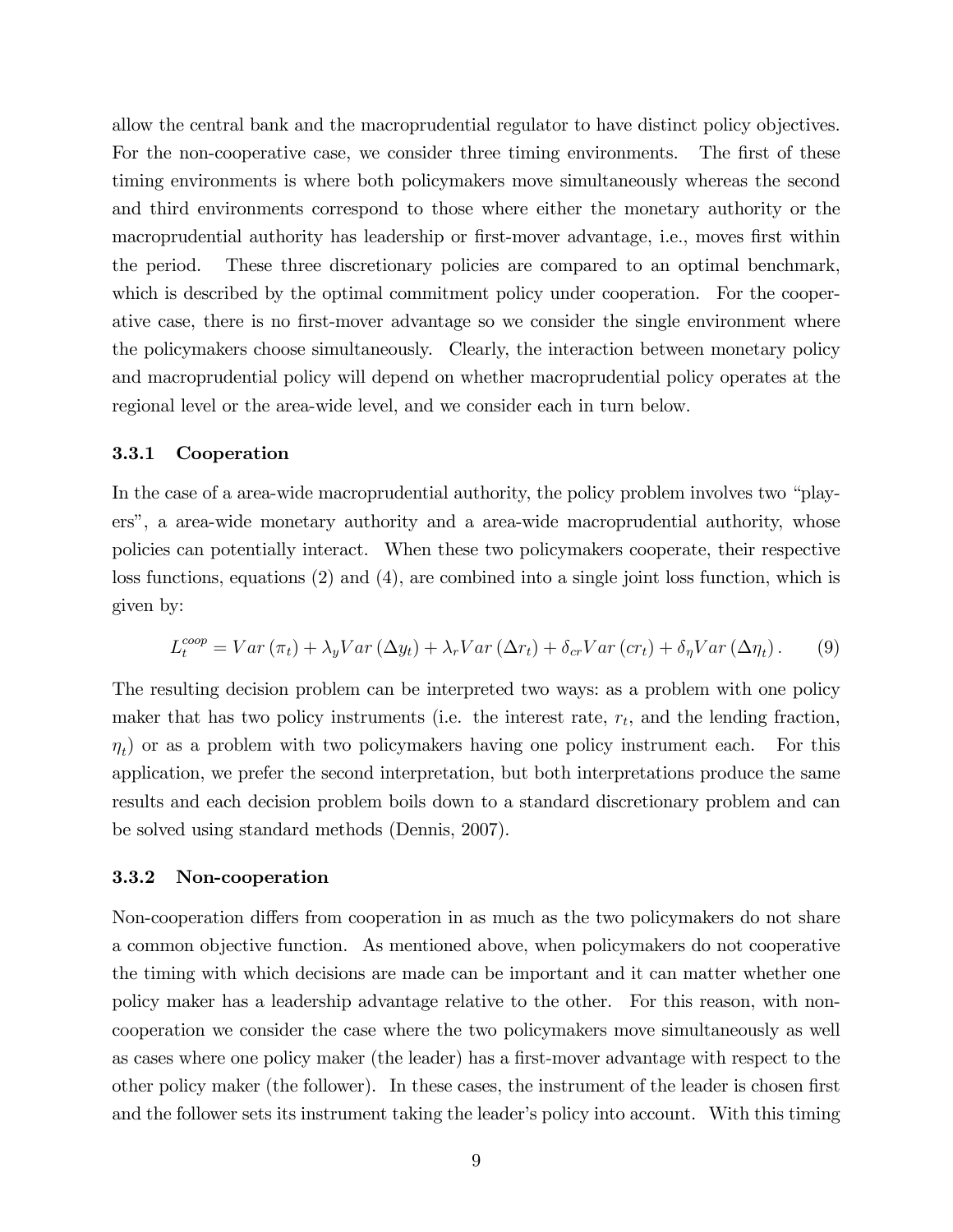structure, the leader can predict the follower's reaction and exploit this reaction when setting its own policy. We consider both monetary leadership and macroprudential leadership. In each of these three non-cooperative cases, the monetary authority and the macroprudential regulator move separately, with the monetary authority choosing  $r_t$  to minimize equation (2) and the macroprudential regulator choosing  $\eta_t$  to minimize equation (4), each subject to constraints imposed by the model equations.

#### 3.3.3 Regional macroprudential policies

When macroprudential policy is formulated at the regional level the model has two macroprudential authorities, one conducting macroprudential policy in the core and the other in the periphery. Because there are two macroprudential authorities and a area-wide central bank, the model contains three policymakers with each choosing its policy optimally under discretion. With three policymakers all optimizing, the range of strategic environments that could be considered proliferate. For the cooperative case, the (cooperative) loss function is given as the sum of their respective loss functions, i.e., the sum of equations  $(2)$ ,  $(7)$  and  $(8)$ :

$$
L_t^{CB} + L_t^{MP,c} + L_t^{MP,p} = Var(\pi_t) + \lambda_y Var(\Delta y_t) + \lambda_r Var(\Delta r_t) + \delta_{cr} Var(c r_t^c) + \delta_{\eta^c} Var(\Delta \eta_t^c) + \delta_{cr} Var(c r_t^p) + \delta_{\eta^p} Var(\Delta \eta_t^p).
$$
 (10)

As above, this cooperative loss function is minimized as a standard discretionary problem with the three instruments,  $r_t$ ,  $\eta_t^c$ , and  $\eta_t^p$  $t$ <sup>*e*</sup> chosen simultaneously.

In addition to the simultaneous-move cooperative case, we also consider the leadership case where the area-wide central bank has a first-mover advantage with respect to the two macroprudential authorities, who are assumed to choose their policies simultaneously with each other, but following the central bank. Finally, we also consider the non-cooperative case where the central bank and the core and periphery macroprudential authorities have differing policy objectives, governed by equations  $(2)$ ,  $(7)$  and  $(8)$ , respectively.

# 4 Monetary-macroprudential interactions at the areawide level

In this section we focus on area-wide policymaking and explore the interactions between monetary policy and macroprudential policy for a range of cooperative and non-cooperative environments. We begin by comparing optimal discretionary policy to the optimal commitment policy and to an estimated Taylor-rule policy. The optimal commitment policy serves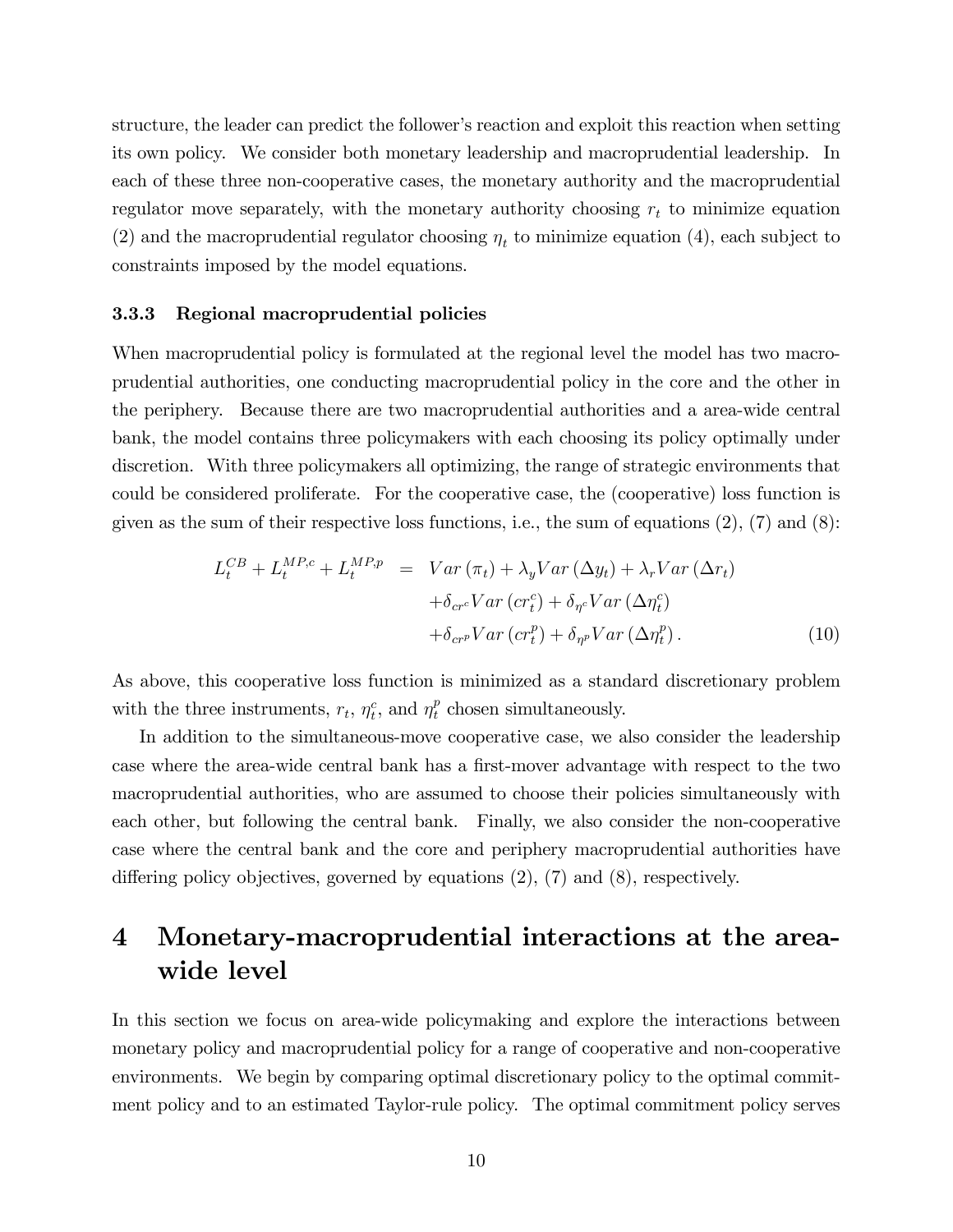as a useful benchmark because departures by the discretionary policy from the commitment outcome represent sub-optimality due to time-inconsistency. Similarly, differences between the discretionary policy and the Taylor-rule outcomes can reflect important differences between the suggested policy and estimated policy behavior.

#### 4.1 Taylor rule vs. optimal cooperative policies

Table 1 presents summary statistics for four different policy regimes. The first regime is one where monetary policy is conducted according to estimated Taylor rule and macroprudential policy is implemented by a constant lending fraction. This estimated Taylor rule is the rule that was obtained by Quint and Rabanal (2014) when estimating the whole model. The second regime has monetary policy again conducted according to the estimated Taylor rule while macroprudential policy is conducted optimally under commitment. The third and fourth regimes have both monetary policy and macroprudential policy set cooperatively with decisions made simultaneously, but under commitment and discretion, respectively. For the cases where policymakers are cooperating, we assume that the shared loss function is given by equation (9) with  $\lambda_y = 1$ ,  $\lambda_r = 0.5$ ,  $\delta_{cr} = 1$ , and  $\delta_{\eta} = 0.5$ ; we also use this parameterization to evaluate loss for all four regimes.

To interpret the results, we begin by comparing the first and second regimes in which monetary policy follows a Taylor rule. When macroprudential policy is implemented via a constant lending fraction the outcome is a high value for the loss function brought about by an extremely volatile credit-to-GDP ratio, volatility that arises because when the lending fraction does not respond to shocks their impact is felt directly on the level of lending that banks can undertake. Allowing the lending fraction to be set endogenously, as per the second of the four regimes, leads to a drastic decline in both the volatility of the credit-to-GDP ratio and the level of loss, but interestingly, it also leads to a small increase in the volatility of inflation.

Looking now at the cooperative policies for which both monetary policy and macroprudential policy are chosen optimally we see that allowing monetary policy to be set optimally whether under commitment or discretion—leads to big declines in volatility, especially for the credit-to-GDP ratio and annual ináation. Importantly, these EMU-wide declines in inflation and credit-to-GDP volatility are achieved without generating excessive volatility in either the nominal interest rate or the lending fraction. Because the main differences between regimes 2 and 3 rests in how monetary policy is conducted, these big declines in volatility speak to the importance of having monetary policy set optimally.

Comparing the commitment and discretionary policies (regimes  $3$  and  $4$ ), the difference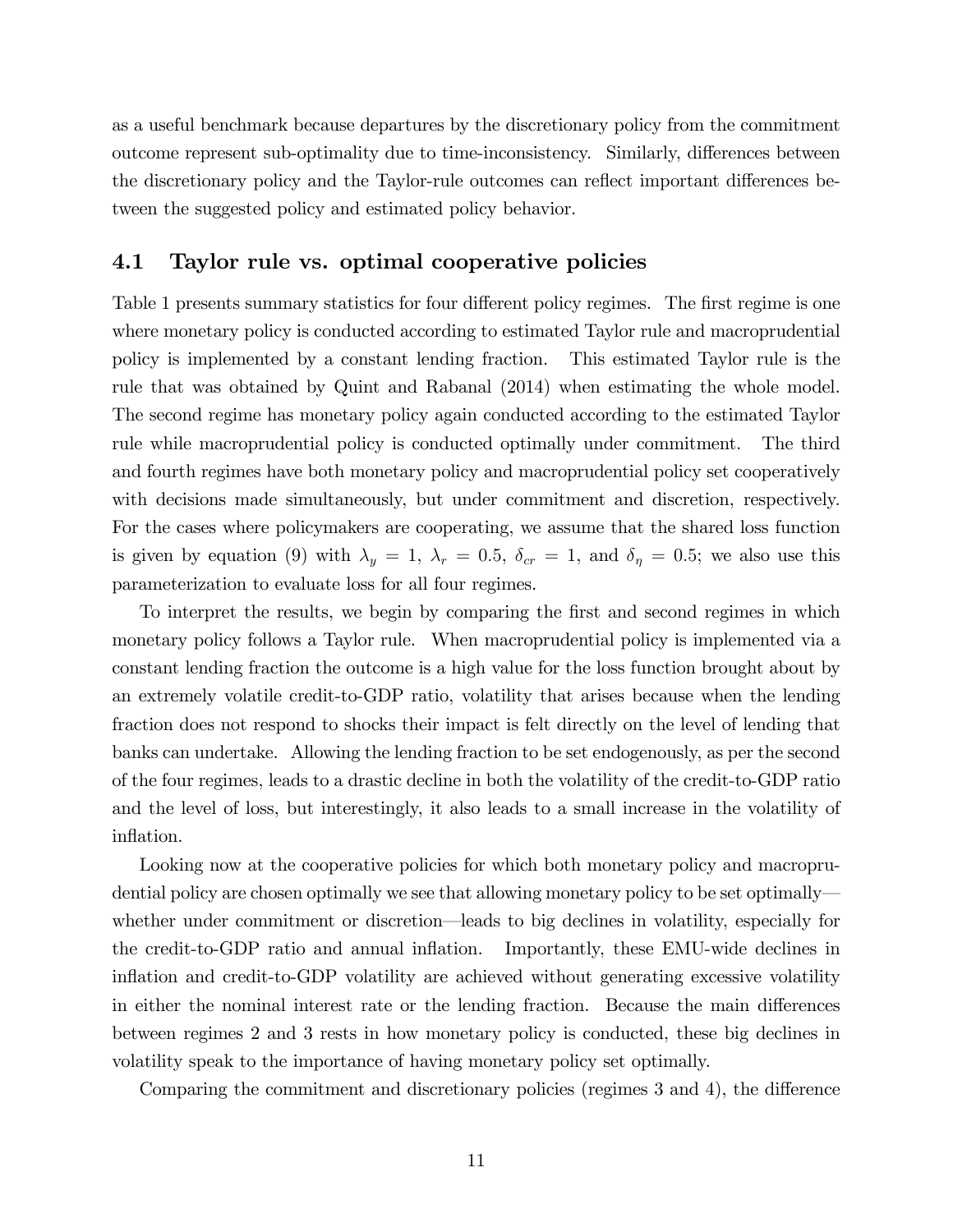between them that stands out is the higher inflation volatility and lower output growth volatility under commitment. This result might be a bit surprising from the viewpoint of models without Önancial frictions and in which monetary policy only is used for macrostabilization, where the discretionary stabilization bias leads to output being over-stabilized. However, in the presence of an additional macroprudential policy maker, and with timeinconsistency affecting more than just the trade-off between inflation and output volatility, higher inflation volatility under commitment can arise when policy promises, or forward guidance, is directed more toward stabilizing the credit-to-GDP ratio than towards stabilizing inflation.<sup>3</sup> Interestingly, no stable discretionary solution could be found when monetary policy only was used to minimize equation (9) (with macroprudential policy set to deliver a constant lending fraction).

|                                                                                                                 | Estimated Taylor rule     | Optimal cooperative policy             |       |            |
|-----------------------------------------------------------------------------------------------------------------|---------------------------|----------------------------------------|-------|------------|
|                                                                                                                 | Constant lending fraction | Optimal lending fraction<br>Commitment |       | Discretion |
|                                                                                                                 | 1.123                     | 1.276                                  | 0.159 | 0.081      |
|                                                                                                                 | 1.973                     | 1.744                                  | 1.545 | 1.757      |
|                                                                                                                 | 0.305                     | 0.280                                  | 0.162 | 0.287      |
|                                                                                                                 | 82.647                    | 0.430                                  | 0.027 | 0.080      |
| $\sigma_\pi^2$<br>$\sigma_{\Delta y}^2$<br>$\sigma_{\Delta r}^2$<br>$\sigma_{cr}^2$<br>$\sigma_{\Delta \eta}^2$ | 0.000                     | 0.188                                  | 0.163 | 0.178      |
| $I_{c}^{coop}$                                                                                                  | 85.896                    | 3.683                                  | 1.892 | 2.150      |

Table 1: Some benchmark cooperative solutions

Note: The table reports the variances and the unconditional losses under the estimated Taylor rule (and absent macroprudential policy) and under optimal cooperative policies (commitment and discretion) where the EMU prudential regulator and the central bank jointly minimize equation (9), and the case where macroprudential policy only acts optimally to minimize equation (9). Where policy is determined optimally, and for evaluating policy losses, we set  $\lambda_y = 1$ ,  $\lambda_r = 0.5$ ,  $\delta_{cr} = 1$ , and  $\delta_{\eta} = 0.5$ .

The following two figures compare the impulse responses to a risk shock in the periphery and the core, respectively, under the estimated Taylor rule (with constant lending fraction) and the optimal cooperative policies (commitment and discretion) for the parameterization of the joint loss function (9) considered above. First of all, the spillover of the shock from the periphery to the core is qualitatively similar in magnitude to the spillover of the shock from the core to the periphery, even though the risk shock in the periphery is twice as volatile as that of the core. The figures also reveal only small differences in the responses under commitment and discretion, suggesting that time-inconsistency considerations do not seem to cause discretionary policy to respond with great inefficiency to risk shocks. Looking at the differences between the optimal cooperative policies and the Taylor rule policy, Figure 1

<sup>3</sup>With a lower weight assigned to stabilizing the credit-to-GDP ratio in the shared loss function, the usual stabilization bias associated with discretionary policymaking reasserts itself.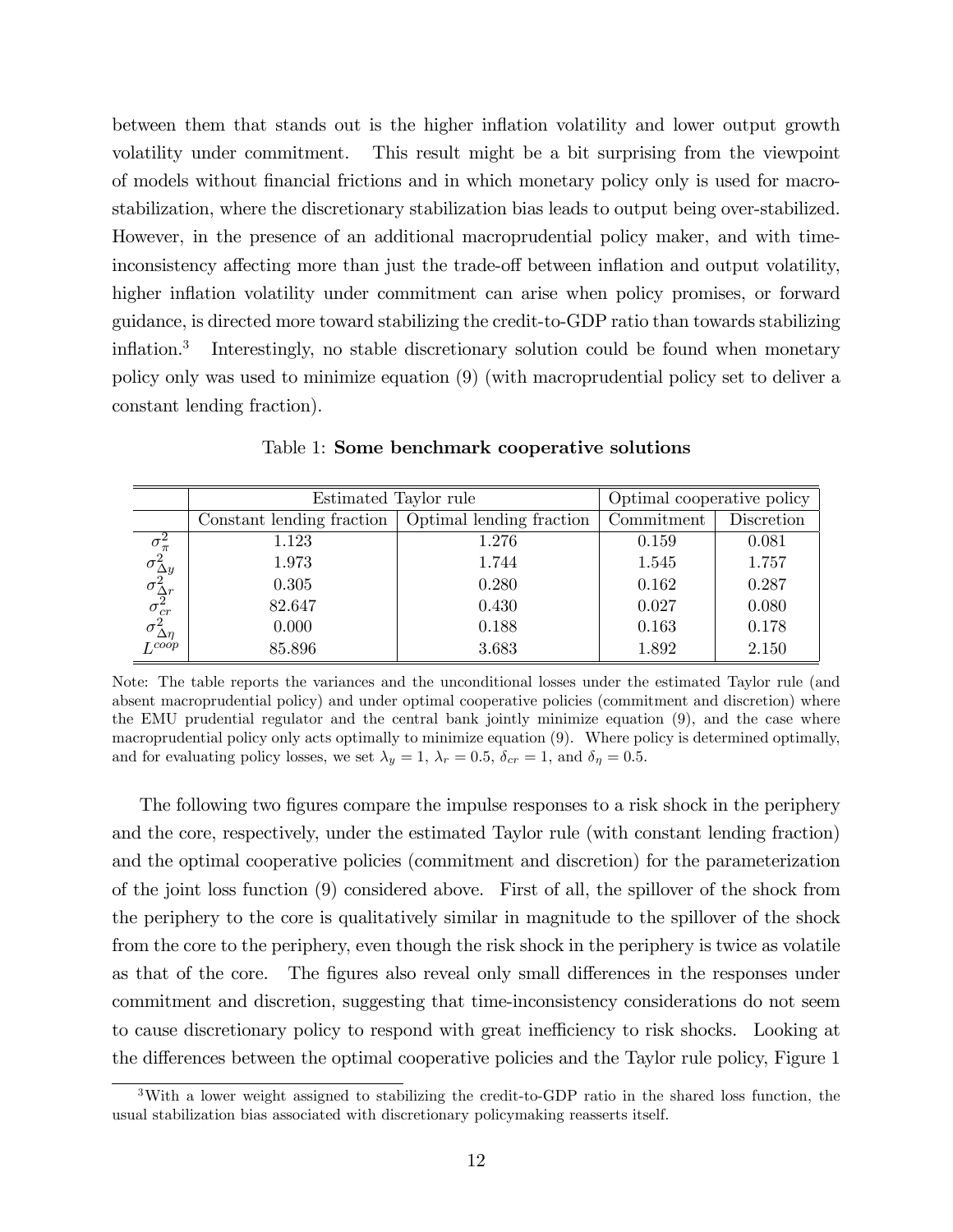shows that the absence of macroprudential policy results in a more accommodative interest rate than the optimal polices, which is needed to address the larger fall in the EMU-wide credit-to-GDP ratio and the deeper recession at the EMU level. In contrast to the optimal cooperative policies—where the shock creates a boom in the core—under the Taylor rule policy the core is also hit by a recession. With both the core and the periphery experiencing a recession, the Taylor ruleís policy response is the appropriate one (qualitatively) for both regions.



Figure 1. Responses to a risk shock in the periphery: estimated rule vs. cooperative policies (commitment vs. discretion)

Note: The figure plots the responses to a risk shock in the periphery under the estimated Taylor rule and the optimal cooperative policies (commitment and discretion) for the loss function, equation (9), with the following weights:  $\lambda_y = 1$ ,  $\lambda_r = 0.5$ ,  $\delta_{cr} = 1$ ,  $\delta_{\Delta} = 0.5$ .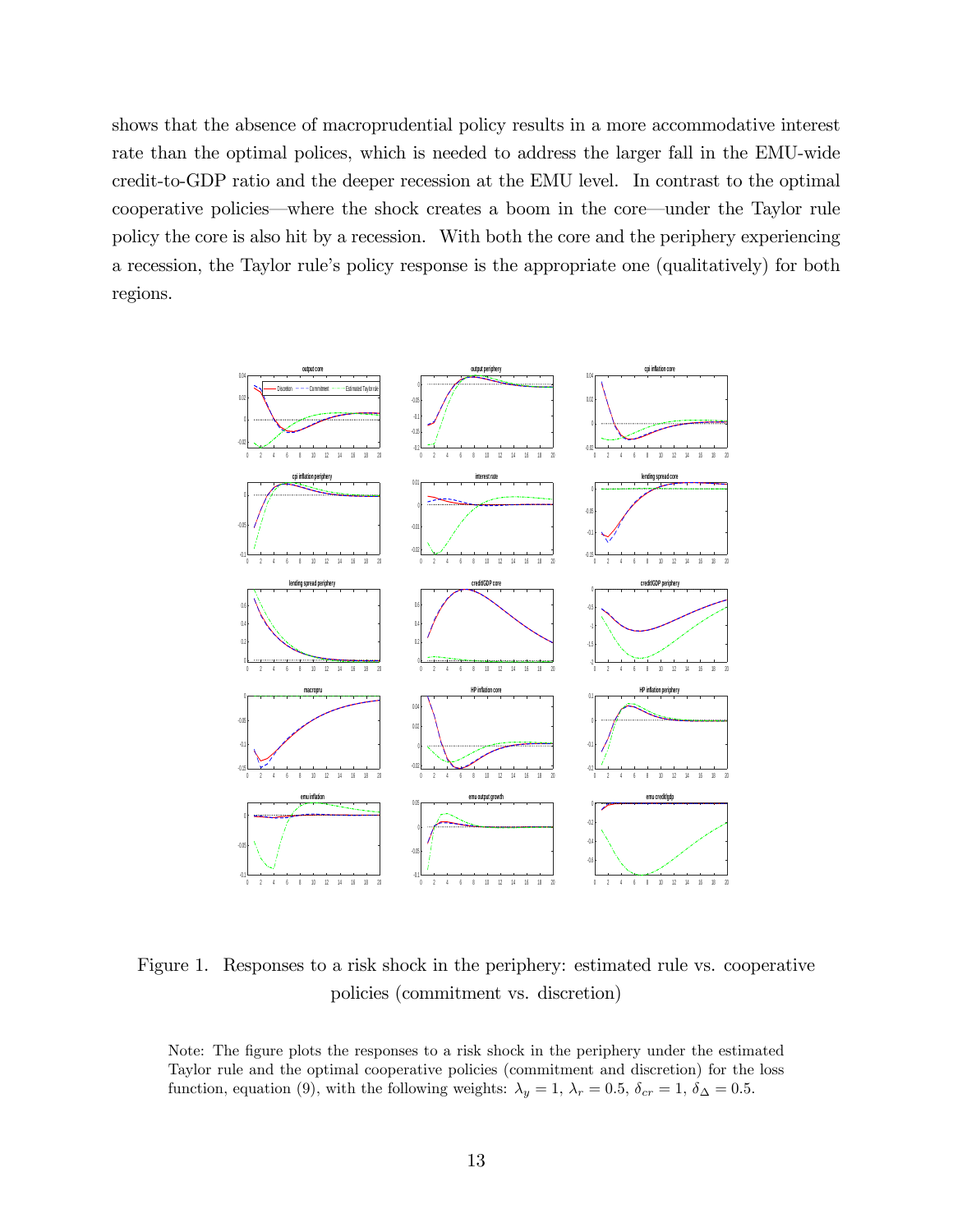

Figure 2. Responses to a risk shock in the core: estimated rule vs. cooperative policies (commitment vs. discretion)

Note: The figure plots the responses to a risk shock in the core under the estimated Taylor rule and the optimal cooperative policies (commitment and discretion) for the loss function, equation (9), with the following weights:  $\lambda_y = 1, \lambda_r = 0.5, \delta_{cr} = 1, \delta_{\eta} = 0.5$ .

### 4.2 Non-cooperation

In the case of cooperation, when monetary policy is set optimally under either commitment or discretion there is no advantage to a policy maker from being either a leader or a follower; both situations give the same outcomes as simultaneous choice. But this is not necessarily so for the non-cooperative case where policymakers do not share the same policy objectives. To investigate non-cooperative policy outcomes, we assign distinct loss functions to the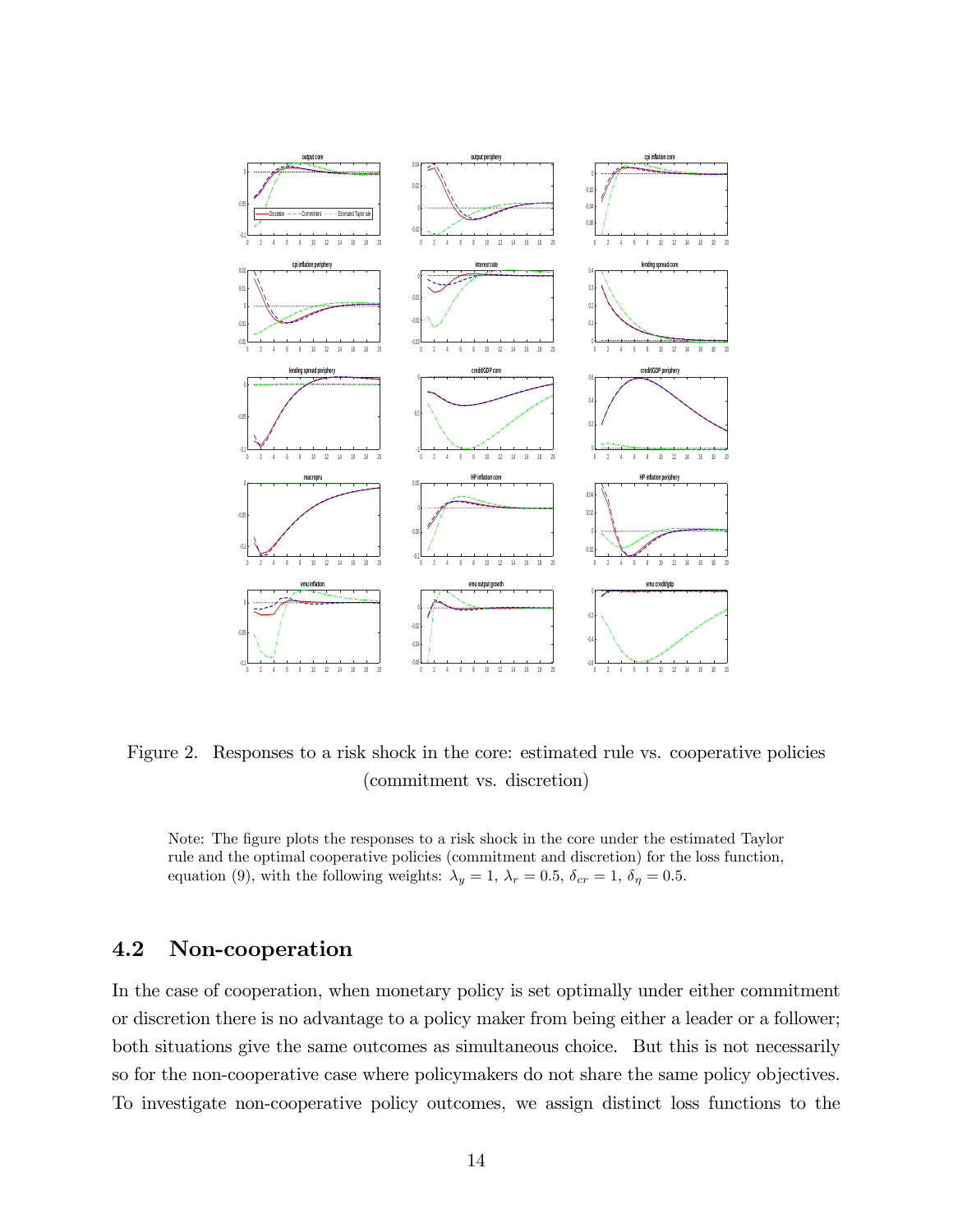monetary authority and the prudential regulator and thereby assess the extent to which it matters whether one or other policy maker is the leader or the follower. We assume that policymakers act under discretion.

Table 2 reports the unconditional variances and the losses under cooperative and noncooperative equilibria. As before the cooperative environment assumes that the two policymakers share equation (9) as their loss function and the results shown are consistent with those in Table 1. For the non-cooperative policies we assume that the central bank minimizes the loss function (2) with  $\lambda_y = 1$ ,  $\lambda_r = 0.5$  and that the macroprudential regulator minimizes equation (4) with  $\delta_{cr} = 1, \delta_{\eta} = 0.5$ . A key feature of this assignment is that when added together the combined loss function has the same structure as the cooperative loss function. With each policy maker having distinct policy objectives, we consider timing environments in which both policymakers move simultaneously and in which either the central bank or the macroprudential authority has a first-mover advantage. Qualitatively, two results in Table 2 stand out. The first result is that the differences between the cooperative outcomes and the non-cooperative outcomes are relatively small. This result most likely arises because there is considerable alignment, or co-movement, across the policy objectives, with the noncooperative objectives formed from the goals in the cooperative objective. The second result is that among the non-cooperative policies there is little difference between the leadership cases and the simultaneous move case. This similarity in equilibrium outcomes across the non-cooperative policies appears to be due to monetary policy and macroprudential policy operating through distinct channels, leading to relatively little policy interaction.

|                                                                                                                                | Cooperation | Non-cooperation   |                     |                       |
|--------------------------------------------------------------------------------------------------------------------------------|-------------|-------------------|---------------------|-----------------------|
|                                                                                                                                |             | Simultaneous move | Monetary leadership | Prudential leadership |
|                                                                                                                                | 0.081       | 0.100             | 0.097               | 0.100                 |
| $\sigma_{\pi}^2 \ \sigma_{\Delta y}^2 \ \sigma_{\Delta r}^2 \ \sigma_{cr}^2 \ \sigma_{\Delta \eta}^2 \ \sigma_{CD}^2 \ L^{CB}$ | 1.757       | 1.834             | 1.822               | 1.832                 |
|                                                                                                                                | 0.287       | 0.349             | 0.386               | 0.350                 |
|                                                                                                                                | 0.080       | 0.033             | 0.033               | 0.030                 |
|                                                                                                                                | 0.178       | 0.076             | 0.076               | 0.081                 |
|                                                                                                                                | 1.981       | 2.108             | 2.111               | 2.107                 |
| $L^{MP}$                                                                                                                       | 0.168       | 0.071             | 0.071               | 0.071                 |
| $L^{coop}$                                                                                                                     | $2.150*$    | 2.179             | 2.182               | 2.177                 |
| $L^c$                                                                                                                          | 37.990      | 37.882            | 37.882              | 37.882                |
| $L^p$                                                                                                                          | 85.271      | 85.201            | 85.201              | 85.198                |

Table 2: Comparing cooperation and non-cooperation

Note: The table reports the variances and the unconditional losses under alternative cooperative and noncooperative schemes. For cooperation the shared policy objective has the form of equation (9) with  $\lambda_y = 1$ ,  $\lambda_r = 0.5$ ,  $\delta_{cr} = 1$ , and  $\delta_{\eta} = 0.5$ . In the non-cooperative cases, the prudential regulator minimizes equation (4) with  $\delta_{cr} = 1, \delta_{\eta} = 0.5$  and the central bank minimizes equation (2) with  $\lambda_y = 1, \lambda_r = 0.5$ .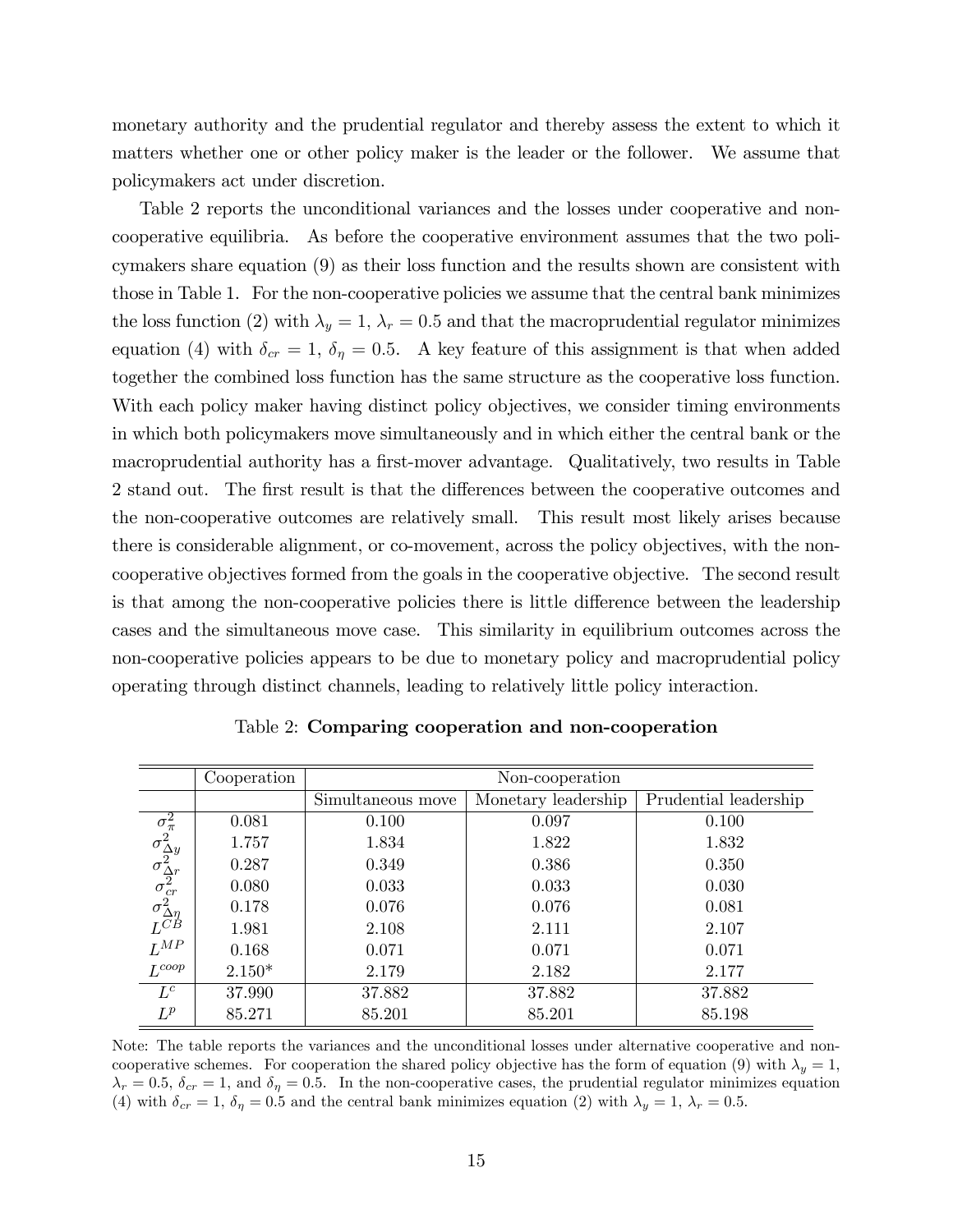Overall, the cooperative solution slightly outperforms the non-cooperative solutions, with its success driven primarily by greater stability of the monetary policy objectives. From the individual policymakers' perspectives, column two shows that the central bank clearly gains from cooperation. In contrast, the macroprudential regulator would fare better with less cooperation, as non-cooperation allows the prudential regulator to better stabilize the credit-to-GDP ratio with smaller changes in the lending fraction. These findings remain valid when a lower weight on output growth is assigned in the central bank's loss function  $(\lambda_y = 0.5)$ , and when the weight on both smoothing coefficients is increased  $(\lambda_r = \delta_\eta = 1)$ .

While the policy objectives all relate to area-wide outcomes, we also report in Table 2 the corresponding losses for the core and the periphery. What we see is that although union-wide policy objectives delivers stability at the area-wide level, this stability masks considerable volatility at the regional level. In particular, where the credit-to-GDP ratio is very stable at the area-wide level the underlying credit-to-GDP ratios in the core and the periphery are highly volatile. This Önding suggests that, although some area-wide stability might be sacrificed, macroprudential policies directed at stabilizing regional variables might drastically reduce regional-level volatility.

Figure 3 plots the impulse responses for a positive risk shock in the periphery for the same parameterization of the loss function weights (2) and (4) as used in Table 2, i.e.,  $\lambda_y = 1$ ,  $\lambda_r = 0.5$ ,  $\delta_{cr} = 1$ , and  $\delta_{\eta} = 0.5$ . The figure compares the cooperative and non-cooperative environments where policymakers move simultaneously<sup>4</sup> and shows the consequences of noncooperation among the monetary and the prudential authorities when the economy is hit by a positive risk shock in the periphery. The risk shock increases the lending-deposit spread in the periphery, which lowers credit and house prices in the periphery, leading to a recession in the periphery. Because the area-wide credit-to-GDP ratio decreases, the areawide macroprudential regulator loosens, raising the lending fraction, in order to stimulate lending. The lower credit standards adopted at the area-wide level, however, leads to a boom in economic activity and to higher ináation in the core. Under cooperation, the central bank increases slightly the interest rate in order to contain area-wide ináation. Under non-cooperation, the regional macroprudential authorities are less constrained than they are under cooperation and the task of stabilising inflation falls solely on the monetary authority, and, as a result, area-wide inflation is slightly higher, while the regional-level variables are largely unaffected.

<sup>&</sup>lt;sup>4</sup>We leave out the leadership solution from the comparison as the qualitative differences with the simultaneous move solution are small.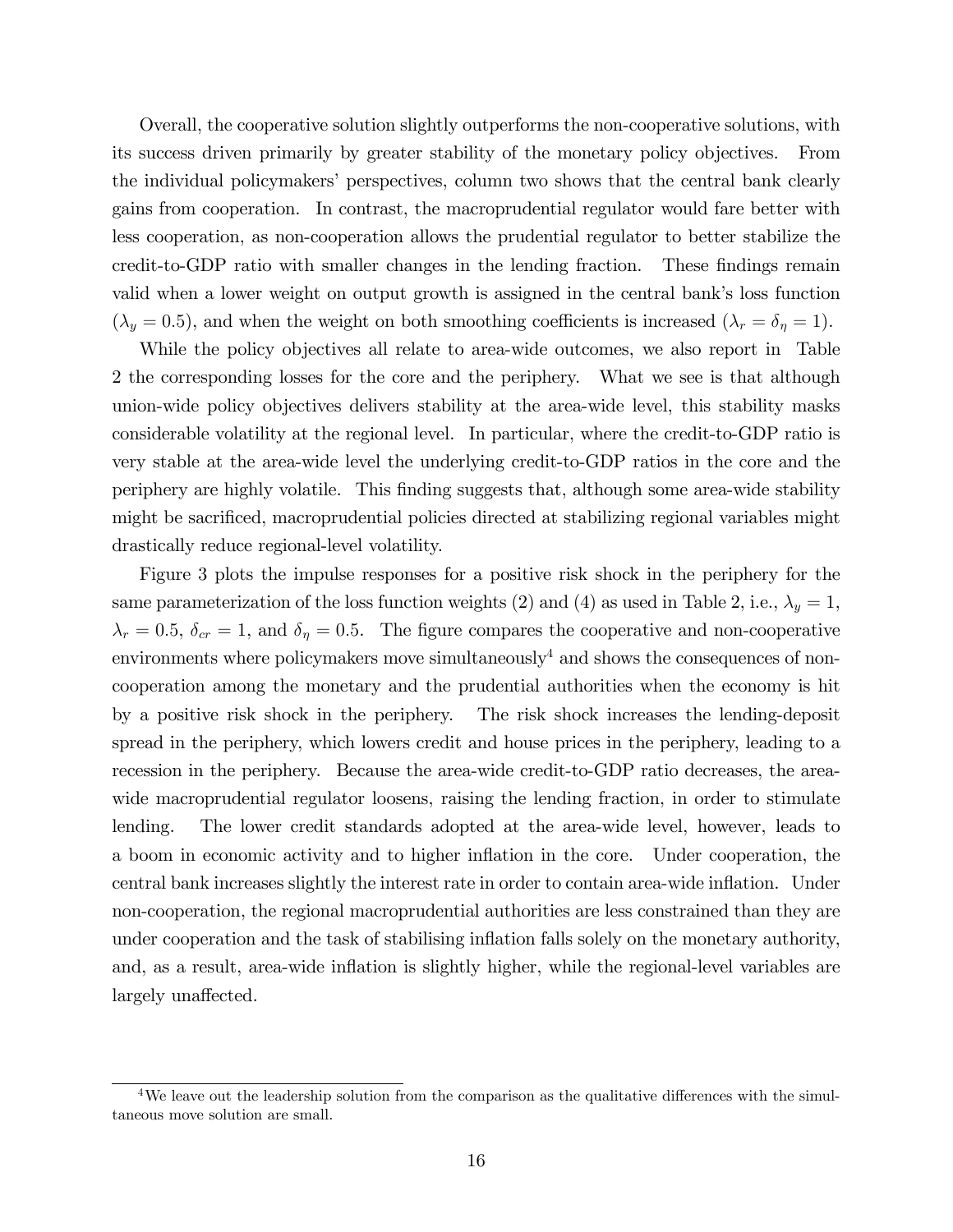

Figure 3. Responses to a risk shock in the periphery: cooperation vs. non-cooperation

Note: The figure plots the impulse responses to a risk shock in the periphery under cooperation and non-cooperation for the following parameterizations of the loss function weights:  $\lambda_y = 1$  and  $\lambda_r = 0.5$  in equation (2) and  $\delta_{cr} = 1, \delta_{\eta} = 0.5$  in equation (4)

Figure 4 shows the impulse responses to a area-wide technology shock. Both the core and the periphery react in a similar way to the shock, with output rising and inflation falling. The central bank responds to the decrease in area-wide inflation by lowering the interest rate. How the macroprudential regulator responds depends on the cooperative environment. For non-cooperation the macroprudential regulator reacts to a higher creditto-GDP ratio by lowering the lending fraction and thereby raising lending spreads in both regions. Under cooperation, however, macroprudential policy loosens, in line with monetary policyís accommodative move, which leads to lower lending spreads and higher credit-to-GDP ratios in both regions under cooperation than under non-cooperation. As a result, the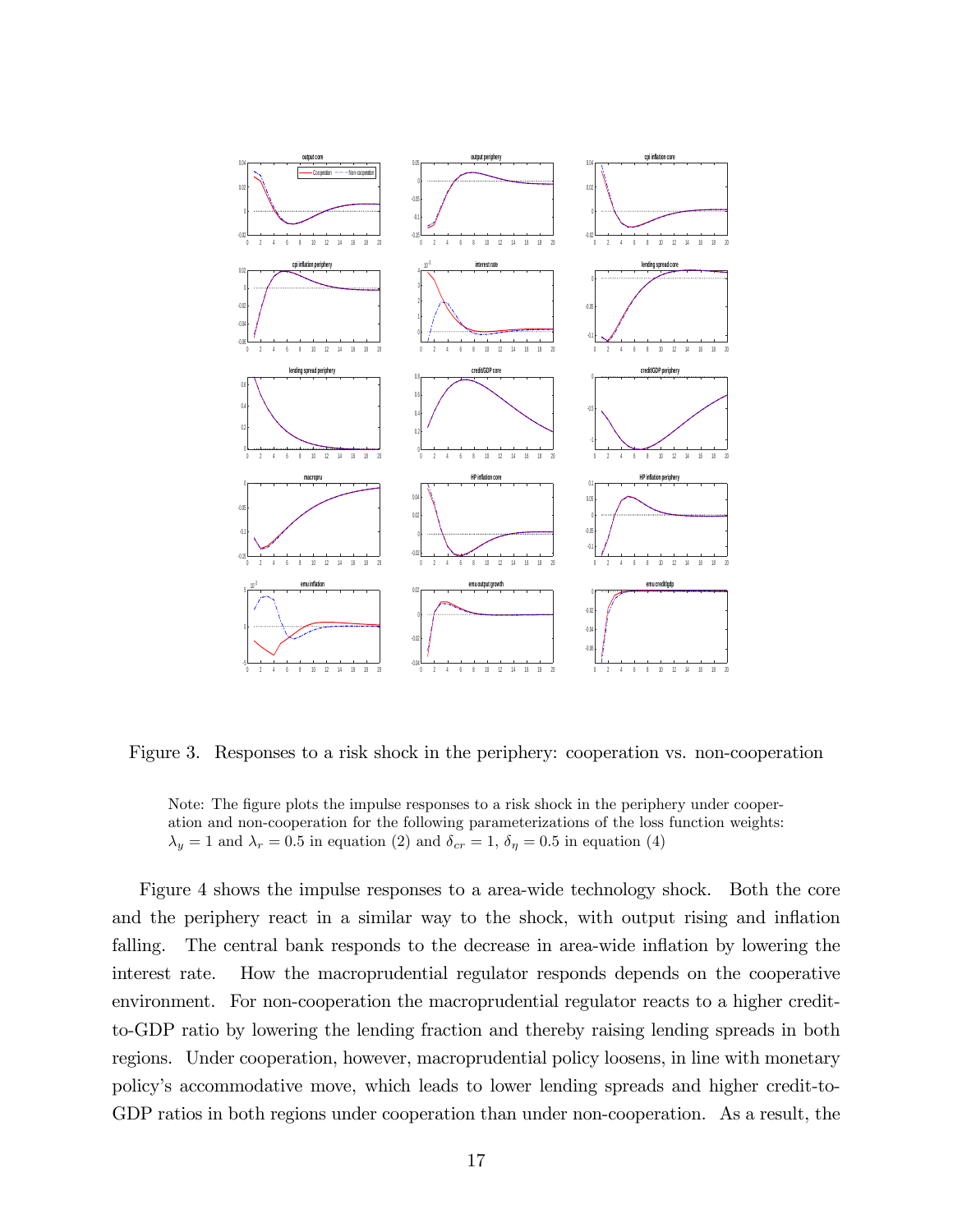area-wide credit-to-GDP ratio increases and takes longer to return to steady state.



Figure 4. Responses to an EMU-wide technology shock: cooperation vs. non-cooperation



Our analysis of non-cooperative policy thus far has assumed that the monetary policy objective and the macroprudential objective are distinct, having no overlap. In Table 3, we consider the case where area-wide output growth is assigned as a common objective to both policymakers. Hence, the individual loss functions have one objective in common, and with each policy maker assigning equal weight to that objective, i.e.,  $\lambda_y = \delta_y = 0.5$ . These weights imply that the central bank cares relatively less than previously about output growth, but, at the same time, macroprudential policy is now charged with stabilizing output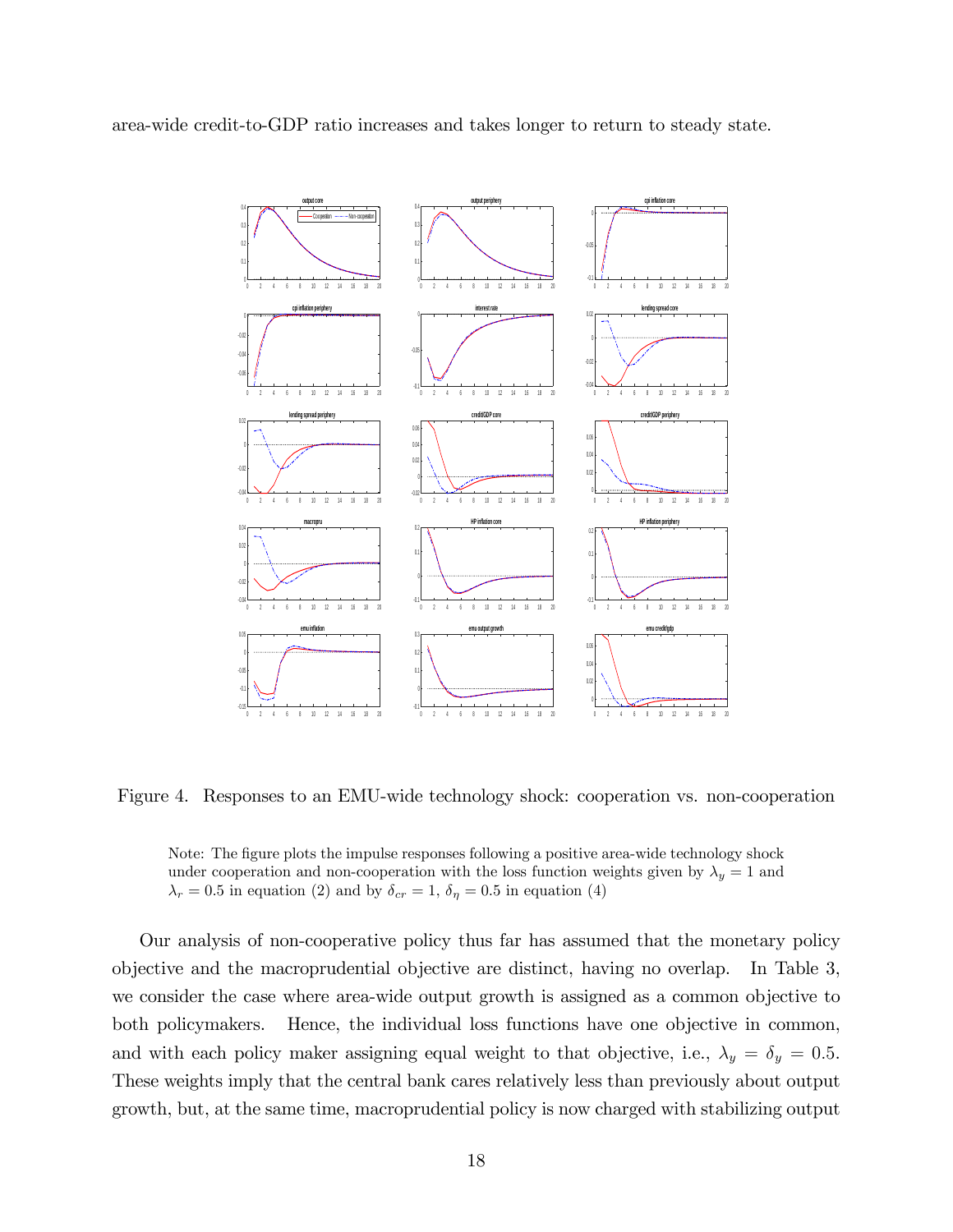growth, such that the total weight assigned to growth across the two policymakers remains equal to 1.0. Of central interest is whether the shared objective closes the gap between cooperation and non-cooperation, or even allows the non-cooperative policy environment to be preferred. The results in Table 3 show that assigning a common objective (with the current parameterization of the model) leaves the central bank best off under the cooperative scheme. However, this is not the case for the macroprudential policy maker, who gains most from macroprudential leadership by trading off slightly higher output volatility with more stable macroprudential objectives. Indeed, the gain to the macroprudential policy maker is such that the combined loss is now smaller under non-cooperation than it is under cooperation, suggesting that there can be advantages to allowing the two policymakers not to cooperate provided their incentives are guided by a common objective.

|                                                                                                                                | Cooperation | Non-cooperation   |                     |                       |
|--------------------------------------------------------------------------------------------------------------------------------|-------------|-------------------|---------------------|-----------------------|
|                                                                                                                                |             | Simultaneous move | Monetary leadership | Prudential leadership |
|                                                                                                                                | 0.081       | 0.081             | 0.078               | 0.080                 |
|                                                                                                                                | 1.757       | 1.846             | 1.843               | 1.863                 |
|                                                                                                                                | 0.287       | 0.233             | 0.243               | 0.235                 |
|                                                                                                                                | 0.080       | 0.040             | 0.039               | 0.033                 |
| $\sigma_{\pi}^2 \ \sigma_{\Delta y}^2 \ \sigma_{\Delta r}^2 \ \sigma_{cr}^2 \ \sigma_{\Delta \eta}^2 \ \sigma_{CD}^2 \ L^{CB}$ | 0.1780      | 0.116             | 0.115               | 0.105                 |
|                                                                                                                                | 1.103       | 1.121             | 1.121               | 1.129                 |
| $L^{MP}$                                                                                                                       | 1.047       | 1.021             | 1.018               | 1.017                 |
| $L^{coop}$                                                                                                                     | 2.150       | 2.142             | $2.139*$            | 2.146                 |
| $L^c$                                                                                                                          | 37.990      | 37.921            | 37.920              | 37.910                |
| $L^p$                                                                                                                          | 85.271      | 85.204            | 85.203              | 85.200                |

Table 3: Comparing cooperation and non-cooperation: output as common goal

Note: The table reports the variances and the unconditional losses under the alternative coordination schemes, where area-wide output growth is assigned as a objective to both policymakers. Hence, the area-wide regulator minimizes loss function (4) with  $\delta_{cr} = 1$ ,  $\delta_{\eta} = 0.5$ , and  $\delta_{y} = 0.5$ , which assigns weight to area-wide output growth, and the central bank minimizes loss function (2) with  $\lambda_y = 0.5$  and  $\lambda_r = 0.5$ .

As an alternative, in Table 4 we assign the area-wide credit-to-GDP ratio as a common objective to the two policymakers, setting  $\lambda_{cr} = \delta_{cr} = 0.5$ . In this case the central bank has an additional objective, while the macroprudential regulator assigns relatively less importance (with the weight declining from 1:0 to 0:5) to its main objective. Importantly, although now assigned as an objective to both policymakers, the overall importance of the credit-to-GDP ratio in the joint loss function remains unchanged, with its combined weight still equaling 1:0. The preferred cooperation scheme for the individual policymakers is in line with the case where output growth was assigned as a common objective, i.e., non-cooperation yields the lowest loss for the macroprudential regulator, while the central bank fares best under cooperation. However, the gains from non-cooperation received by the macropruden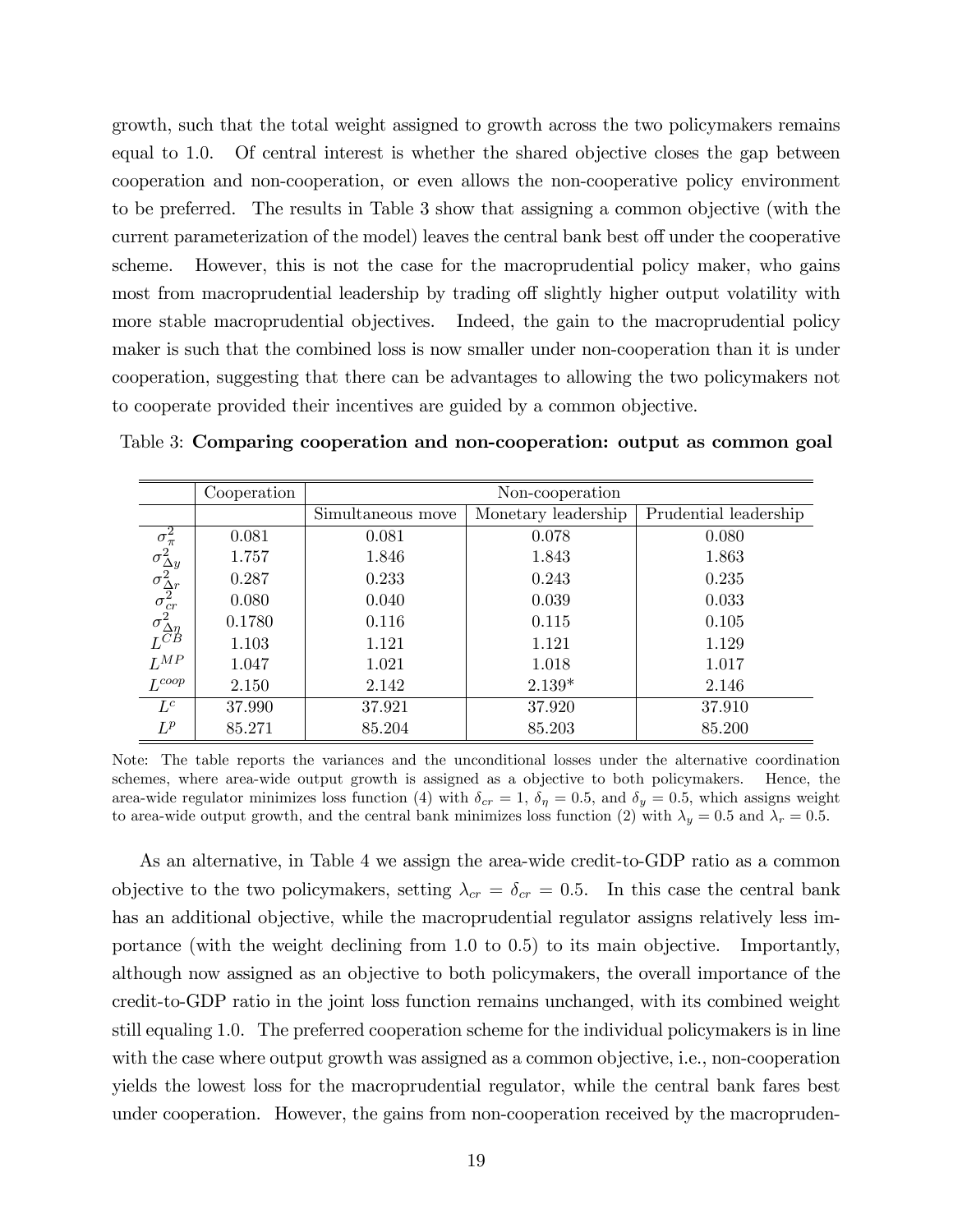tial regulator are now insufficient to overcome the greater loss received by the central bank, with cooperation remaining the preferred scheme.

|                                                                                                                                | Cooperation | Non-cooperation   |                     |                       |
|--------------------------------------------------------------------------------------------------------------------------------|-------------|-------------------|---------------------|-----------------------|
|                                                                                                                                |             | Simultaneous move | Monetary leadership | Prudential leadership |
|                                                                                                                                | 0.081       | 0.097             | 0.094               | 0.097                 |
|                                                                                                                                | 1.757       | 1.862             | 1.845               | 1.858                 |
| $\sigma_{\pi}^2 \ \sigma_{\Delta y}^2 \ \sigma_{\Delta r}^2 \ \sigma_{cr}^2 \ \sigma_{\Delta \eta}^2 \ \sigma_{CD}^2 \ L^{CB}$ | 0.287       | 0.336             | 0.368               | 0.337                 |
|                                                                                                                                | 0.080       | 0.063             | 0.063               | 0.058                 |
|                                                                                                                                | 0.1780      | 0.046             | 0.048               | 0.050                 |
|                                                                                                                                | 2.021       | 2.159             | 2.155               | 2.153                 |
| $L^{MP}$                                                                                                                       | 0.129       | 0.054             | 0.055               | 0.054                 |
| $L^{coop}$                                                                                                                     | $2.150*$    | 2.213             | 2.210               | 2.210                 |
| $L^c$                                                                                                                          | 37.990      | 37.877            | 37.879              | 37.877                |
| $L^p$                                                                                                                          | 85.271      | 85.233            | 85.236              | 85.226                |

Table 4: Comparing cooperation and non-cooperation: EMU-wide credit-to-gdp as common goal

Note: The table reports the variances and the unconditional losses under the alternative cooperative schemes, where the area-wide credit-to-GDP ratio is assigned as a common objective to both policymakers. Hence, the central bank minimizes loss function (2) with  $\lambda_y = 1$ ,  $\lambda_r = 0.5$ , and  $\lambda_{cr} = 0.5$ , which assigns weight to the area-wide credit-to-GDP ratio, and the area-wide macroprudential regulator minimizes loss function (4) with  $\delta_{cr} = 0.5$  and  $\delta_{\eta} = 0.5$ .

#### 4.3 A robustness exercise

In this section we consider an alternative loss function for the macroprudential regulator, one that depends on the credit spread, as in Cecchetti and Kohler (2014), rather than on the credit-to-GDP ratio. Table 5 shows the simulation results for the case where the areawide credit-to-GDP ratio is replaced by the area-wide average spread between the lending and deposit rate in the macroprudential policymaker's loss function. The results are reported assuming policies are chosen simultaneously under discretion, for cooperation and non-cooperation, respectively.

Looking at Table 5, the results and conclusions are qualitatively in line with those reported in Table 2. Specifically, the cooperative scheme delivers outcomes that are preferred to the non-cooperative scheme and the central bank benefits from cooperation while the prudential regulator prefers non-cooperation.<sup>5</sup>

Table 6 reports the results for different weights in the loss function. In a first case  $(\text{regime 1})$ , we assign lower weight to the policy instruments in each policymaker's respective

<sup>&</sup>lt;sup>5</sup>The non-cooperative environments with leadership generate outcomes that are very similar to the simultaneous move case and are not reported.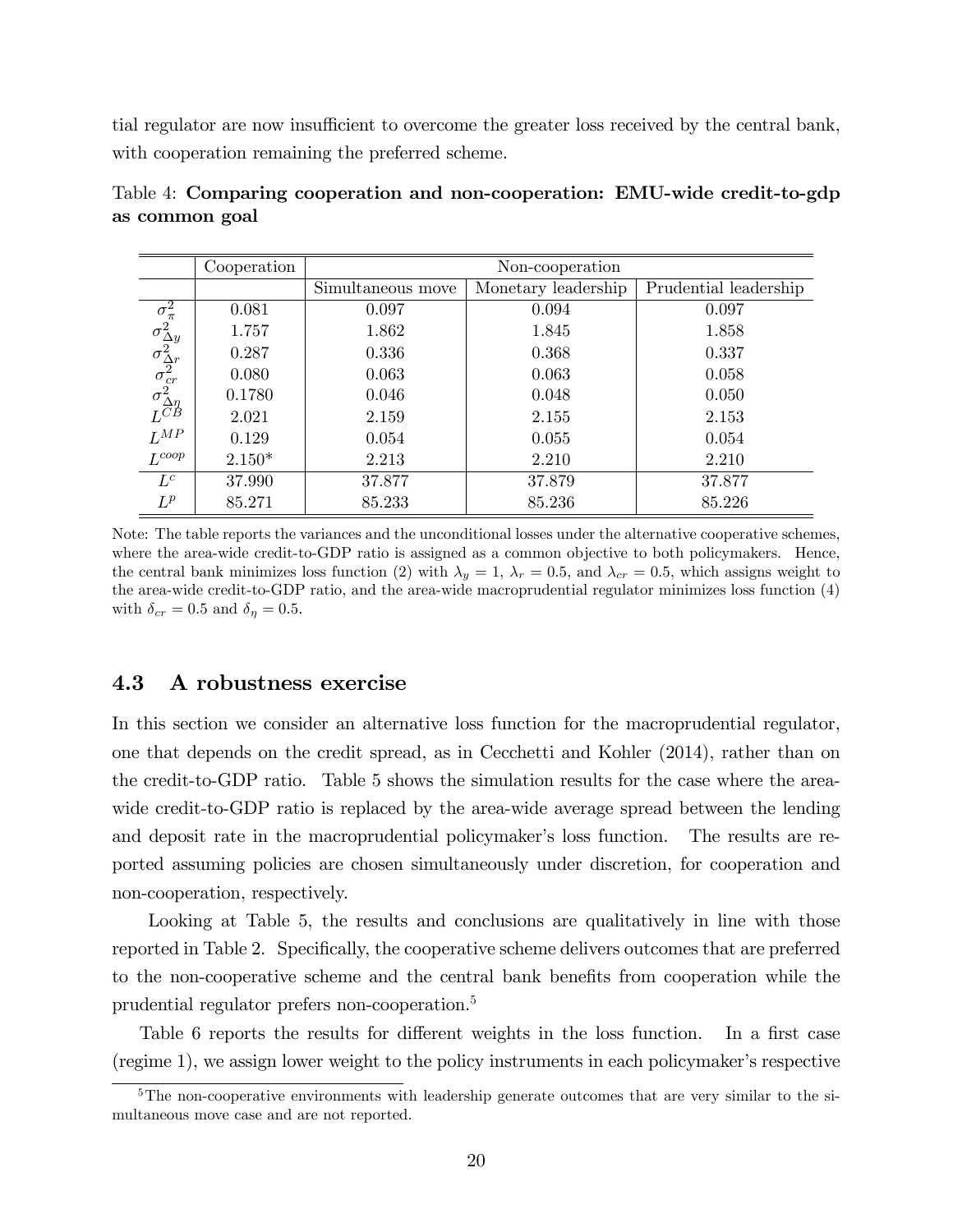|                                                                                               | Cooperation | Non-cooperation |
|-----------------------------------------------------------------------------------------------|-------------|-----------------|
| $\sigma_{\pi}^2$                                                                              | 2.028       | 2.200           |
|                                                                                               | 2.281       | 2.388           |
|                                                                                               | 0.915       | 1.301           |
|                                                                                               | 0.043       | 0.012           |
| $\sigma_{\Delta y}^0 \ \sigma_{\Delta r}^2 \ \sigma_{sp}^2 \ \sigma_{\Delta \eta}^2 \ L^{CB}$ | 0.067       | 0.051           |
|                                                                                               | 4.766*      | 5.238           |
| $\overline{L}^{MP}$                                                                           | 0.080       | $0.037*$        |
| $I_{c}^{coop}$                                                                                | 4.843       | 5.275           |

Table 5: Comparing cooperation and non-cooperation: alternative measures of financial stability

Note: The table reports the variances and the unconditional losses when the policies are chosen simultaneously, where the central bank minimizes loss function (2) with  $\lambda_y = 1$  and  $\lambda_r = 0.5$  and the macroprudential regulator minimizes loss function (4) with  $\delta_{sp} = 1$  and  $\delta_{\eta} = 0.5$ , where the spread instead of the credit-to-GDP ratio is used as financial objective in the latter's loss function.

|  |  | Table 6: Comparing cooperation and non-cooperation: loss function parameters |  |  |
|--|--|------------------------------------------------------------------------------|--|--|
|  |  |                                                                              |  |  |

|                                                                                                                               | Cooperation | Non-cooperation | Cooperation | Non-cooperation |  |
|-------------------------------------------------------------------------------------------------------------------------------|-------------|-----------------|-------------|-----------------|--|
|                                                                                                                               | Regime 1    |                 | Regime 2    |                 |  |
|                                                                                                                               | 0.079       | 0.077           | 0.041       | 0.045           |  |
|                                                                                                                               | 1.634       | 1.738           | 1.813       | 1.871           |  |
| $\sigma_{\pi}^2$<br>$\sigma_{\Delta y}^2$<br>$\sigma_{\Delta r}^2$<br>$\sigma_{cr}^2$<br>$\sigma_{\Delta \eta}^2$<br>$L^{CB}$ | 0.625       | 0.764           | 0.360       | 0.389           |  |
|                                                                                                                               | 0.057       | 0.011           | 0.030       | 0.010           |  |
|                                                                                                                               | 0.327       | 0.123           | 0.165       | 0.115           |  |
|                                                                                                                               | $1.838*$    | 1.968           | $1.019*$    | 1.059           |  |
| $L^{MP}$                                                                                                                      | 0.122       | $0.036*$        | 0.063       | $0.033*$        |  |
| $I_{c}$ coop                                                                                                                  | 1.960       | 2.004           | 1.082       | 1.092           |  |

Note: The table reports the variances and the unconditional losses under the alternative cooperative schemes. The first regime has the central bank minimizing loss function (2) with  $\lambda_y = 1$  and  $\lambda_r = 0.2$  and the macroprudential regulator minimizing loss function (4) with  $\delta_{cr} = 1$  and  $\delta_{\eta} = 0.2$ . The second regime has the central bank minimizing loss function (2) with  $\lambda_y = 0.5$  and  $\lambda_r = 0.2$  and the macroprudential regulator minimizing loss function (4) with  $\delta_{cr} = 1$  and  $\delta_{\eta} = 0.2$ .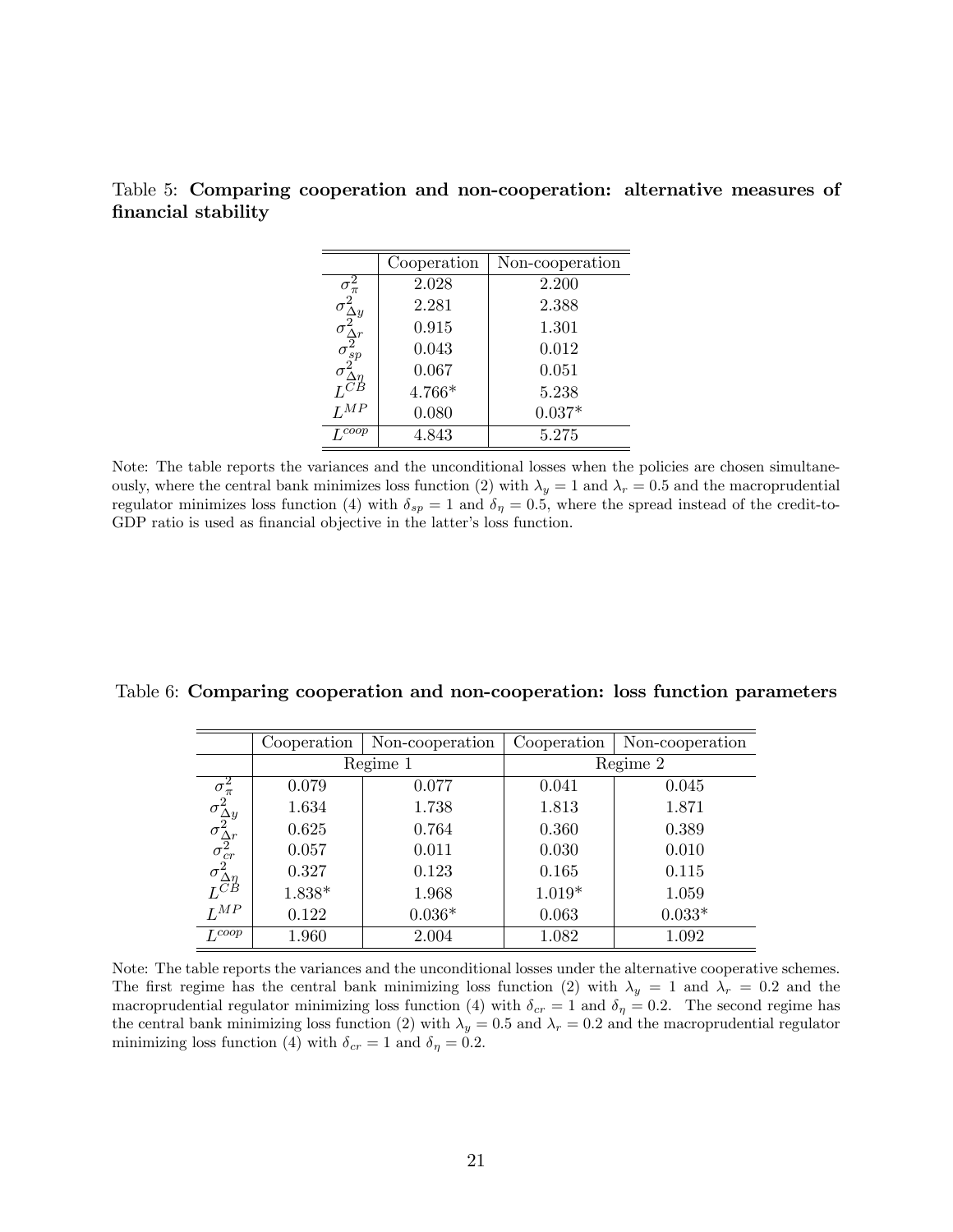loss functions. Not surprisingly, this leads to more volatile instruments, but also allows policymakers to better stabilize their remaining objectives. In the second case (regime 2), we lower the weight on the output component in the central bank's loss function, leading to a hierarchical ordering of the central bank's objectives where the inflation objective receives the highest relative weight. This weighting of the central bank's objectives is in line with the inflation targeting literature that gives primacy to inflation in the central bank's loss function. Although inflation is more stable in this case, at the expense of greater output volatility, the qualitative results remain consistent with Table 2. Specifically, in both experiments outlined in Table 6, the finding that the central bank gains more from cooperation and that the macroprudential regulator gains more from the non-cooperative setting remains.

### 4.4 Optimal assignment of objectives/weights under non-cooperation

In this section we assume that society's loss function is represented by the benchmark cooperative loss function adopted in the previous simulations:

$$
L_t^{society} = Var(\pi_t) + \lambda_y Var(\Delta y_t) + \lambda_r Var(\Delta r_t) + \delta_{cr} Var(r_t) + \delta_{\eta} Var(\Delta \eta_t)
$$
 (11)

where  $\lambda_y = 1$ ,  $\lambda_r = 0.5$ ,  $\delta_{cr} = 1$  and  $\delta_{\eta} = 0.5$ . Society minimizes equation (11) with respect to the policy instruments  $r_t$  and  $\eta_t$  (with the model providing constraints). The outcome of this optimization serves as a benchmark that is used to help determine appropriate loss functions for the central bank and the macroprudential regulator of the non-cooperative case. Following Debortoli et al. (2019) and Gelain and Ilbas (2017), the objectives and the weights in the two individual loss functions (under non-cooperation) are chosen to match or improve upon the benchmark cooperative policy. We find that the following assignment of loss functions does a reasonably good job of approximating the outcomes achieved by the benchmark cooperative policy:

$$
L_t^{CB} = Var\left(\pi_t\right) + \lambda_y Var\left(\Delta y_t\right) + \lambda_r Var\left(\Delta r_t\right),
$$

where  $\lambda_y = \frac{2}{3}$  $rac{2}{3}$  and  $\lambda_r = \frac{1}{3}$  $\frac{1}{3}$ , and:

$$
L_t^{MP} = \delta_{cr} Var\left( cr_t \right) + \delta_y Var\left( \Delta y_t \right) + \delta_\eta Var\left( \Delta \eta_t \right),
$$

where  $\delta_{cr} = \frac{3}{2}$  $\frac{3}{2}$ ,  $\delta_y = 1$ , and  $\delta_\eta = \frac{1}{2}$  $\frac{1}{2}$ . The non-cooperative solution, with these loss functions assigned to monetary policy and macroprudential policy, respectively, yields a total loss of 2:127 (evaluated using the benchmark loss, equation (11)), compared to a total loss of 2:150 obtained by the cooperative solution. Looking at the loss function that gets given to the central bank, we find that the delegated loss function assigns relatively higher weight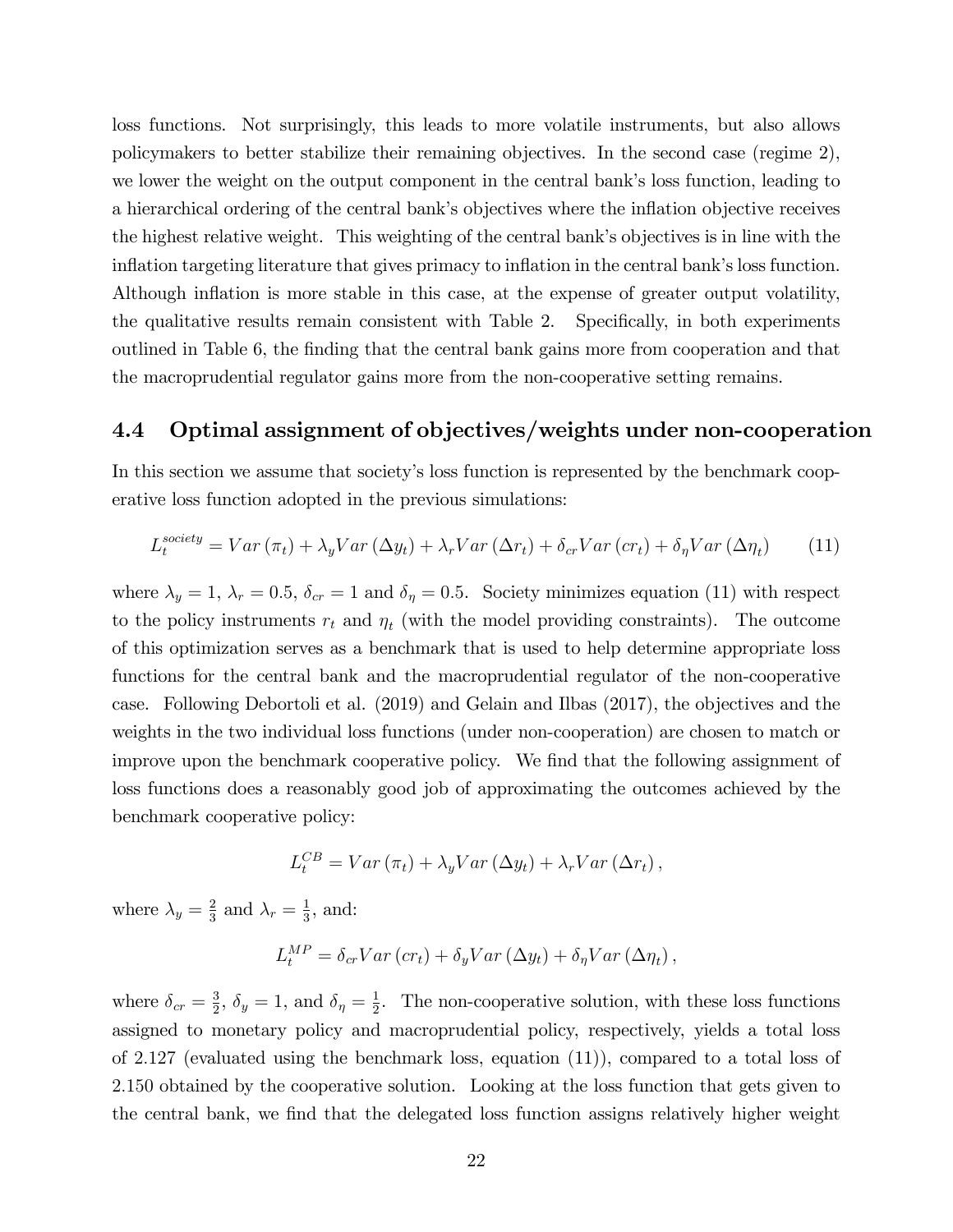to inflation than equation (11) in order to improve on the cooperative outcome. Greater weight on inflation stabilization ensures better control over inflation stabilization under noncooperation, with some of the (relative) importance of stabilizing output growth being passed to the macroprudential regulator. As a result, both policymakers have a common objective, i.e., output growth, that helps to outperform on the cooperative outcome. With output growth an objective in the macroprudential regulator's loss function, the delegated loss function places greater weight than society on the credit-to-GDP ratio, helping to ensure that the credit-to-GDP ration remains well-stabilized under non-cooperation.

## 5 Regional macroprudential policymakers

Previous sections have had a single authority setting macroprudential policy for both the core and the periphery. We now assume that macroprudential policy is conducted at the regional level, i.e., that there is a macroprudential regulator in the core and another in the periphery, and that each is charged with safeguarding Önancial stability in its own region. Their focus on their own region sees these prudential authorities caring only indirectly about outcomes in the other region and about outcomes at the EMU-wide level. As previously, a single central bank remains in charge of conducting monetary policy at EMU-wide level. Because there are now three players in the model, a much wider range of strategic-interaction schemes can be considered than could be for the two-player case. However, we focus on what we believe are the three most interesting cases: the cooperative solution, the non-cooperative solution where all policymakers choose simultaneously, and the case where the central bank has a first-mover advantage with respect to the two macroprudential regulators (monetary leadership). $6$ 

Table 7 reports the results for the case where the central bank minimizes its usual loss function, equation (2), and the macroprudential regulators in the core and the periphery minimize their region-specific loss functions, equations  $(7)$  and  $(8)$ , respectively. The loss functions for the macroprudential authorities include the regional credit-to-GDP ratio and smoothing of the regional lending fraction. In the cooperative solution the shared loss function is given by the sum of the loss functions across the three policymakers. The results indicate that, although the central bank prefers the cooperative environment, both regional macroprudential authorities prefer outcomes under the non-cooperative solutions (with no preference across the two alternative non-cooperative schemes). Interestingly, in

 $6$ We did not consider the case where the two regional macroprudential authorities have a first-mover advantage with respect to the area-wide monetary authority, partly because it did not seem to be the most interesting/relevant case, but also because we found little by way of first-mover advantage in any of the scenarios we did consider.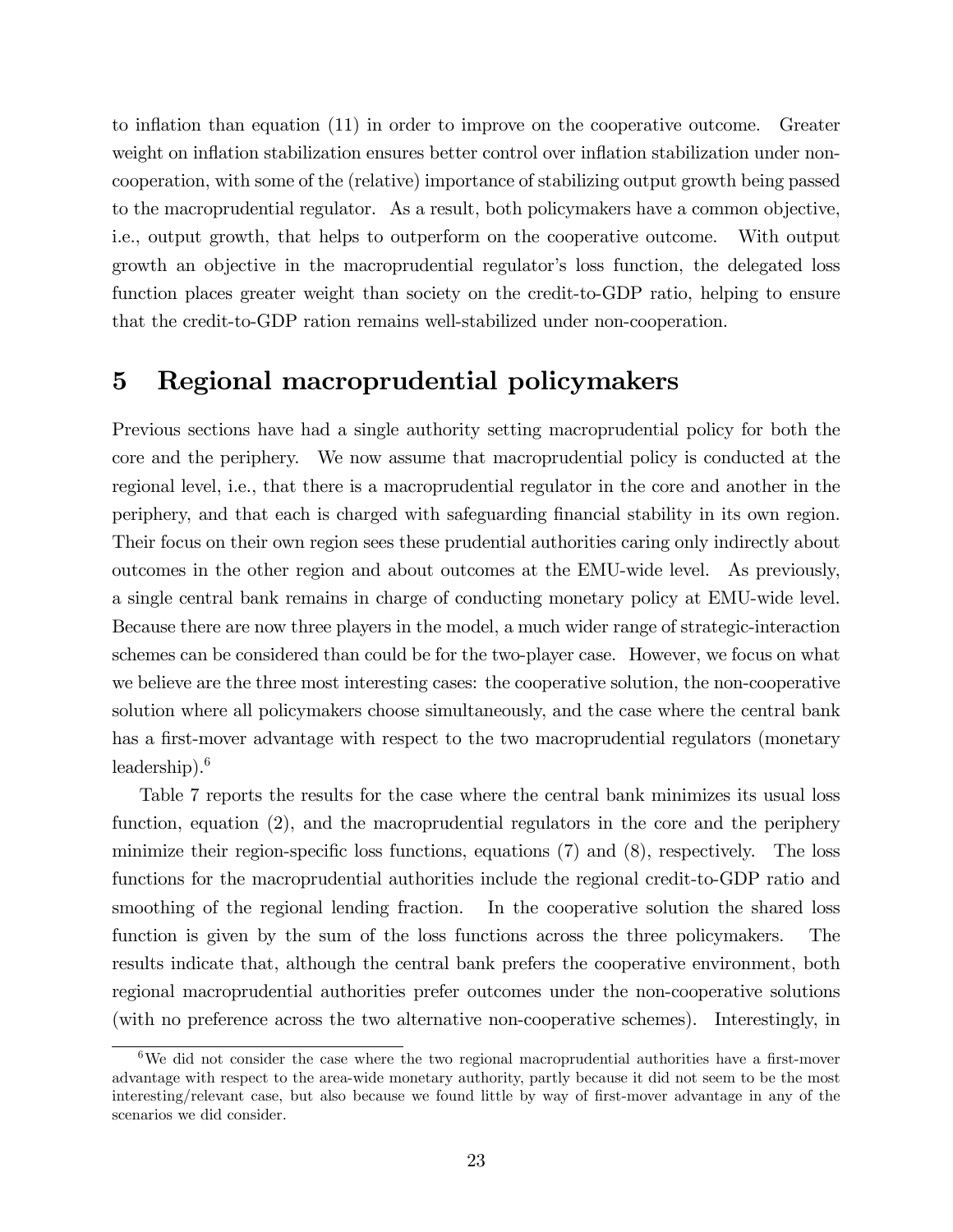the absence of commitment, the shared loss function,  $L^{society} = L^{CB+MP,c+MP,p}$ , is lower in the simultaneous move non-cooperative solution than it is in the cooperative solution, suggesting that some level of regional-based macroprudential policymaking can be desirable.

|                                                                                                                                                                                                                              | Cooperation | Non-cooperation   |                     |  |
|------------------------------------------------------------------------------------------------------------------------------------------------------------------------------------------------------------------------------|-------------|-------------------|---------------------|--|
|                                                                                                                                                                                                                              |             | Simultaneous move | Monetary leadership |  |
|                                                                                                                                                                                                                              | 0.082       | 0.100             | 0.097               |  |
| $\sigma_{\rm A}^2 \ \sigma_{\rm \Delta y}^2 \ \sigma_{\rm \Delta r}^2 \ \sigma_{\rm \Delta \gamma}^2 \ \sigma_{\rm \Delta \gamma^c}^2 \ \sigma_{\rm \Delta \gamma^p}^2 \ \sigma_{\rm \Delta \gamma^p}^2 \ L^{CP} \ L^{MP,p}$ | 1.817       | 1.830             | 1.817               |  |
|                                                                                                                                                                                                                              | 0.328       | 0.353             | 0.392               |  |
|                                                                                                                                                                                                                              | 0.081       | 0.048             | 0.048               |  |
|                                                                                                                                                                                                                              | 0.142       | 0.118             | 0.118               |  |
|                                                                                                                                                                                                                              | 0.064       | 0.061             | 0.062               |  |
|                                                                                                                                                                                                                              | 0.199       | 0.180             | 0.181               |  |
|                                                                                                                                                                                                                              | 2.062       | 2.107             | 2.110               |  |
|                                                                                                                                                                                                                              | 0.153       | 0.107             | 0.107               |  |
|                                                                                                                                                                                                                              | 0.163       | 0.152             | 0.152               |  |
| $\overline{L^{society}}$                                                                                                                                                                                                     | 2.378       | $2.366*$          | 2.370               |  |

Table 7: Comparing coperation and non-cooperation: three policymakers

Note: The table reports variances and the unconditional losses under the alternative non-cooperative schemes, where the central bank the minimizes loss function (2) with  $\lambda_y = 1$  and  $\lambda_r = 0.5$ , the core's macroprudential regulator minimizes equation (7) with  $\delta_{cr} = 1$  and  $\delta_{\eta^c} = 0.5$ , and the periphery's macroprudential regulator minimizes equation (8) with  $\delta_{cr} = 1$  and  $\delta_{\eta^p} = 0.5$ .

Figure 5 plots the responses to a risk shock in the periphery under the cooperative and non-cooperative simultaneous-move policy schemes considered in Table 7.<sup>7</sup> Unlike the case where there was a common macroprudential regulator at the area-wide level—where this risk shock causes a boom in the core $\rightarrow$ , when we allow separate macroprudential regulators to respond to regional variables this is no longer the case. The reason is that macroprudential policy in the periphery loosens in response to the recession created by the shock, while macroprudential policy in the core counteracts the immediate spillover effect of the shock by increasing the lending-deposit spread, which has a restraining effect on the credit-to-GDP ratio and on output in the core. As a result, inflation decreases slightly in the core, which lowers area-wide inflation, to which monetary policy reacts by lowering the nominal interest rate. The net result of the opposing regional macroprudential policies is that the shock has a more synchronized effect across the core and the periphery.

<sup>&</sup>lt;sup>7</sup>We do not consider the leadership outcome in the comparison since the responses under monetary leadership are similar to those under simultaneous move.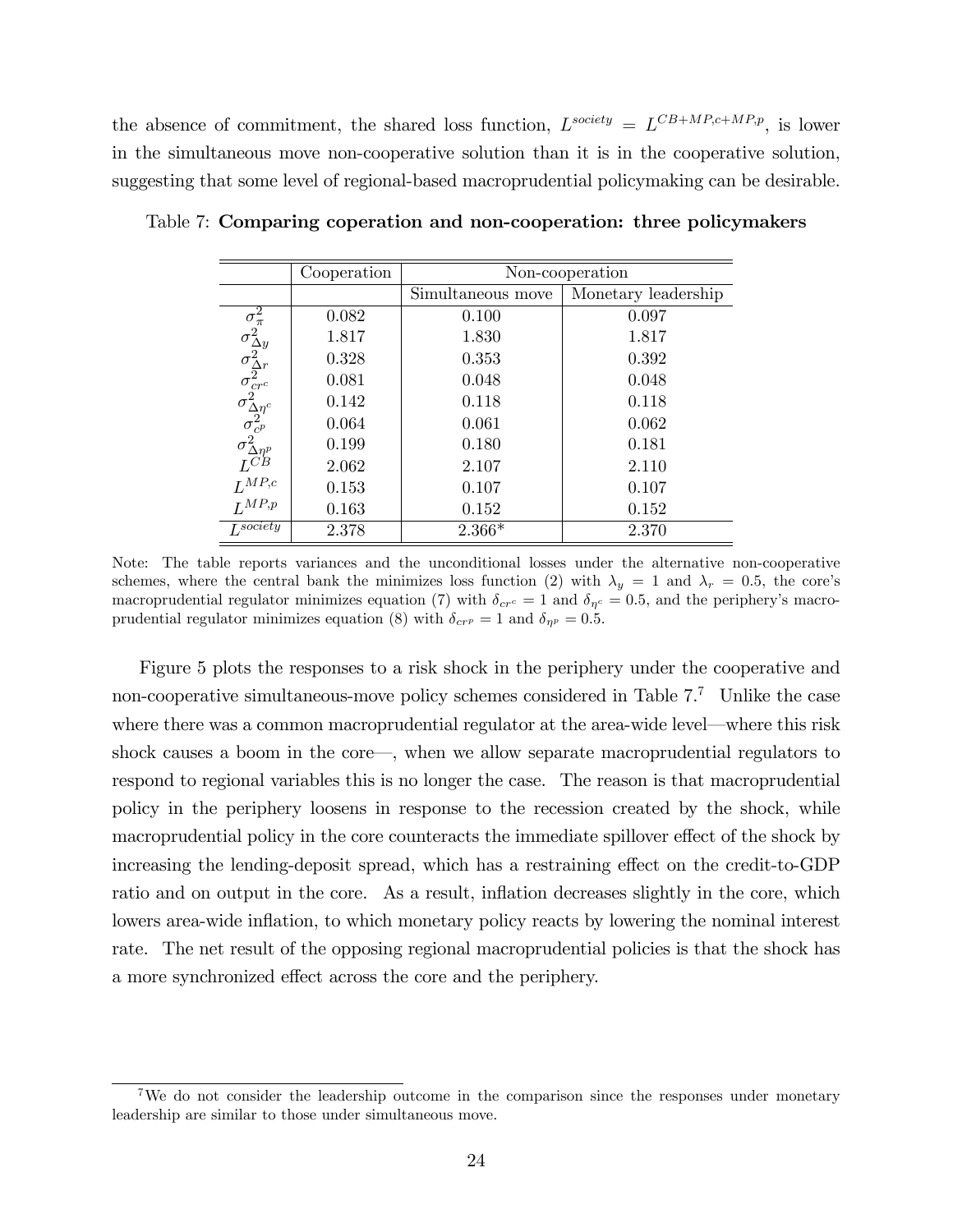

Figure 5. Responses to a risk shock in the periphery

We saw above that when the risk shock hits only the periphery, the scope for conducting independent macroprudential policy leads to diverging policy responses. The picture, however, changes somewhat when we consider an area-wide technology shock. Because both economies are affected similarly by the shock, the regional macroprudential authorities respond in a similar way. Therefore, the effects of the shock and the policy responses resemble closely those obtained when macroprudential policy is operated at the EMU-level. Hence, the added value from allowing independent macroprudential policies mainly arises from the possibility of responding more efficiently to the spillover effects arising from region-specific

Note: The figure plots the impulse responses to a risk shock in the periphery under alternative interaction schemes (cooperation and non-cooperation) for the following parameterizations of loss function weights:  $\lambda_y = 1$  and  $\lambda_r = 0.5$  in equation (2),  $\delta_{cr^c} = 1$  and  $\delta_{\eta^c} = 0.5$ in equation (7), and  $\delta_{crp} = 1$  and  $\delta_{\eta p} = 0.5$  in equation (8).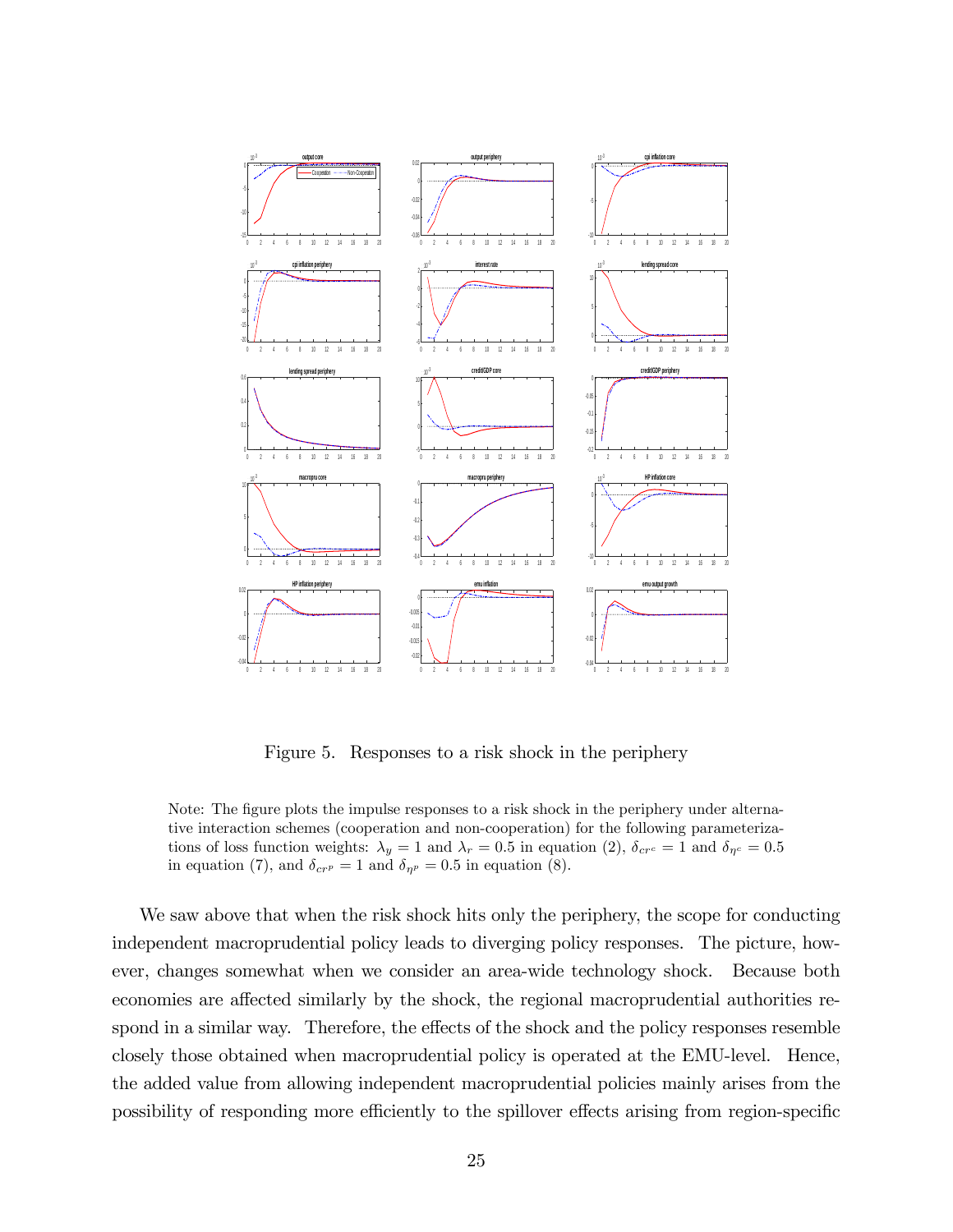shocks.



Figure 6. Responses to an area-wide technology shock

Note: The figure plots the impulse responses to a common area-wide technology shock under alternative interaction schemes (cooperation and non-cooperation) for the following parameterizations of loss function weights:  $\lambda_y = 1, \lambda_r = 0.5$  in equation (2),  $\delta_{crc} = 1$ ,  $\delta_{\eta^c} = 0.5$  in equation (7), and  $\delta_{crp} = 1$ ,  $\delta_{\eta^p} = 0.5$  in equation (8).

In Table 8, the regional macroprudential authorities are assumed to receive, in addition to their existing objectives described in equations (7) and (8), the objective of stabilizing output growth in their respective region. Moreover, we assume that the ECB places weight on stabilizing the region-specific output growth variables, instead of area-wide output growth. We see in Table 8 that introducing this common objective between the ECB and the regional macroprudential authorities does not alter the earlier finding that society prefers the noncooperative solution (monetary leadership this time) to the cooperative solution.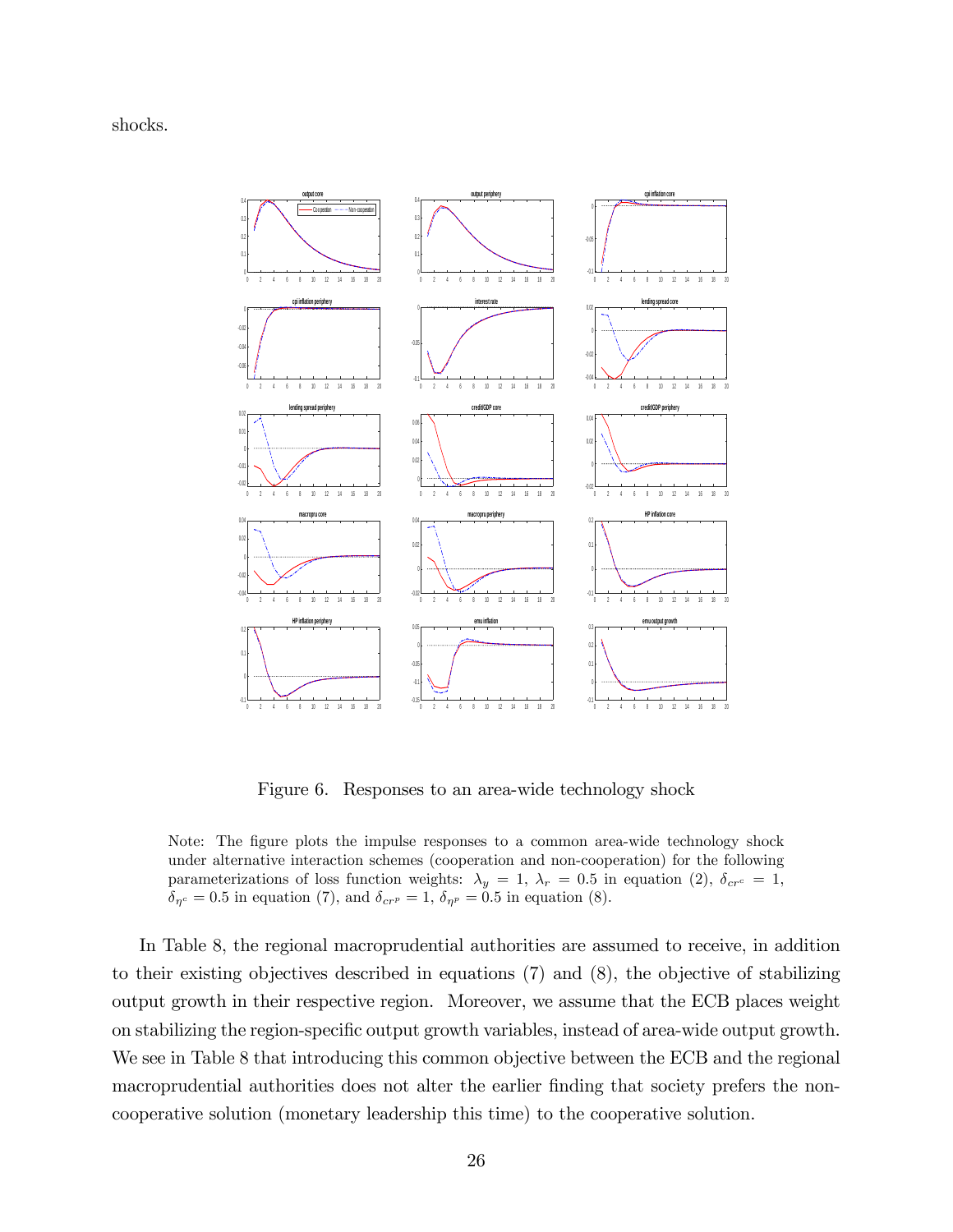|                                                                                                                                                                                                                 | Cooperation | Non-cooperation   |                     |  |
|-----------------------------------------------------------------------------------------------------------------------------------------------------------------------------------------------------------------|-------------|-------------------|---------------------|--|
|                                                                                                                                                                                                                 |             | Simultaneous move | Monetary leadership |  |
|                                                                                                                                                                                                                 | 0.081       | 0.079             | 0.075               |  |
|                                                                                                                                                                                                                 | 2.035       | 2.109             | 2.104               |  |
|                                                                                                                                                                                                                 | 1.915       | 1.979             | 1.974               |  |
|                                                                                                                                                                                                                 | 0.326       | 0.239             | 0.251               |  |
|                                                                                                                                                                                                                 | 0.087       | 0.054             | 0.053               |  |
| $\sigma_\text{avg}^2 \ \sigma_\text{avg}^2 \ \sigma_\text{avg}^2 \ \sigma_\text{avg}^2 \ \sigma_\text{core}^2 \ \sigma_\text{core}^2 \ \sigma_\text{core}^2 \ \textit{LSP}^2 \ \textit{LMP,c} \ \textit{LMP,p}$ | 0.138       | 0.124             | 0.124               |  |
|                                                                                                                                                                                                                 | 0.067       | 0.061             | 0.061               |  |
|                                                                                                                                                                                                                 | 0.194       | 0.183             | 0.183               |  |
|                                                                                                                                                                                                                 | 1.238       | 1.227             | 1.226               |  |
|                                                                                                                                                                                                                 | 0.766       | 0.748             | 0.746               |  |
|                                                                                                                                                                                                                 | 0.547       | 0.548             | 0.547               |  |
| $L^{society}$                                                                                                                                                                                                   | 2.551       | 2.523             | $2.519*$            |  |

Table 8: Comparing cooperation and non-cooperation: three policymakers with additional objectives

Note: The table reports the variances and the unconditional losses under the alternative non-cooperative schemes, where the central bank the minimizes loss function (2) with  $\lambda_{y^c} = 0.3$ ,  $\lambda_{y^p} = 0.2$ ,  $\lambda_r = 0.5$ , the prudential regulator in the core minimizes equation (7) with  $\delta_{cr} = 1$ ,  $\delta_{\eta^c} = 0.5$ ,  $\delta_{y^c} = 0.3$ , and the periphery's regulator minimizes equation (8) with  $\delta_{crp} = 1$ ,  $\delta_{y^p} = 0.2$ ,  $\delta_{\eta^p} = 0.5$ .

We also considered the case where area-wide real output growth is assigned as a common objective to all three policymakers. Doing so did not change significantly the story that emerged above for the case where the three policymakers had separate objectives (Table 7). Overall, separating the loss functions and allowing each policy maker to act independently seems to be a better strategy than assigning common area-wide objectives because it compensates to a certain degree for the regions not having independent monetary policies.

### 6 Conclusion

We use an estimated DSGE model of the euro-area to study the interaction between monetary policy and macroprudential policy in a monetary union. The model is one in which monetary policy and macroprudential policy interact through the behavior of savers and borrowers and through the balance sheets of financial intermediaries, with the economic effects of tighter monetary policy potentially offset through looser macroprudential policy. An essential and defining feature of the model is that it contains two regions—a core and a periphery—which allows the effects of area-wide and region-specific policies and shocks on each region to be explored. We assume that policymakers behave purposefully, but do not have access to a commitment technology, so that monetary policy and macroprudential policy are each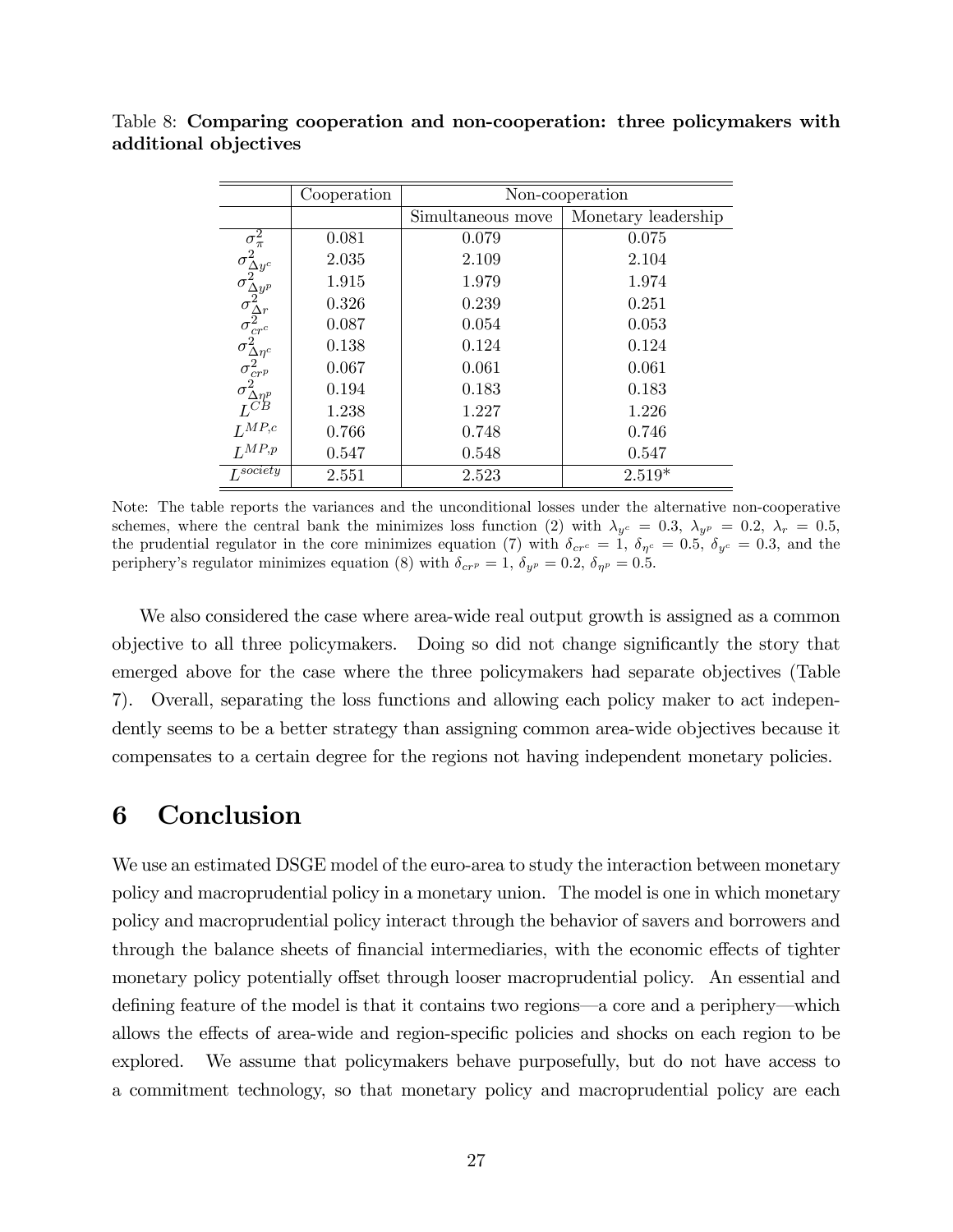formulated to be optimal under discretion. With policymakers optimizing, we consider a broad range of cooperative and non-cooperative decision problems, examine the effects of leadership, and compare the implications of having two region-focused rather than a single area-wide-focused macroprudential regulator.

Using the optimal commitment policy as one benchmark we show that the discretionary stabilization bias leads to inefficient responses to shocks, but in a way that is quite different from models that focus only on monetary policy. With time-inconsistency also affecting the macroprudential regulator, ináation volatility is actually lower under discretion than commitment, a result that arises as policymakers use policy promises to instead secure greater stability in the credit-to-GDP ratio, the nominal interest rate, and the lending fraction. When monetary policy and macroprudential policy are both conducted at the area-wide level, the preferred decision-making environment had policymakers cooperating and choosing their policies simultaneously. However, although area-wide policies were able to successfully stabilize area-wide variables, we showed that this stability masked considerable underlying volatility at the regional level. In particular, the credit-to-GDP ratio remained highly volatile in both the core and the periphery while the area-wide credit-to-GDP ratio was quite stable. Focusing on non-cooperative policies, but assigning area-wide real GDP growth as a common objective led to non-cooperation out-performing cooperation, but it did not remove the excessive regional-level volatility in the credit-to-GDP ratio.

Introducing regional-level macroprudential regulators we found that non-cooperation performed slightly better than cooperation. Importantly, with macroprudential policy conducted at the regional level the excessive regional-level volatility in the credit-to-GDP ratio was eliminated, but at the expense of slightly higher volatility in area-wide inflation and output growth.

### References

- [1] Agénor, P-R., Jackson, T., and Jia, P., (2021), "Macroprudential Policy Coordination in a Currency Union", European Economic Review, 137, in press.
- [2] Angelini, P., Neri, S., and Panetta, F., (2012), "Monetary and Macroprudential Policies", ECB working paper no. 1449.
- [3] Bailliu, J., Meh, C., and Zhang, Y. (2015), "Macroprudential Rules and Monetary Policy when Financial Frictions Matter," *Economic Modelling*, 50, pp.  $148-161$ .
- [4] Beau, D., Clerc, L., and Mojon, B., (2014), "Macroprudential Policy and the Conduct of Monetary Policy,î Central Banking, Analysis, and Economic Policies Book Series,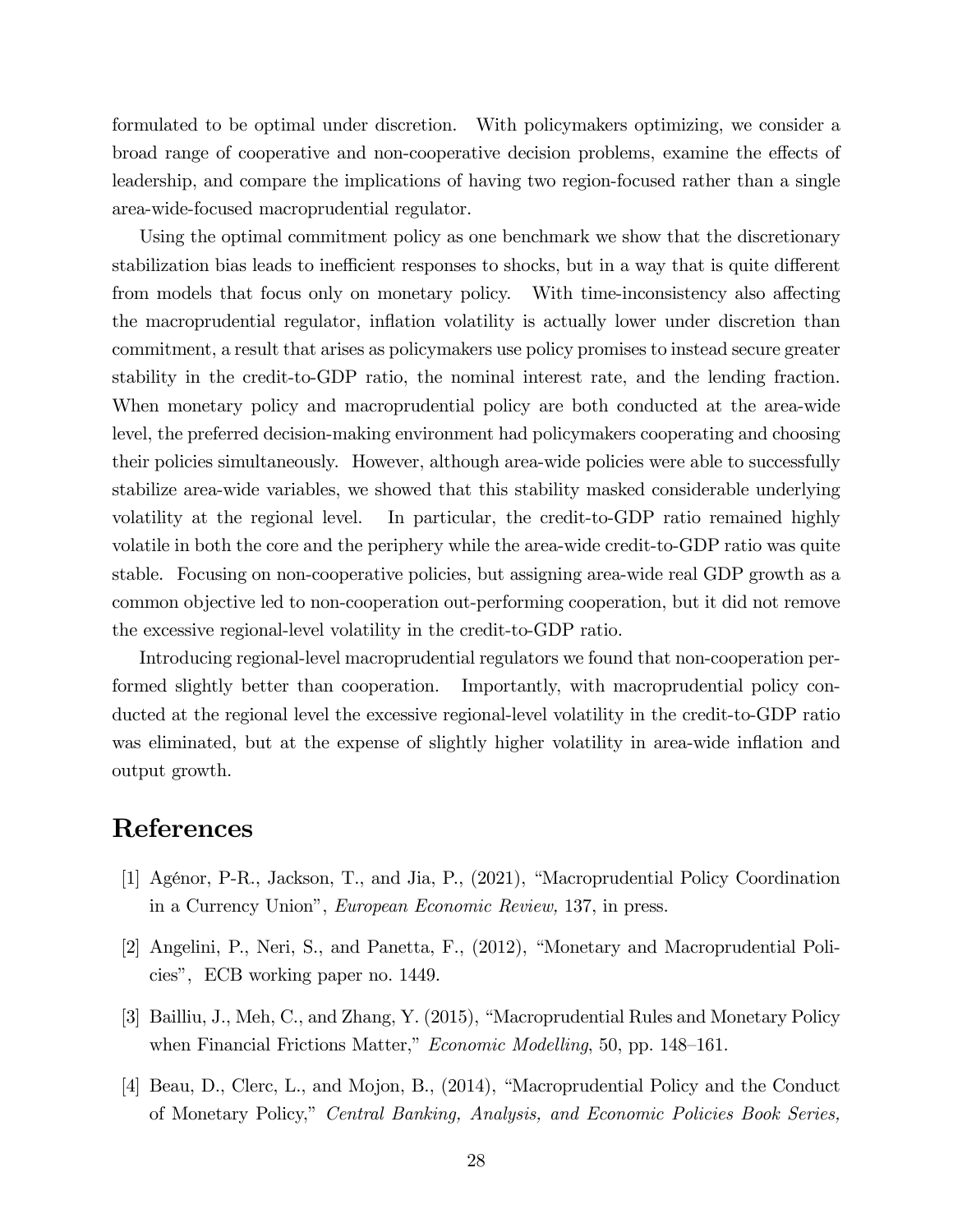in: Sofía Bauducco & Lawrence Christiano & Claudio Raddatz (ed.), Macroeconomic and Financial Stability: challenges for Monetary Policy, edition 1, vol. 19, chapter 9, pp. 273–314.

- [5] Bean, C., Paustian, M., Penalver, A., and Taylor, T., (2010), "Monetary Policy after the Fall," *Proceedings–Economic Policy Symposium–Jackson Hole*, Federal Reserve Bank of Kansas City, pp.  $267-328$ .
- [6] Brzoza-Brzezina, M., Kolasa, M., and Makarski, K.,  $(2015)$ , "Macroprudential Policy and Imbalances in the Euro Area," Journal of International Money and Finance, 51, pp. 137–154.
- [7] Calvo, G., (1983), "Staggered Contracts in a Utility-Maximising Framework," Journal of Monetary Economics, 12, pp.  $383-398$ .
- [8] Cecchetti, G. and Kohler, M., (2014), "When Capital Adequacy and Interest Rate Policy are Substitutes (and When They are Not)," International Journal of Central Banking,  $10(3)$ , pp.  $205-231$ .
- [9] Christiano, L, Eichenbaum, M., and Evans, C.,  $(2005)$ , "Nominal Rigidities and the Dynamic Effects of a Shock to Monetary Policy," Journal of Political Economy, 113, pp.  $1-45$ .
- [10] Collard, F., Dellas, H., Diba, B., and Loisel, O.,  $(2017)$ , "Optimal Monetary and Prudential Policies," American Economic Journal: Macroeconomics, 9 (1), pp.  $40-87$ .
- [11] Darracq Pariès, M., Kok Sorensen, C., and Rodriguez-Palenzuela, D., (2011), "Macroeconomic Propagation under Different Regulatory Regimes: Evidence from an Estimated DSGE Model for the Euro Area," International Journal of Central Banking, 7  $(4)$ , pp. 49–113.
- $[12]$  Debortoli, D., Kim, J., Linde, J., Nunes, R.,  $(2019)$ , "Designing a Simple Loss Function" for the Fed: Does the Dual Mandate make Sense?," The Economic Journal, 129 (621), pp. 2010–2038.
- [13] De Paoli, B., and Paustian, M., (2017), "Coordinating Monetary and Macroprudential Policies," Journal of Money, Credit and Banking, 49, pp. 319–349.
- [14] Dehmej, S., and Gambacorta, L., (2019), "Macroprudential Policy in a Monetary Union," Comparative Economic Studies, 61 (1), pp. 195–212.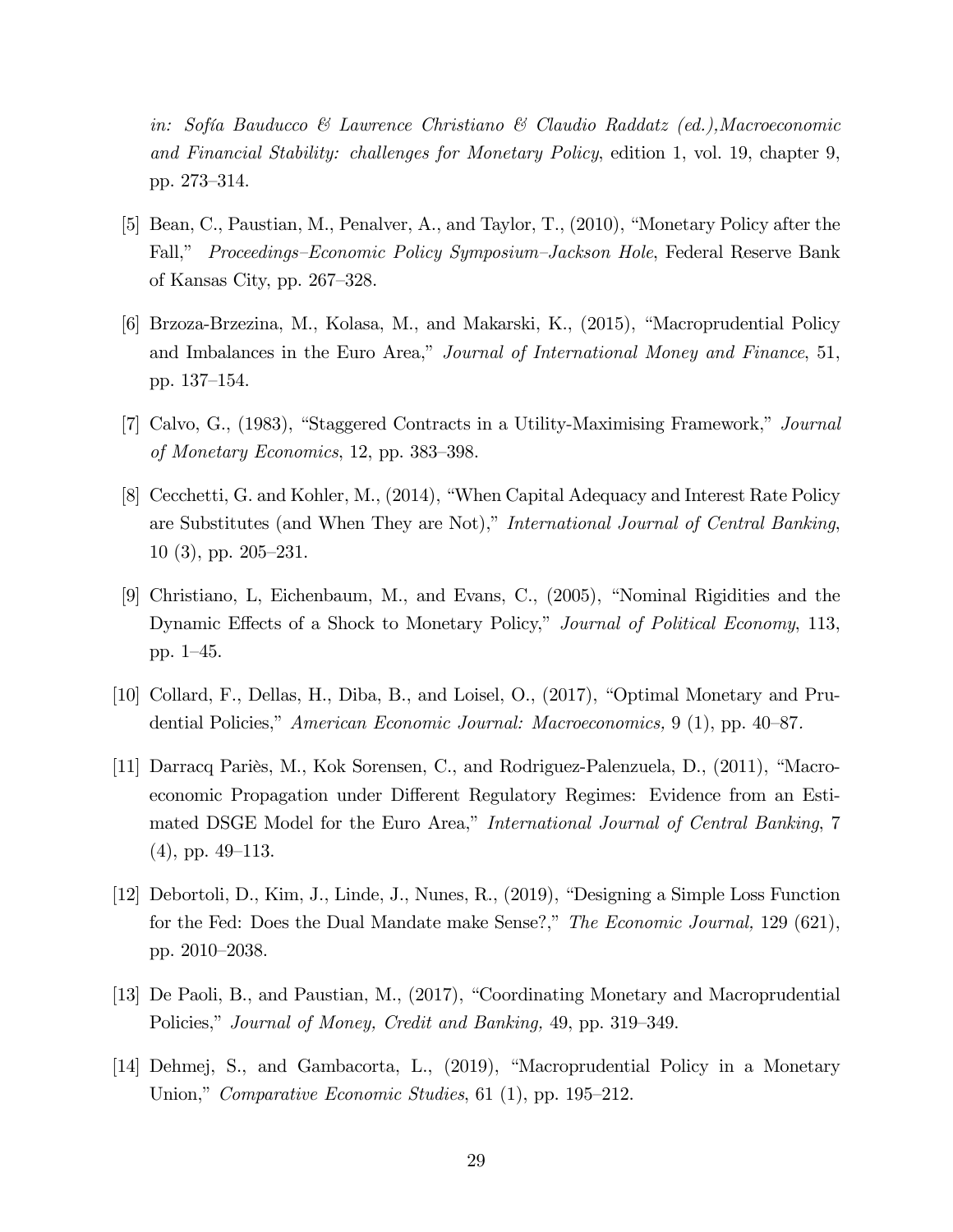- [15] Dixit, A., and Lambertini, L.,  $(2003)$ , "Interactions of Commitment and Discretion in Monetary and Fiscal Policies," American Economic Review, 93 (5), pp. 1522–1542.
- [16] Gelain, P., and Ilbas, P., (2017), "Monetary and Macroprudential Policies in an Estimated Model with Financial Intermediation," Journal of Economic Dynamics and *Control*, 78, pp.  $164-189$ .
- [17] Gerali, A., Neri, S., Sessa, L. and Signoretti, F.M., (2010), "Credit and Banking in a DSGE Model of the Euro Area," Journal of Money, Credit and Banking, 42, pp.  $107 - 141.$
- [18] Kannan, P., Rabanal, P., and Scott, A. M.,  $(2012)$ , "Monetary and Macroprudential Policy Rules in a Model with House Price Booms," The B.E. Journal of Macroeconomics, 12, 1.
- [19] Lima, D., Levine, P., Pearlman, J., Yang, B., (2012), "Optimal Macro-Prudential and Monetary Policy," University of Surrey working paper.
- [20] Liu, Z., Wang, P., and Zha, T.,  $(2010)$ , "Do Credit Constraints Amplify Macroeconomic Fluctuations?" Federal Reserve Bank of Atlanta Working Paper 2010-1.
- [21] Negishi, T.,  $(1960)$ , "Welfare Economics and Existence of an Equilibrium for a Competitive Economy," *Metroeconomica*, 12, pp. 92–97.
- [22] Ozkan, G., and Unsal, F.,  $(2014)$ , "On the Use of Monetary and Macroprudential Policies for Small Open Economies," IMF Working paper 14/112.
- [23] Palek, J., and Schwanenbeck, B., (2019), "Optimal Monetary and Macroprudential Policy in a Currency Union," Journal of International Money and Finance, 93, pp. 167–186.
- [24] Poutineau, J-C., and Vermandel, G., (2017), "A Welfare Analysis of Macroprudential Policy Rules in the Euro Area," Revue d'économie politique,  $127$  (2), pp. 191–226.
- [25] Quint, D., and Rabanal, P.,  $(2014)$ , "Monetary and Macroprudential Policy in an estimated DSGE Model of the Euro Area," International Journal of Central Banking, 10  $(2)$ , pp. 169–236.
- [26] Roger, S., and Vlcek, J., (2011), "Macroeconomic Costs of Higher Bank Capital and Liquidity Requirements," IMF Working paper 11/103.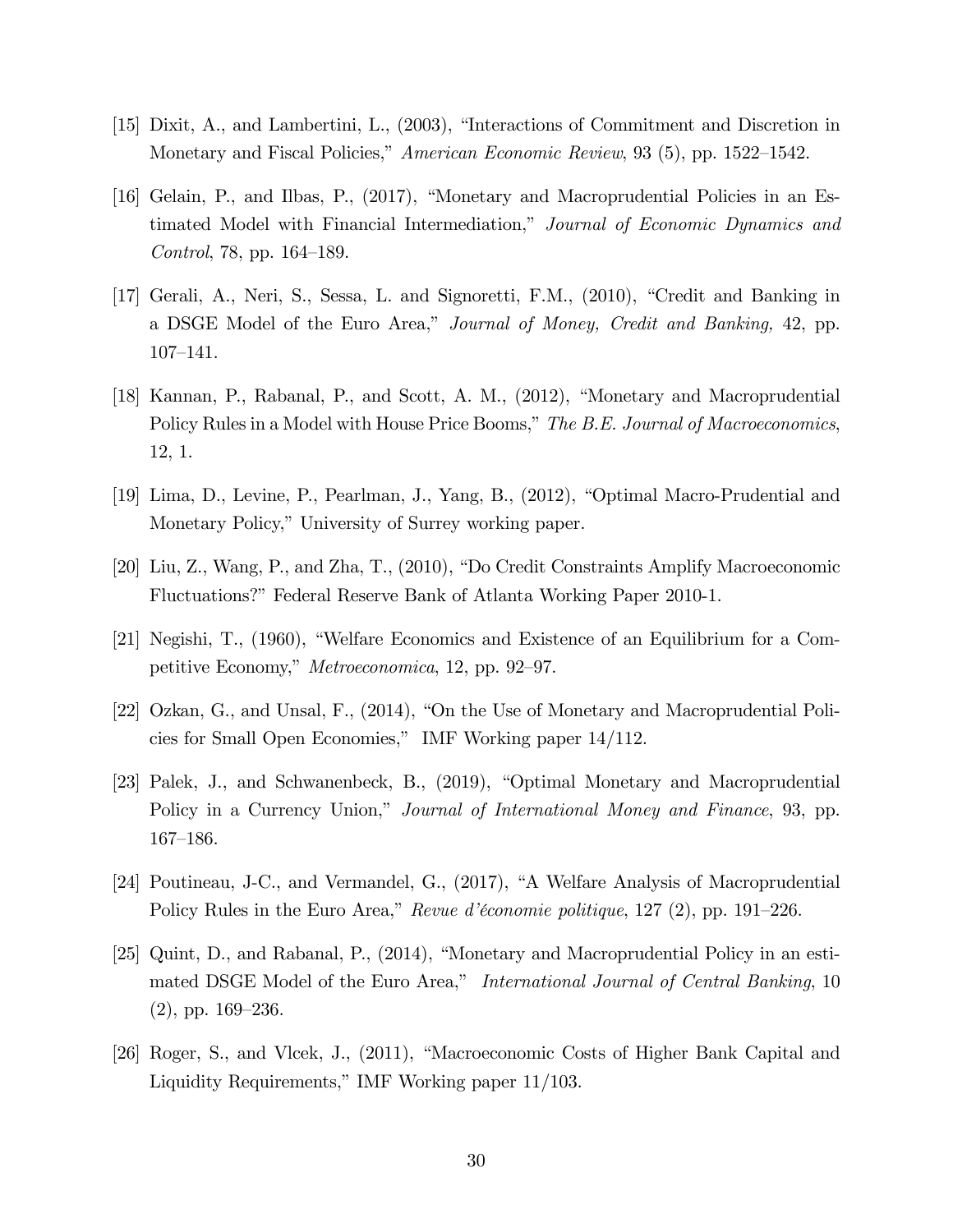- [27] Rubio, M.,  $(2014)$ , "Housing-Market Heterogeneity in a Monetary Union," *Journal of* International Money and Finance, 40, pp. 163–184.
- [28] Rubio, M., and Carrasco-Gallego, J. A.,  $(2014)$ , "Macroprudential and Monetary Policies: Implications for Financial Stability and Welfare," Journal of Banking  $\mathcal C$  Finance,  $49$ , pp.  $326-336$ .
- [29] Schmitt-Grohe, S., and Uribe, M.,  $(2007)$ , "Optimal Simple and Implementable Monetary and Fiscal Rules," *Journal of Monetary Economics*, 54, pp.  $1702-1725$ .

# Appendix A - Model overview

This appendix provides a brief overview of the model; readers are encouraged to consult Quint and Rabanal (2014) for the model's complete description. The model has two regions, however we will focus on just a single region below while noting that the decision problems for the second region are symmetric to those of the first. In each region there are two types of households  $\sim$  savers and borrowers  $\sim$  and two types of producers  $\sim$  nondurablesproducers and housing-producers. Both savers and borrowers have external habits regarding nondurables' consumption and both types of firm produce in a monopolistically competitive market and are subject to a Calvo-style price rigidity. Nondurable goods can be traded between regions while housing goods cannot. Intermediation between savers and borrowers takes place through credit markets, facilitated by financial intermediaries. The financial intermediaries are risk neutral and extend loans to borrowers that are financed by domestic and foreign savings, the latter of which are subject to a country risk premium.

#### 6.1 Households

The domestic economy consists of two types of households: savers and borrowers. The fraction of each type of household is fixed, and we denote using  $\lambda \in (0,1)$  the fraction of households that are savers.

#### 6.1.1 Savers

The decision problem for the representative saver is to choose  $\left\{C_t^s, D_t^s, S_t^s, I_t^s, L_t^{s,C}, L_t^{s,D} \right\}$  $\Gamma^{\infty}$  $t=0$ to maximize:

$$
E_0\left[\sum_{t=0}^{\infty}\beta^{s,t}\left(\gamma\xi_t^C\log\left(C_t^s-\varepsilon^sC_{t-1}^s\right)+(1-\gamma)\,\xi_t^D\log\left(D_t^s\right)-\frac{\left(L_t^s\right)^{1+\varphi}}{1+\varphi}\right)\right]
$$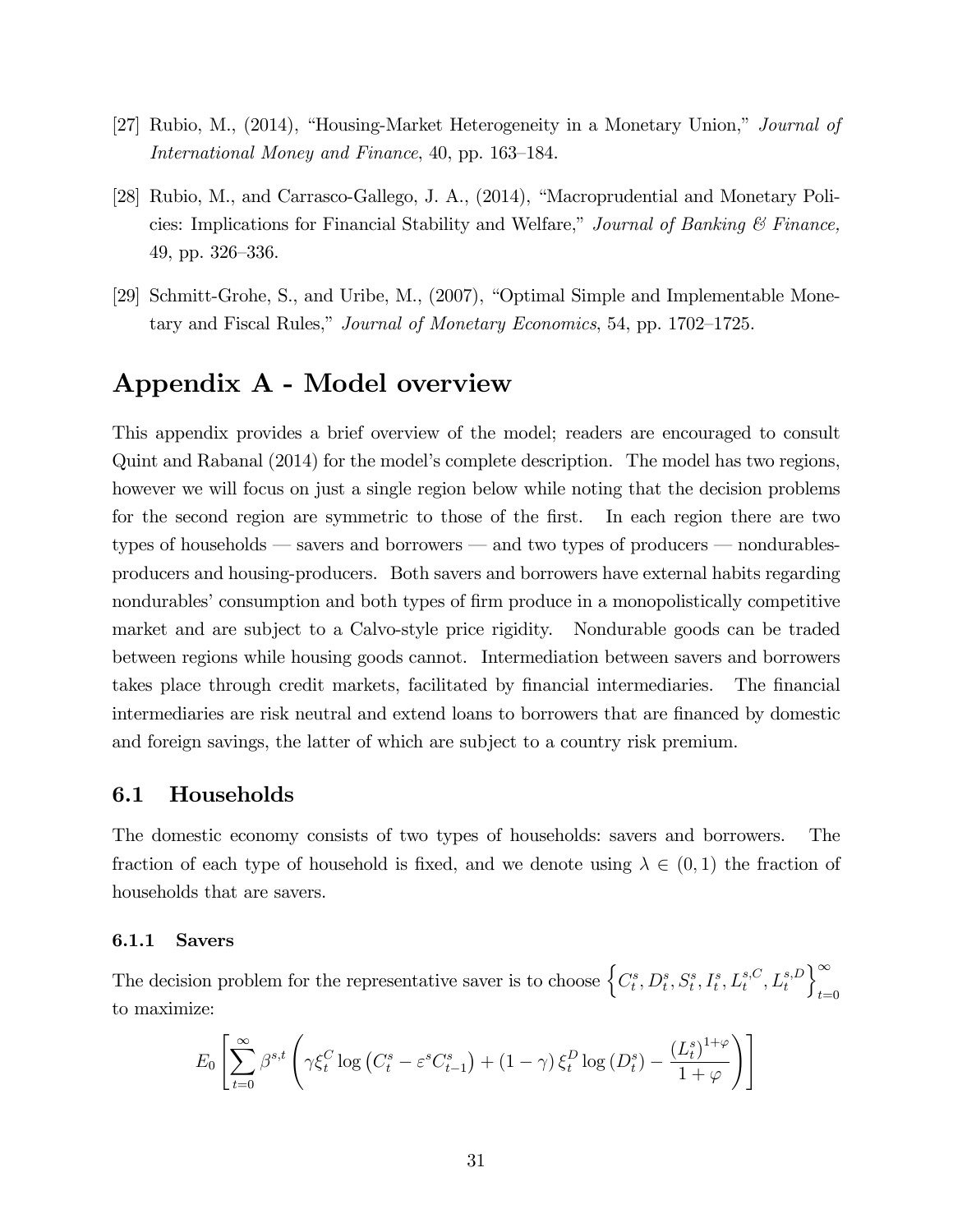subject to the budget constraint

$$
P_t^C C_t^s + P_t^D D_t^s + S_t^s = R_{t-1} S_{t-1}^s + W_t^C L_t^{s,C} + W_t^D L_t^{s,D} + \Pi_t,
$$

the time constraint:

$$
L_t^s = L_t^{s,C} + L_t^{s,D},
$$

and the law-of-motion for housing

$$
D_t^s = (1 - \delta) D_{t-1}^s + \left( 1 - \left( \frac{I_{t-1}^s}{I_{t-2}^s} - 1 \right)^2 \right) I_{t-1}^s.
$$

#### 6.1.2 Borrowers

Borrowers use loans in addition to income to finance their consumption and housing investment. Depending on the realization of an idiosyncratic shock (which exhibits stochastic volatility), a borrower may default on their loan. The decision problem for the representative borrower is to choose  $\left\{C_t^b, D_t^b, S_t^b, I_t^b, L_t^{b,C}, L_t^{b,D}\right\}$  $\int_{-\infty}^{\infty}$ to maximize:

$$
E_0 \left[ \sum_{t=0}^{\infty} \beta^{b,t} \left( \gamma \xi_t^C \log \left( C_t^b - \varepsilon^b C_{t-1}^b \right) + (1 - \gamma) \xi_t^D \log \left( D_t^b \right) - \frac{\left( L_t^b \right)^{1+\varphi}}{1+\varphi} \right) \right]
$$

subject to the budget constraint

$$
P_t^C C_t^b + P_t^D \left[ I_t^b + G\left(\overline{\omega}_{t-1}^p, \sigma_{\omega, t-1}\right) D_t^b \right] + \left[ 1 - F\left(\overline{\omega}_{t-1}^p, \sigma_{\omega, t-1}\right) \right] R_{t-1}^L S_{t-1}^b = S_t^b + W_t^C L_t^{b,C} + W_t^D L_t^{b,D},
$$

the time constraint:

$$
L_t^b = L_t^{b,C} + L_t^{b,D}, \quad
$$

and the law-of-motion for housing

$$
D_t^b = (1 - \delta) D_{t-1}^b + \left( 1 - \left( \frac{I_{t-1}^b}{I_{t-2}^b} - 1 \right)^2 \right) I_{t-1}^b.
$$

Unlike savers, borrowers, in the event that they do not default, pay the rate of interest  $R_t^L$  on their loans, and the default whenever their realized idiosyncratic shock is below the threshold,  $\overline{\omega}_t^p$  $_t^p$ , which is given by:

$$
\overline{\omega}_t^p = \frac{R_t^L S_t^b}{P_{t+1}^D D_{t+1}^b}.
$$

The function  $F\left(\overline{\omega}_t^p\right)$  $(t_{t-1}, \sigma_{\omega,t-1})$  represents the fraction of loans that are defaulted on while  $G\left(\overline{\omega}_{t}^{p}\right)$  $(t_{t-1}, \sigma_{\omega,t-1})$  represents the fraction of the housing stock that is colleterial for loans that are in default, and that must be repurchased by borrowers.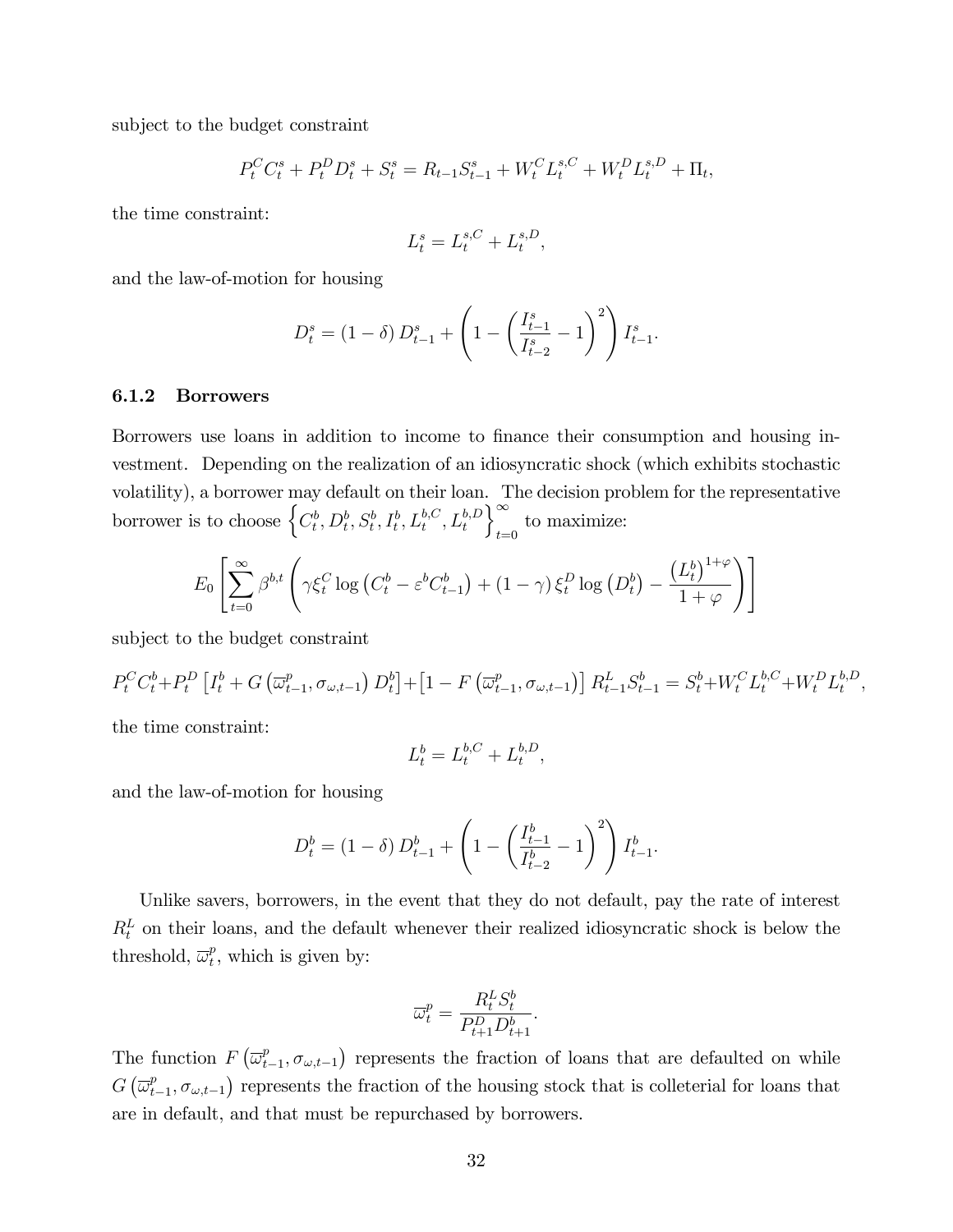### 6.2 Firms

There are two final goods in the model: a nondurable good that can be consumed and a housing good that provides housing services. Each of these final goods is produced using as inputs the goods manufactured by intermediate-good producers. Intermediategood producers are monopolistically competitive and their price is subject to a Calvo-style (Calvo, 1983) price rigidity.

#### $6.2.1$  Intermediate-good producers

Intermediate goods are produced in both the nondurable sector and the housing sector. These intermediate goods are sold to final good-producers in a monopolistically competitive market where they are aggregated into bundles and sold to households. Intermediate-good producers in both sectors employ only labour and produce according to the technologies:

$$
Y_t^C = A_t Z_t^C L_t^C(h),
$$
  

$$
Y_t^D = A_t Z_t^D L_t^D(h),
$$

where  $h \in [0, n]$  indexes a particular intermediate-good producer and n represents the faction of intermediate-good producers that are domestic. Subject to their production technology, and the demand curve they face for their product,

$$
Y_t^C(h) = \left(\frac{P_t^H(h)}{P_t^H}\right)^{-\sigma_C} Y_t^C,
$$
  

$$
Y_t^D(h) = \left(\frac{P_t^D(h)}{P_t^D}\right)^{-\sigma_D} Y_t^D,
$$

respectively, each intermediate-good producer chooses the price at which to sell their good in order to maximize their equity-value, subject to a Calvo-style price rigidity with ináation indexation.

Aggregate prices are defined by:

$$
P_t^H = \left[ \frac{1}{n} \int_0^n (P_t^H(h))^{1-\sigma_C} dh \right]^{\frac{1}{1-\sigma_C}},
$$
  

$$
P_t^D = \left[ \frac{1}{n} \int_0^n (P_t^D(h))^{1-\sigma_D} dh \right]^{\frac{1}{1-\sigma_D}}.
$$

With the aggregate price for nondurables given by:

$$
P_t^C = \left[ \tau \left( P_t^H \right)^{1 - \iota_C} + (1 - \tau) \left( P_t^F \right)^{1 - \iota_C} \right]^{\frac{1}{1 - \iota_C}},
$$

where  $P_t^F$  represents the price of imported nondurables.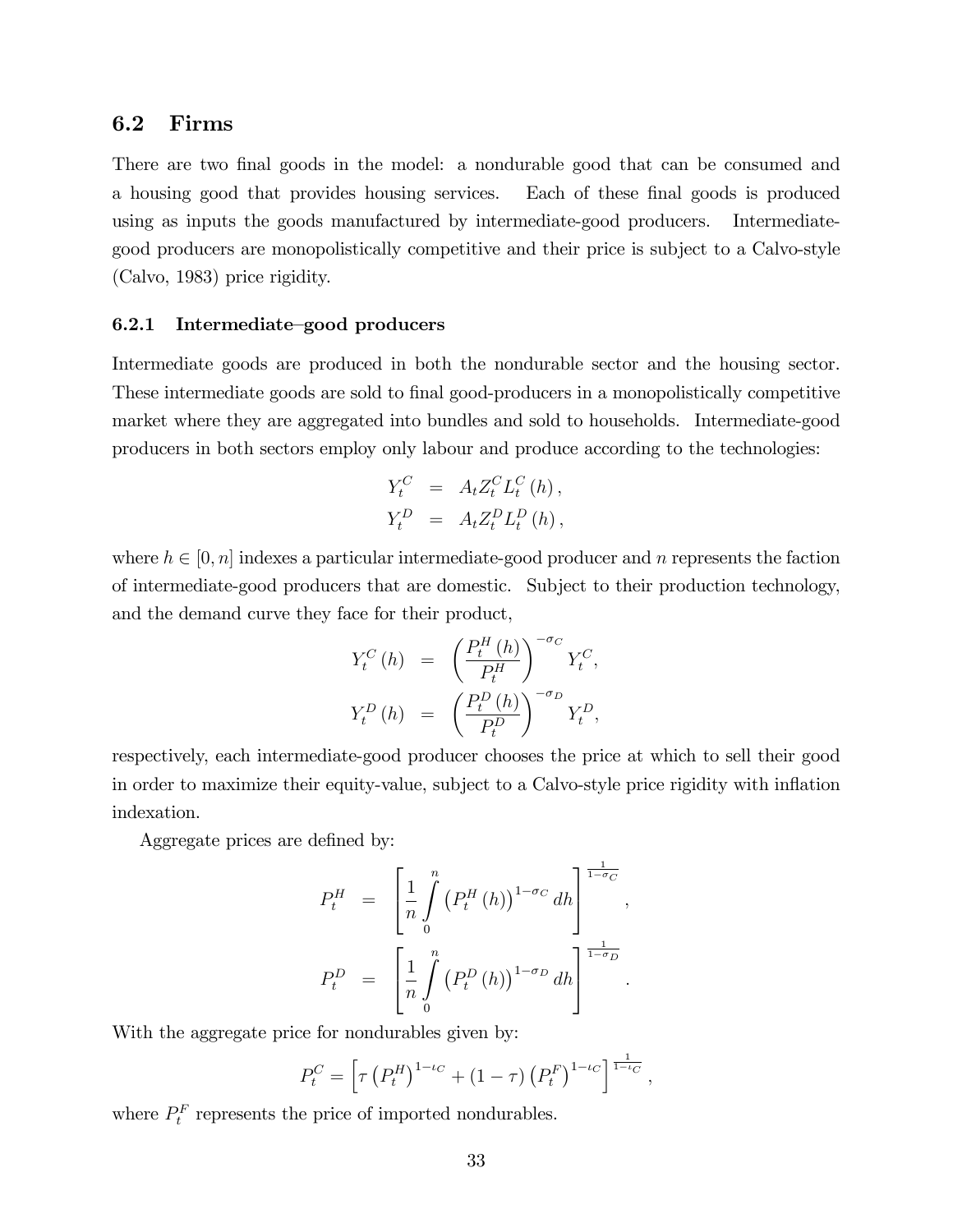#### 6.3 Financial intermediation

Financial intermediaries take deposits from savers and extend load to borrowers; they pay the interest rate  $R_t$  on deposits and charge the rate  $R_t^L$  on loans, which are secured against the value of the borrowerís housing. Financial intermediaries are risk neutral, and therefore require the expected return on a loan, accounting for default, to equal the deposit rate. Because default can occur,  $R_t^L > R_t$ . In the financial intermediation sector, macroprudential policy operates by affecting the fraction of its liabilities that a bank can lend. Aggregating across the sector, the balance sheet in the home country is:

$$
n\lambda \frac{1}{\eta_t} \left( S_t - B_t \right) = n \left( 1 - \lambda \right) S_t^b,
$$

where  $B_t$  represent claims on domestic intermediaries by the foreign country, and, recall,  $\lambda$ represents the fraction of households that are savers, and  $n$  denotes the relative size of the domestic country.

Financial intermediation also occurs between the domestic a foreign country, subject to a country risk premium:

$$
R_t^* = R_t + \vartheta_t \left[ e^{\left(\kappa_b \left( \frac{B_t}{P_t^C Y^C} \right) \right)} - 1 \right],
$$

where  $\vartheta_t$  denotes a country risk-premium shock.

## Appendix B - Solution procedure for two players

With two regions, two productive sectors, and two types of households, along with regional and international financial intermediaries and a host of real and nominal rigidities, the model is large, containing over 100 equations. To solve for the optimal discretionary policies we draw on the solution methods developed by Dennis (2007) which can be applied to larger models because they do not require the model to be put in a state space form. De Paoli and Paustain (2013) extended the methods in Dennis (2007) to two-player settings, and the solution methods we employ in this paper are straightforward extensions of that work.

In what follows we describe the solution for both the simultaneous move and the leaderfollower cases, both of which work with the equations summarizing the model expressed in the form

$$
\mathbf{A}_0 \mathbf{y}_t = \mathbf{A}_1 \mathbf{y}_{t-1} + \mathbf{A}_2 E_t \mathbf{y}_{t+1} + \mathbf{A}_{31} \mathbf{x}_{1t} + \mathbf{A}_{32} \mathbf{x}_{2t} + \mathbf{A}_{41} E_t \mathbf{x}_{1t+1} + \mathbf{A}_{42} E_t \mathbf{x}_{2t+1} + \mathbf{A}_5 \mathbf{v}_t, \quad (12)
$$

where  $y_t$  is a vector of endogenous variables,  $x_t$  is the vector of policy instruments for one policymaker,  $\widetilde{\mathbf{x}}_t$  is the vector of policy instruments of the other policymaker,  $\mathbf{v}_t \sim i.i.d. [\mathbf{0}, \mathbf{\Omega}]$  is a vector of stochastic disturbances, and the matrices  $A_0$ — $A_5$  contain the model's parameters.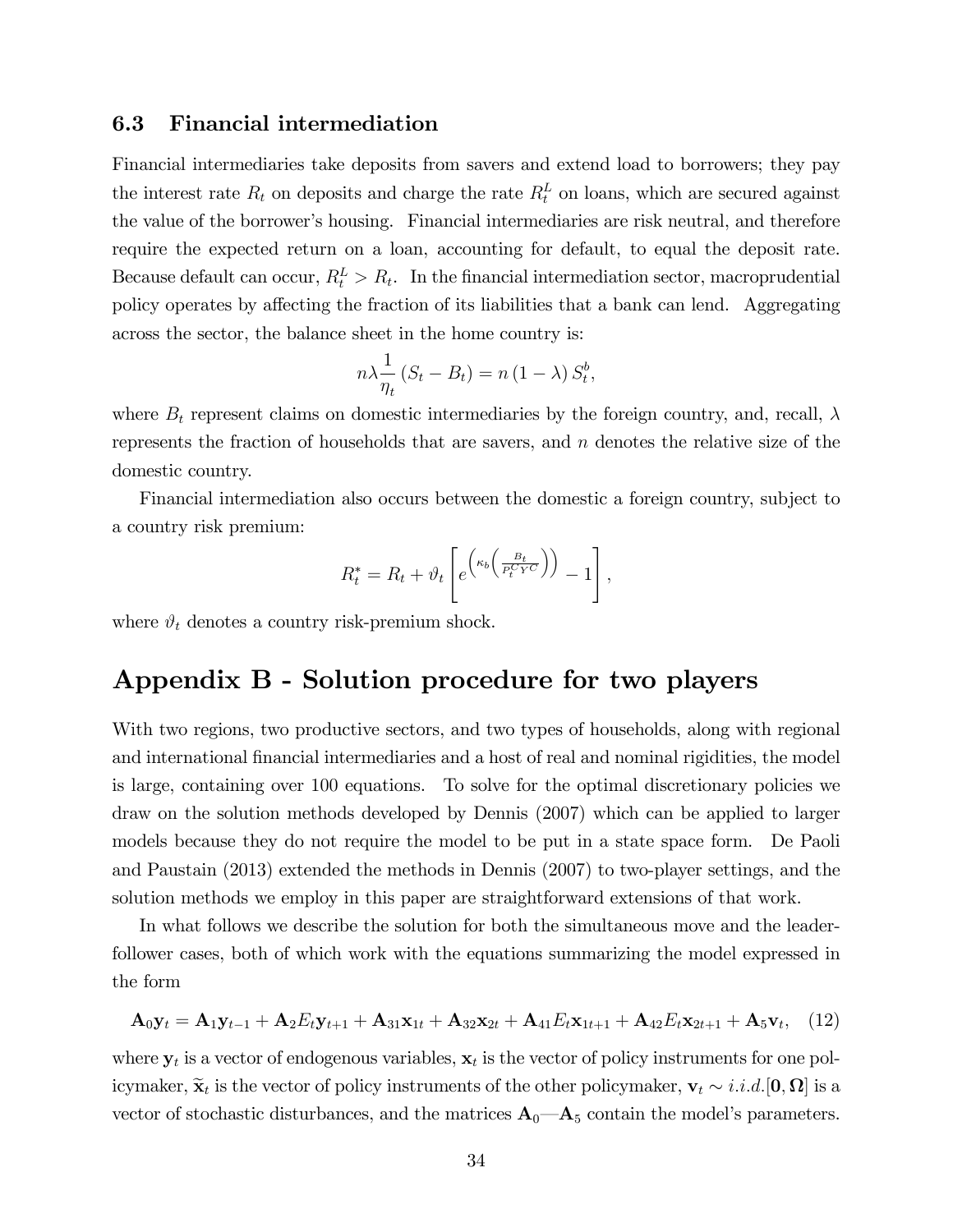For convenience we will label the policymakers 1 and 2, then the loss functions for the two policymakers are assumed to be given by

$$
Loss_1 = E_0 \left[ \sum_{t=0}^{\infty} \beta_1^t \left( \mathbf{y}_t^{\prime} \mathbf{W}_1 \mathbf{y}_t + \mathbf{x}_{1t}^{\prime} \mathbf{Q}_{11} \mathbf{x}_{1t} + \mathbf{x}_{2t}^{\prime} \mathbf{Q}_{12} \mathbf{x}_{2t} \right) \right],
$$
(13)

$$
Loss_2 = E_0 \left[ \sum_{t=0}^{\infty} \beta_2^t \left( \mathbf{y}_t' \mathbf{W}_2 \mathbf{y}_t + \mathbf{x}_{1t}' \mathbf{Q}_{21} \mathbf{x}_{1t} + \mathbf{x}_{2t}' \mathbf{Q}_{22} \mathbf{x}_{2t} \right) \right],
$$
(14)

where the  $W$  and  $Q$  matrices (symmetric and positive semi-definite) contain the policy preferences of the two policymakers. In the case where the two policymakers cooperate the loss function parameters must satisfy  $\beta_1 = \beta_2$ ,  $\mathbf{W}_1 = \mathbf{W}_2$ ,  $\mathbf{Q}_{11} = \mathbf{Q}_{21}$ , and  $\mathbf{Q}_{12} = \mathbf{Q}_{22}$ . The two discount factors,  $\beta_1$  and  $\beta_2$ , lie between 0 and 1. Note that equations (24) and (25) differ from De Paoli and Paustain (2013) because they allow each policymaker's loss to depend on both policymaker's policy instruments, not just their own. Although the solution methods described below are closely related to those presented in De Paoli and Paustain (2013), we present them below, partly for completeness and partly because our use of different loss functions leads to different updating equations.

#### B1 - Simultaneous move

Employing results from Dennis (2007), the conjectured solution is

$$
\mathbf{y}_t = \mathbf{H}_1 \mathbf{y}_{t-1} + \mathbf{H}_2 \mathbf{v}_t, \tag{15}
$$

$$
\mathbf{x}_{1t} = \mathbf{F}_1 \mathbf{y}_{t-1} + \mathbf{F}_2 \mathbf{v}_t, \tag{16}
$$

$$
\mathbf{x}_{2t} = \mathbf{G}_1 \mathbf{y}_{t-1} + \mathbf{G}_2 \mathbf{v}_t, \tag{17}
$$

allowing the constraints (equation 12) to we written as

$$
\mathbf{Dy}_t = \mathbf{A}_1 \mathbf{y}_{t-1} + \mathbf{A}_{31} \mathbf{x}_{1t} + \mathbf{A}_{32} \mathbf{x}_{2t} + \mathbf{A}_5 \mathbf{v}_t, \tag{18}
$$

where

$$
D = A_0 - A_2H_1 - A_{41}F_1 - A_{42}F_1.
$$
 (19)

After a few substitutions and exploiting the properties of convergent geometric series we obtain

$$
Loss_{1} = (\mathbf{A}_{1}\mathbf{y}_{t-1} + \mathbf{A}_{31}\mathbf{x}_{1t} + \mathbf{A}_{32}\mathbf{x}_{2t} + \mathbf{A}_{5}\mathbf{v}_{t})^{\prime} \mathbf{D}^{\prime -1}\mathbf{P}_{1}\mathbf{D}^{-1}(\mathbf{A}_{1}\mathbf{y}_{t-1} + \mathbf{A}_{31}\mathbf{x}_{1t} + \mathbf{A}_{32}\mathbf{x}_{2t} + \mathbf{A}_{5}\mathbf{v}_{t}) + \mathbf{x}_{1t}^{'}\mathbf{Q}_{11}\mathbf{x}_{1t} + \mathbf{x}_{2t}^{'}\mathbf{Q}_{12}\mathbf{x}_{2t} + \frac{\beta_{1}}{1-\beta_{1}}tr\left[\left(\mathbf{F}_{2}^{'}\mathbf{Q}_{11}\mathbf{F}_{2} + \mathbf{G}_{2}^{'}\mathbf{Q}_{12}\mathbf{G}_{2} + \mathbf{H}_{2}\mathbf{P}_{1}\mathbf{H}_{2}\right)\mathbf{\Omega}\right],
$$
 (20)

$$
Loss_2 = (\mathbf{A}_1 \mathbf{y}_{t-1} + \mathbf{A}_{31} \mathbf{x}_{1t} + \mathbf{A}_{32} \mathbf{x}_{2t} + \mathbf{A}_5 \mathbf{v}_t)' \mathbf{D}'^{-1} \mathbf{P}_2 \mathbf{D}^{-1} (\mathbf{A}_1 \mathbf{y}_{t-1} + \mathbf{A}_{31} \mathbf{x}_{1t} + \mathbf{A}_{32} \mathbf{x}_{2t} + \mathbf{A}_5 \mathbf{v}_t) + \mathbf{x}'_{1t} \mathbf{Q}_{21} \mathbf{x}_{1t} + \mathbf{x}'_{2t} \mathbf{Q}_{22} \mathbf{x}_{2t} + \frac{\beta_2}{1 - \beta_2} tr \left[ \left( \mathbf{F}'_2 \mathbf{Q}_{21} \mathbf{F}_2 + \mathbf{G}'_2 \mathbf{Q}_{22} \mathbf{G}_2 + \mathbf{H}_2 \mathbf{P}_2 \mathbf{H}_2 \right) \Omega \right],
$$
 (21)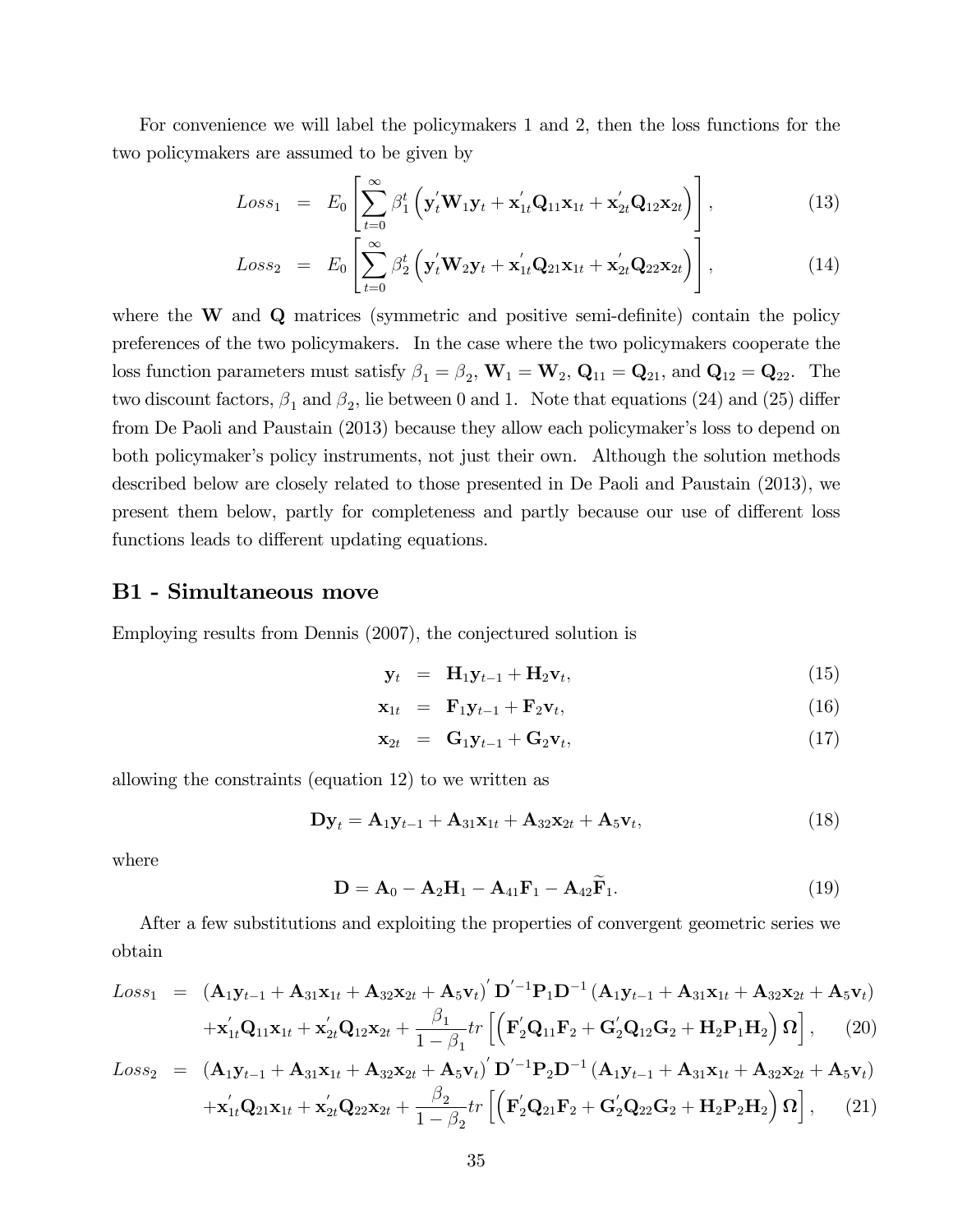where

$$
\mathbf{P}_{1} = \mathbf{W}_{1} + \beta_{1} (\mathbf{F}_{1}^{\'}\mathbf{Q}_{11}\mathbf{F}_{1} + \mathbf{G}_{1}^{\'}\mathbf{Q}_{12}\mathbf{G}_{1} + \mathbf{H}_{1}^{\'}\mathbf{P}_{1}\mathbf{H}_{1}), \qquad (22)
$$

$$
\mathbf{P}_2 = \mathbf{W}_2 + \beta_2 \left( \mathbf{F}_1' \mathbf{Q}_{21} \mathbf{F}_1 + \mathbf{G}_1' \mathbf{Q}_{22} \mathbf{G}_1 + \mathbf{H}_1' \mathbf{P}_2 \mathbf{H}_1 \right).
$$
 (23)

Differentiating  $Loss_1$  with respect to  $\mathbf{x}_{1t}$  and  $Loss_2$  with respect to  $\mathbf{x}_{2t}$  gives the first order conditions

$$
\frac{\partial Loss_1}{\partial \mathbf{x}_{1t}} = \mathbf{A}_{31}' \mathbf{D}'^{-1} \mathbf{P}_1 \mathbf{D}^{-1} \left( \mathbf{A}_1 \mathbf{y}_{t-1} + \mathbf{A}_{31} \mathbf{x}_{1t} + \mathbf{A}_{32} \mathbf{x}_{2t} + \mathbf{A}_5 \mathbf{v}_t \right) + \mathbf{Q}_{11} \mathbf{x}_{1t} = 0, \quad (24)
$$

$$
\frac{\partial Loss_2}{\partial \mathbf{x}_{2t}} = \mathbf{A}_{32}' \mathbf{D}'^{-1} \mathbf{P}_2 \mathbf{D}^{-1} (\mathbf{A}_1 \mathbf{y}_{t-1} + \mathbf{A}_{31} \mathbf{x}_{1t} + \mathbf{A}_{32} \mathbf{x}_{2t} + \mathbf{A}_5 \mathbf{v}_t) + \mathbf{Q}_{22} \mathbf{x}_{2t} = 0. \quad (25)
$$

The simultaneous move solution can now be obtained using the following iterative scheme

- 1. Initialize  $H_1$ ,  $H_2$ ,  $F_1$ ,  $F_2$ ,  $G_1$ , and  $G_2$ .
- 2. Compute **D** using equation (19),  $P_1$  using equation (22) and  $P_2$  using equation (23).
- 3. Update  $H_1$ ,  $H_2$ ,  $F_1$ ,  $F_2$ ,  $G_1$ , and  $G_2$  according to

$$
\begin{array}{lll} \mathbf{F}_1&=&-\left(\mathbf{Q}_{11}+\mathbf{A}_{31}^{'}\mathbf{D}^{'-1}\mathbf{P}_{1}\mathbf{D}^{-1}\mathbf{A}_{31}\right)^{-1}\mathbf{A}_{31}^{'}\mathbf{D}^{'-1}\mathbf{P}_{1}\mathbf{D}^{-1}(\mathbf{A}_1+\mathbf{A}_{32}\mathbf{G}_1),\\ \mathbf{F}_2&=&-\left(\mathbf{Q}_1+\mathbf{A}_{31}^{'}\mathbf{D}^{'-1}\mathbf{P}_{1}\mathbf{D}^{-1}\mathbf{A}_{31}\right)^{-1}\mathbf{A}_{31}^{'}\mathbf{D}^{'-1}\mathbf{P}_{1}\mathbf{D}^{-1}\left(\mathbf{A}_5+\mathbf{A}_{32}\mathbf{G}_2\right),\\ \mathbf{G}_1&=&-\left(\mathbf{Q}_{22}+\mathbf{A}_{32}^{'}\mathbf{D}^{'-1}\mathbf{P}_{2}\mathbf{D}^{-1}\mathbf{A}_{32}\right)^{-1}\mathbf{A}_{32}^{'}\mathbf{D}^{'-1}\mathbf{P}_{2}\mathbf{D}^{-1}(\mathbf{A}_1+\mathbf{A}_{31}\mathbf{F}_1),\\ \mathbf{G}_2&=&-\left(\mathbf{Q}_{22}+\mathbf{A}_{32}^{'}\mathbf{D}^{'-1}\mathbf{P}_{2}\mathbf{D}^{-1}\mathbf{A}_{32}\right)^{-1}\mathbf{A}_{32}^{'}\mathbf{D}^{'-1}\mathbf{P}_{2}\mathbf{D}^{-1}\left(\mathbf{A}_5+\mathbf{A}_{31}\mathbf{F}_2\right),\\ \mathbf{H}_1&=&\mathbf{D}^{-1}\left(\mathbf{A}_1+\mathbf{A}_{31}\mathbf{F}_1+\mathbf{A}_{32}\mathbf{G}_1\right),\\ \mathbf{H}_2&=&\mathbf{D}^{-1}\left(\mathbf{A}_5+\mathbf{A}_{31}\mathbf{F}_2+\mathbf{A}_{32}\mathbf{G}_2\right). \end{array}
$$

4. Iterate over steps  $2-4$  until convergence.

### B2 - Leader-follower

For the leader-follower case, to ease exposition let us designate policymaker 1 as the leader and policymaker 2 as the follower. Then the conjectured reaction function for the follower takes the form

$$
\mathbf{x}_{2t} = \mathbf{G}_1 \mathbf{y}_{t-1} + \mathbf{G}_2 \mathbf{v}_t + \mathbf{L} \mathbf{x}_{1t},\tag{26}
$$

with the remainder of the conjectured solution continuing to be given by equations (15) and (16). With this reaction function, policymaker 1 can take the behavior (reaction) of policymaker 2 into account when formulating policy.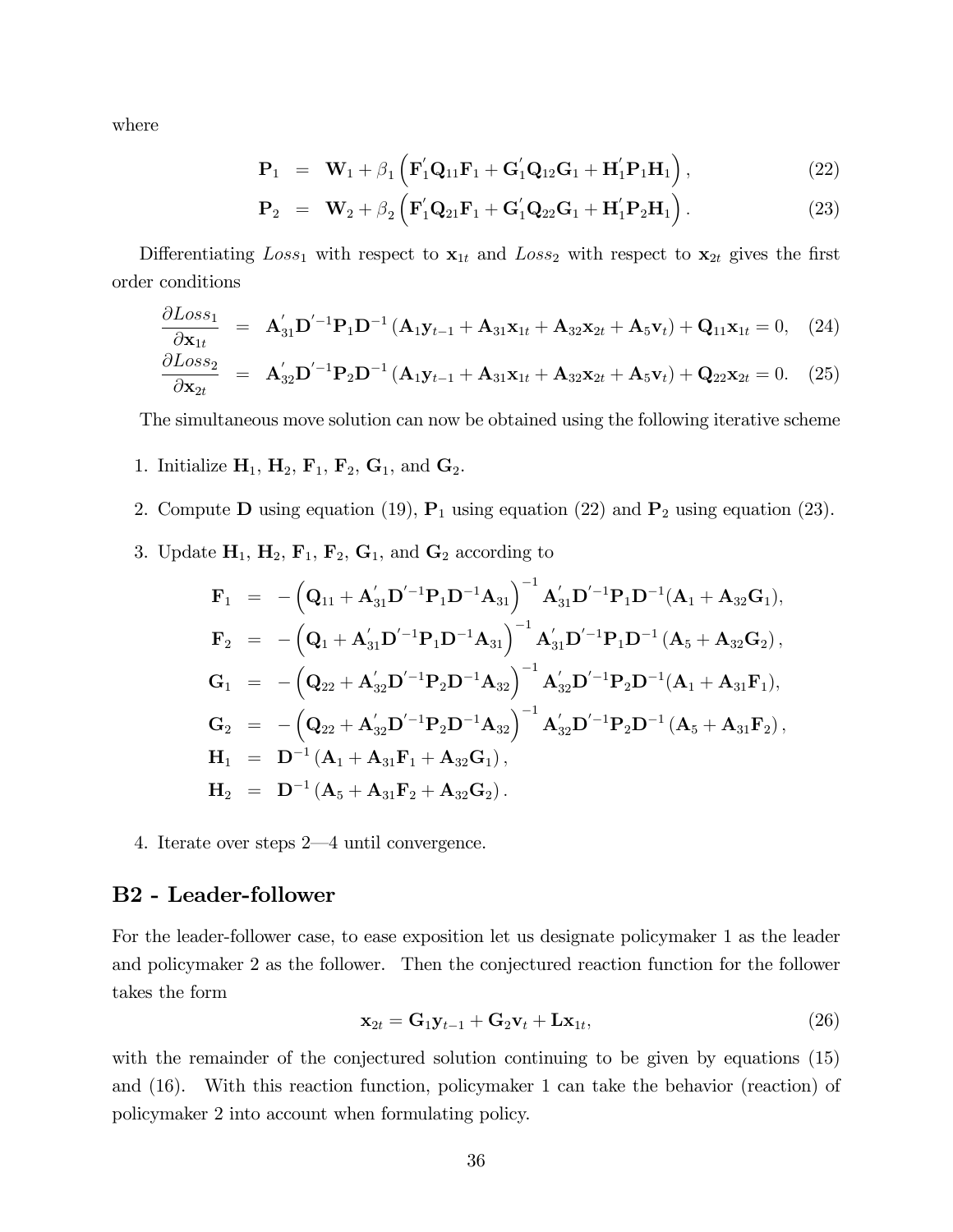The solution procedure now precedes as before. Substituting the conjectured solution into the constraints gives equation  $(18)$ , but where now **D** is given by

$$
D = A_0 - A_2H_1 - A_{41}F_1 - A_{42}G_1 - A_{42}LF_1.
$$
 (27)

Then the loss functions for the two policymakers are given by

$$
Loss_{1} = \mathbf{y}_{t}^{\prime} \mathbf{P}_{1} \mathbf{y}_{t} + \mathbf{x}_{1t}^{\prime} \mathbf{Q}_{11} \mathbf{x}_{1t} + \mathbf{x}_{2t}^{\prime} \mathbf{Q}_{12} \mathbf{x}_{2t} + \frac{\beta_{1}}{1 - \beta_{1}} tr \left[ \left( \mathbf{F}_{2}^{\prime} \mathbf{Q}_{11} \mathbf{F}_{2} + (\mathbf{G}_{2} + \mathbf{L} \mathbf{F}_{2})^{\prime} \mathbf{Q}_{12} (\mathbf{G}_{2} + \mathbf{L} \mathbf{F}_{2}) + \mathbf{H}_{2} \mathbf{P}_{1} \right) \mathbf{F}_{2} \mathbf{y}_{t} \right]
$$
  
\n
$$
Loss_{2} = \mathbf{y}_{t}^{\prime} \mathbf{P}_{2} \mathbf{y}_{t} + \mathbf{x}_{1t}^{\prime} \mathbf{Q}_{21} \mathbf{x}_{1t} + \mathbf{x}_{2t}^{\prime} \mathbf{Q}_{22} \mathbf{x}_{2t} + \frac{\beta_{2}}{1 - \beta_{2}} tr \left[ \left( \mathbf{F}_{2}^{\prime} \mathbf{Q}_{21} \mathbf{F}_{2} + (\mathbf{G}_{2} + \mathbf{L} \mathbf{F}_{2})^{\prime} \mathbf{Q}_{22} (\mathbf{G}_{2} + \mathbf{L} \mathbf{F}_{2}) + \mathbf{H}_{2} \mathbf{P}_{2} \right) \right]
$$

where

$$
\mathbf{P}_1 = \mathbf{W}_1 + \beta_1 \left( \mathbf{F}_1' \mathbf{Q}_{11} \mathbf{F}_1 + \mathbf{G}_1' \mathbf{Q}_{12} \mathbf{G}_1 + \mathbf{H}_1' \mathbf{P}_1 \mathbf{H}_1 \right), \tag{30}
$$

$$
\mathbf{P}_2 = \mathbf{W}_2 + \beta_2 \left( \mathbf{F}_1' \mathbf{Q}_{21} \mathbf{F}_1 + (\mathbf{G}_1 + \mathbf{L} \mathbf{F}_1)' \mathbf{Q}_{22} (\mathbf{G}_1 + \mathbf{L} \mathbf{F}_1) + \mathbf{H}_1' \mathbf{P}_2 \mathbf{H}_1 \right).
$$
 (31)

After substituting equations  $(18)$  and  $(26)$  into the two loss functions, differentiating them with respect to  $\mathbf{x}_{1t}$  and  $\mathbf{x}_{2t}$ , respectively, gives

$$
\frac{\partial Loss_1}{\partial \mathbf{x}_{1t}} \quad : \quad (\mathbf{A}_{31} + \mathbf{A}_{32}\mathbf{L})' \mathbf{D}'^{-1} \mathbf{P}_1 \mathbf{D}^{-1} ((\mathbf{A}_1 + \mathbf{A}_{32}\mathbf{G}_1) \mathbf{y}_{t-1} + (\mathbf{A}_{31} + \mathbf{A}_{32}\mathbf{L}) \mathbf{x}_{1t} + (\mathbf{A}_5 + \mathbf{A}_{32}\mathbf{G}_2) \mathbf{v}_t)
$$

$$
\therefore \quad +\mathbf{Q}_{11}\mathbf{x}_{1t} + \mathbf{L}'\mathbf{Q}_{12}\left(\mathbf{G}_1\mathbf{y}_{t-1} + \mathbf{G}_2\mathbf{v}_t + \mathbf{L}\mathbf{x}_{1t}\right) = 0, \tag{32}
$$

$$
\frac{\partial Loss_2}{\partial \mathbf{x}_{2t}} = \mathbf{A}_{32}' \mathbf{D}'^{-1} \mathbf{P}_2 \mathbf{D}^{-1} (\mathbf{A}_1 \mathbf{y}_{t-1} + \mathbf{A}_{31} \mathbf{x}_t + \mathbf{A}_{32} \mathbf{x}_{2t} + \mathbf{A}_5 \mathbf{v}_t) + \mathbf{Q}_{22} \mathbf{x}_{2t} = 0.
$$
\n(33)

The leader-follower solution can now be obtained using the following iterative scheme

- 1. Initialize  $H_1$ ,  $H_2$ ,  $F_1$ ,  $F_2$ ,  $G_1$ ,  $G_2$  and **L**.
- 2. Compute **D** using equation (27),  $P_1$  using equation (30) and  $P_2$  using equation (31).
- 3. Update  $H_1$ ,  $H_2$ ,  $F_1$ ,  $F_2$ ,  $G_1$ ,  $G_2$  and L according to

$$
\begin{array}{lll} \mathbf{F}_1&=&-\left(\mathbf{Q}_{11}+\mathbf{L^{'}Q_{12}}\mathbf{L}+(\mathbf{A}_{31}+\mathbf{A}_{32}\mathbf{L})^{'}\mathbf{D}^{'-1}\mathbf{P}_1\mathbf{D}^{-1}\left(\mathbf{A}_{31}+\mathbf{A}_{32}\mathbf{L}\right)\right)^{-1}\\&\times\left((\mathbf{A}_{31}+\mathbf{A}_{32}\mathbf{L})^{'}\mathbf{D}^{'-1}\mathbf{P}_1\mathbf{D}^{-1}\left(\mathbf{A}_1+\mathbf{A}_{32}\mathbf{G}_1\right)+\mathbf{L^{'}Q_{12}}\mathbf{G}_1\right),\\ \mathbf{F}_2&=&-\left(\mathbf{Q}_{11}+\mathbf{L^{'}Q_{12}}\mathbf{L}+(\mathbf{A}_{31}+\mathbf{A}_{32}\mathbf{L})^{'}\mathbf{D}^{'-1}\mathbf{P}_1\mathbf{D}^{-1}\left(\mathbf{A}_{31}+\mathbf{A}_{32}\mathbf{L}\right)\right)^{-1}\\&\times\left((\mathbf{A}_{31}+\mathbf{A}_{32}\mathbf{L})^{'}\mathbf{D}^{'-1}\mathbf{P}_1\mathbf{D}^{-1}\left(\mathbf{A}_5+\mathbf{A}_{32}\mathbf{G}_2\right)+\mathbf{L^{'}Q_2}\mathbf{G}_2\right),\\ \mathbf{G}_1&=&-\left(\mathbf{Q}_{22}+\mathbf{A^{'}_{32}}\mathbf{D}^{'-1}\mathbf{P}_2\mathbf{D}^{-1}\mathbf{A}_{32}\right)^{-1}\mathbf{A^{'}_{32}}\mathbf{D}^{'-1}\mathbf{P}_2\mathbf{D}^{-1}\mathbf{A}_1,\\ \mathbf{G}_2&=&-\left(\mathbf{Q}_{22}+\mathbf{A^{'}_{32}}\mathbf{D}^{'-1}\mathbf{P}_2\mathbf{D}^{-1}\mathbf{A}_{32}\right)^{-1}\mathbf{A^{'}_{32}}\mathbf{D}^{'-1}\mathbf{P}_2\mathbf{D}^{-1}\mathbf{A}_5,\\ \mathbf{H}_1&=&\mathbf{D}^{-1}\left(\mathbf{A}_1+\mathbf{A}_{31}\mathbf{F}_1+\mathbf{A}_{32}\mathbf{G}_1+\mathbf{A}_{32}\mathbf{L}\mathbf{F
$$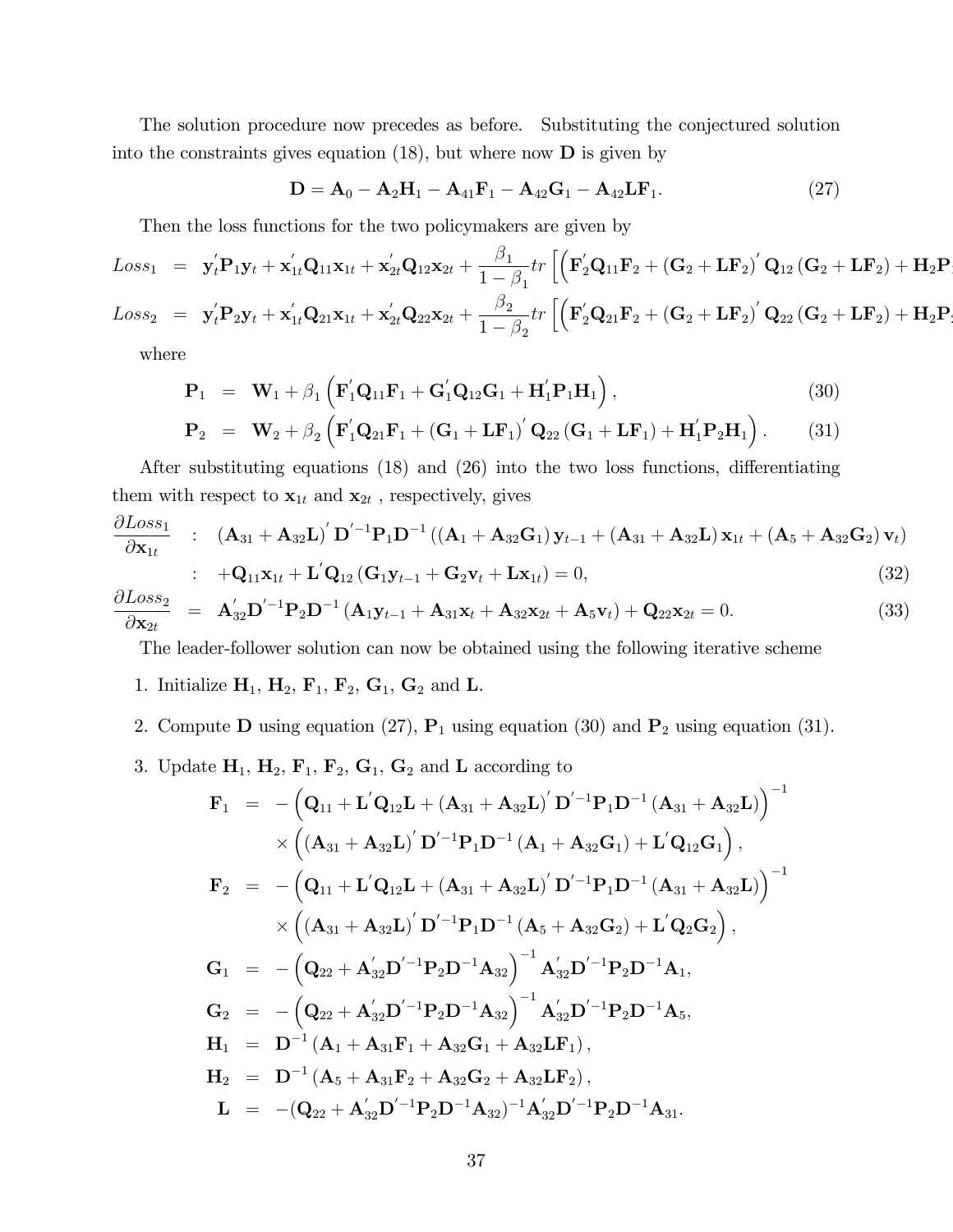4. Iterate over steps  $2-4$  until convergence.

# 7 Appendix C - Solution procedure for three players

In this appendix we present our algorith to solve the models in the three-player cases. Specifically, we present the solution methods for the cases where all three policymakers set their instruments simultaneously and where their is a single leader and two followers, with the two followers choosing simultaneously. For the three player cases, the equations summarizing the model are expressed in the form:

$$
\mathbf{A}_0 \mathbf{y}_t = \mathbf{A}_1 \mathbf{y}_{t-1} + \mathbf{A}_2 E_t \mathbf{y}_{t+1} + \mathbf{A}_{31} \mathbf{x}_{1t} + \mathbf{A}_{32} \mathbf{x}_{2t} + \mathbf{A}_{33} \mathbf{x}_{3t} \n+ \mathbf{A}_{41} E_t \mathbf{x}_{1t+1} + \mathbf{A}_{42} E_t \mathbf{x}_{2t+1} + \mathbf{A}_{43} E_t \mathbf{x}_{3t+1} + \mathbf{A}_5 \mathbf{v}_t,
$$
\n(34)

while the policy objectives for the three players are:

$$
Loss_{1} = E_{0} \left[ \sum_{t=0}^{\infty} \beta_{1}^{t} \left( \mathbf{y}_{t}^{'} \mathbf{W}_{1} \mathbf{y}_{t} + \mathbf{x}_{1t}^{'} \mathbf{Q}_{11} \mathbf{x}_{1t} + \mathbf{x}_{2t}^{'} \mathbf{Q}_{12} \mathbf{x}_{2t} + \mathbf{x}_{3t}^{'} \mathbf{Q}_{13} \mathbf{x}_{3t} \right) \right], \qquad (35)
$$

$$
Loss_2 = E_0 \left[ \sum_{t=0}^{\infty} \beta_2^t \left( \mathbf{y}_t^{\prime} \mathbf{W}_2 \mathbf{y}_t + \mathbf{x}_{1t}^{\prime} \mathbf{Q}_{21} \mathbf{x}_{1t} + \mathbf{x}_{2t}^{\prime} \mathbf{Q}_{22} \mathbf{x}_{2t} + \mathbf{x}_{3t}^{\prime} \mathbf{Q}_{23} \mathbf{x}_{3t} \right) \right],
$$
 (36)

$$
Loss_3 = E_0 \left[ \sum_{t=0}^{\infty} \beta_3^t \left( \mathbf{y}_t^{\prime} \mathbf{W}_3 \mathbf{y}_t + \mathbf{x}_{1t}^{\prime} \mathbf{Q}_{31} \mathbf{x}_{1t} + \mathbf{x}_{2t}^{\prime} \mathbf{Q}_{32} \mathbf{x}_{2t} + \mathbf{x}_{3t}^{\prime} \mathbf{Q}_{33} \mathbf{x}_{3t} \right) \right],
$$
 (37)

for players 1, 2, and 3, respectively.

### 7.1 C1 - Simultaneous move

With the three policymakers choosing simultaneously, the conjectured solution is:

$$
\mathbf{y}_t = \mathbf{H}_1 \mathbf{y}_{t-1} + \mathbf{H}_2 \mathbf{v}_t,
$$
  
\n
$$
\mathbf{x}_{1t} = \mathbf{F}_1 \mathbf{y}_{t-1} + \mathbf{F}_2 \mathbf{v}_t,
$$
  
\n
$$
\mathbf{x}_{2t} = \mathbf{G}_1 \mathbf{y}_{t-1} + \mathbf{G}_2 \mathbf{v}_t,
$$
  
\n
$$
\mathbf{x}_{3t} = \mathbf{K}_1 \mathbf{y}_{t-1} + \mathbf{K}_2 \mathbf{v}_t.
$$

Now we have:

$$
\mathbf{D} = \mathbf{A}_0 - \mathbf{A}_2 \mathbf{H}_1 - \mathbf{A}_{41} \mathbf{F}_1 - \mathbf{A}_{42} \mathbf{G}_1 - \mathbf{A}_{43} \mathbf{K}_1,
$$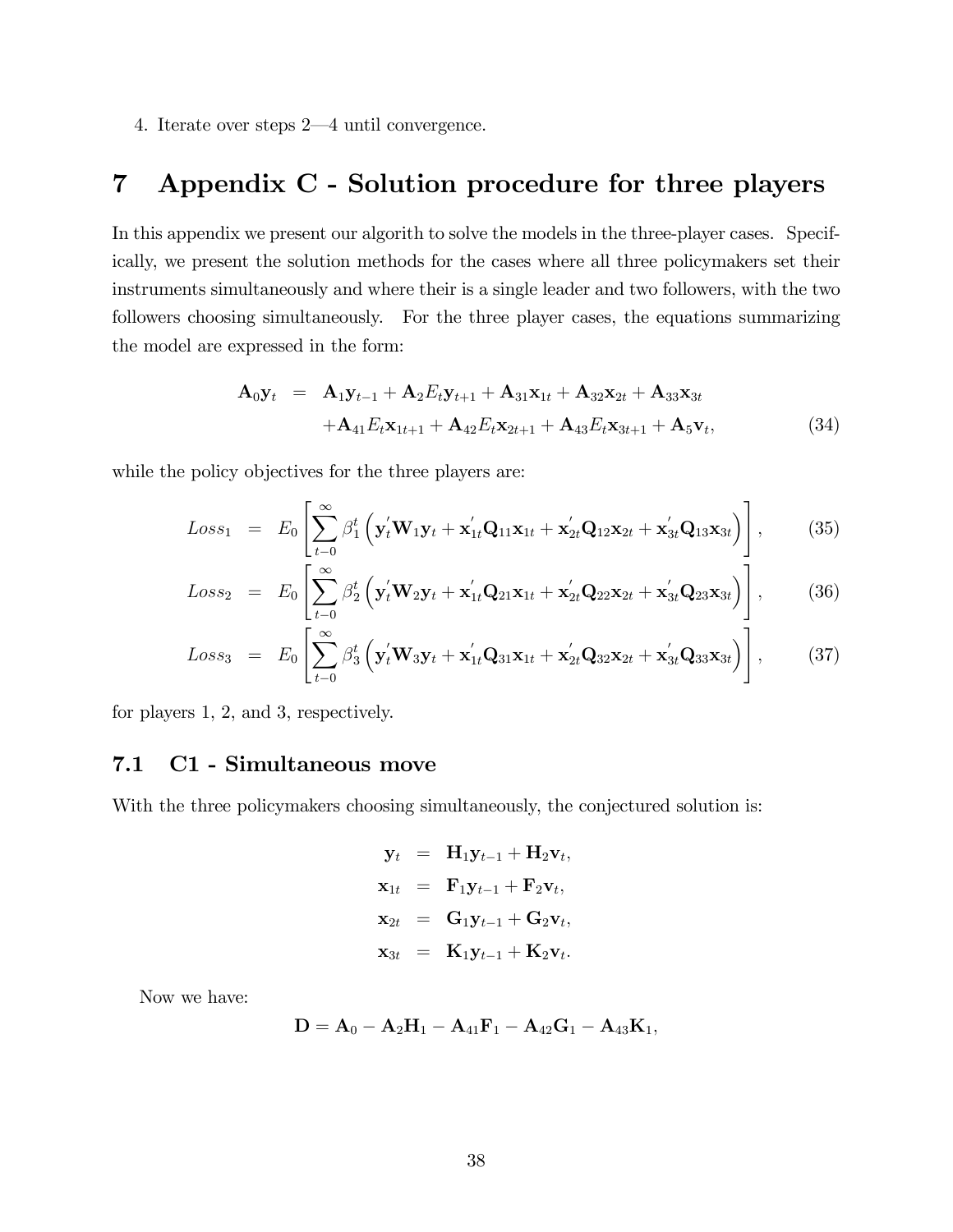$$
P_1 = W_1 + \beta \left( H_1' P_1 H_1 + F_1' Q_{11} F_1 + G_1' Q_{12} G_1 + K_1' Q_{13} K_1 \right),
$$
  
\n
$$
P_2 = W_2 + \beta \left( H_1' P_2 H_1 + F_1' Q_{21} F_1 + G_1' Q_{22} G_1 + K_1' Q_{23} K_1 \right),
$$
  
\n
$$
P_3 = W_3 + \beta \left( H_1' P_3 H_1 + F_1' Q_{31} F_1 + G_1' Q_{32} G_1 + K_1' Q_{33} K_1 \right),
$$
  
\n
$$
d_1 = \frac{\beta}{1 - \beta} tr \left[ \left( H_2' P_1 H_2 + F_2' Q_{11} F_2 + G_2' Q_{12} G_2 + K_2' Q_{13} K_2 \right) \Omega \right],
$$
  
\n
$$
d_2 = \frac{\beta}{1 - \beta} tr \left[ \left( H_2' P_2 H_2 + F_2' Q_{21} F_2 + G_2' Q_{22} G_2 + K_2' Q_{23} K_2 \right) \Omega \right],
$$
  
\n
$$
d_3 = \frac{\beta}{1 - \beta} tr \left[ \left( H_2' P_3 H_2 + F_2' Q_{31} F_2 + G_2' Q_{32} G_2 + K_2' Q_{33} K_2 \right) \Omega \right],
$$

and the derivatives of the three loss functions are:

$$
\begin{array}{rcl}\frac{\partial Loss_1}{\partial \mathbf{x}_{1t}} & = & \mathbf{A}_{31}' \mathbf{D}^{-1'} \mathbf{P}_1 \mathbf{D}^{-1} \left( \mathbf{A}_1 \mathbf{y}_{t-1} + \mathbf{A}_{31} \mathbf{x}_{1t} + \mathbf{A}_{32} \mathbf{x}_{2t} + \mathbf{A}_{33} \mathbf{x}_{3t} + \mathbf{A}_5 \mathbf{v}_t \right) + \mathbf{Q}_{11} \mathbf{x}_{1t} = \mathbf{0},\\ \frac{\partial Loss_2}{\partial \mathbf{x}_{2t}} & = & \mathbf{A}_{32}' \mathbf{D}^{-1'} \mathbf{P}_2 \mathbf{D}^{-1} \left( \mathbf{A}_1 \mathbf{y}_{t-1} + \mathbf{A}_{31} \mathbf{x}_{1t} + \mathbf{A}_{32} \mathbf{x}_{2t} + \mathbf{A}_{33} \mathbf{x}_{3t} + \mathbf{A}_5 \mathbf{v}_t \right) + \mathbf{Q}_{22} \mathbf{x}_{2t} = \mathbf{0},\\ \frac{\partial Loss_3}{\partial \mathbf{x}_{3t}} & = & \mathbf{A}_{33}' \mathbf{D}^{-1'} \mathbf{P}_3 \mathbf{D}^{-1} \left( \mathbf{A}_1 \mathbf{y}_{t-1} + \mathbf{A}_{31} \mathbf{x}_{1t} + \mathbf{A}_{32} \mathbf{x}_{2t} + \mathbf{A}_{33} \mathbf{x}_{3t} + \mathbf{A}_5 \mathbf{v}_t \right) + \mathbf{Q}_{33} \mathbf{x}_{3t} = \mathbf{0}.\end{array}
$$

It follows that the updating equations are:

$$
\begin{array}{lll} \mathbf{F}_1&=&-\left(\mathbf{Q}_{11}+\mathbf{A}_{31}^{'}\mathbf{D}^{-1'}\mathbf{P}_1\mathbf{D}^{-1}\mathbf{A}_{31}\right)^{-1}\mathbf{A}_{31}^{'}\mathbf{D}^{-1'}\mathbf{P}_1\mathbf{D}^{-1}\left(\mathbf{A}_1+\mathbf{A}_{32}\mathbf{G}_1+\mathbf{A}_{33}\mathbf{K}_1\right),\\ \mathbf{F}_2&=&-\left(\mathbf{Q}_{11}+\mathbf{A}_{31}^{'}\mathbf{D}^{-1'}\mathbf{P}_1\mathbf{D}^{-1}\mathbf{A}_{31}\right)^{-1}\mathbf{A}_{31}^{'}\mathbf{D}^{-1'}\mathbf{P}_1\mathbf{D}^{-1}\left(\mathbf{A}_5+\mathbf{A}_{32}\mathbf{G}_2+\mathbf{A}_{33}\mathbf{K}_2\right),\\ \mathbf{G}_1&=&-\left(\mathbf{Q}_{22}+\mathbf{A}_{32}^{'}\mathbf{D}^{-1'}\mathbf{P}_2\mathbf{D}^{-1}\mathbf{A}_{32}\right)^{-1}\mathbf{A}_{32}^{'}\mathbf{D}^{-1'}\mathbf{P}_2\mathbf{D}^{-1}\left(\mathbf{A}_1+\mathbf{A}_{31}\mathbf{F}_1+\mathbf{A}_{33}\mathbf{K}_1\right),\\ \mathbf{G}_2&=&-\left(\mathbf{Q}_{22}+\mathbf{A}_{32}^{'}\mathbf{D}^{-1'}\mathbf{P}_2\mathbf{D}^{-1}\mathbf{A}_{32}\right)^{-1}\mathbf{A}_{32}^{'}\mathbf{D}^{-1'}\mathbf{P}_2\mathbf{D}^{-1}\left(\mathbf{A}_5+\mathbf{A}_{31}\mathbf{F}_2+\mathbf{A}_{33}\mathbf{K}_2\right),\\ \mathbf{K}_1&=&-\left(\mathbf{Q}_{33}+\mathbf{A}_{33}^{'}\mathbf{D}^{-1'}\mathbf{P}_3\mathbf{D}^{-1}\mathbf{A}_{33}\right)^{-1}\mathbf{A}_{33}^{'}\mathbf{D}^{-1'}\mathbf{P}_3\mathbf{D}^{-1}\left(\mathbf{A}_1+\mathbf{A}_{31}\mathbf{F}_1+\mathbf{A}_{32}\mathbf{G}_1\right),\\ \mathbf{K}_2&=&-\left(\mathbf{Q}_{33}+\math
$$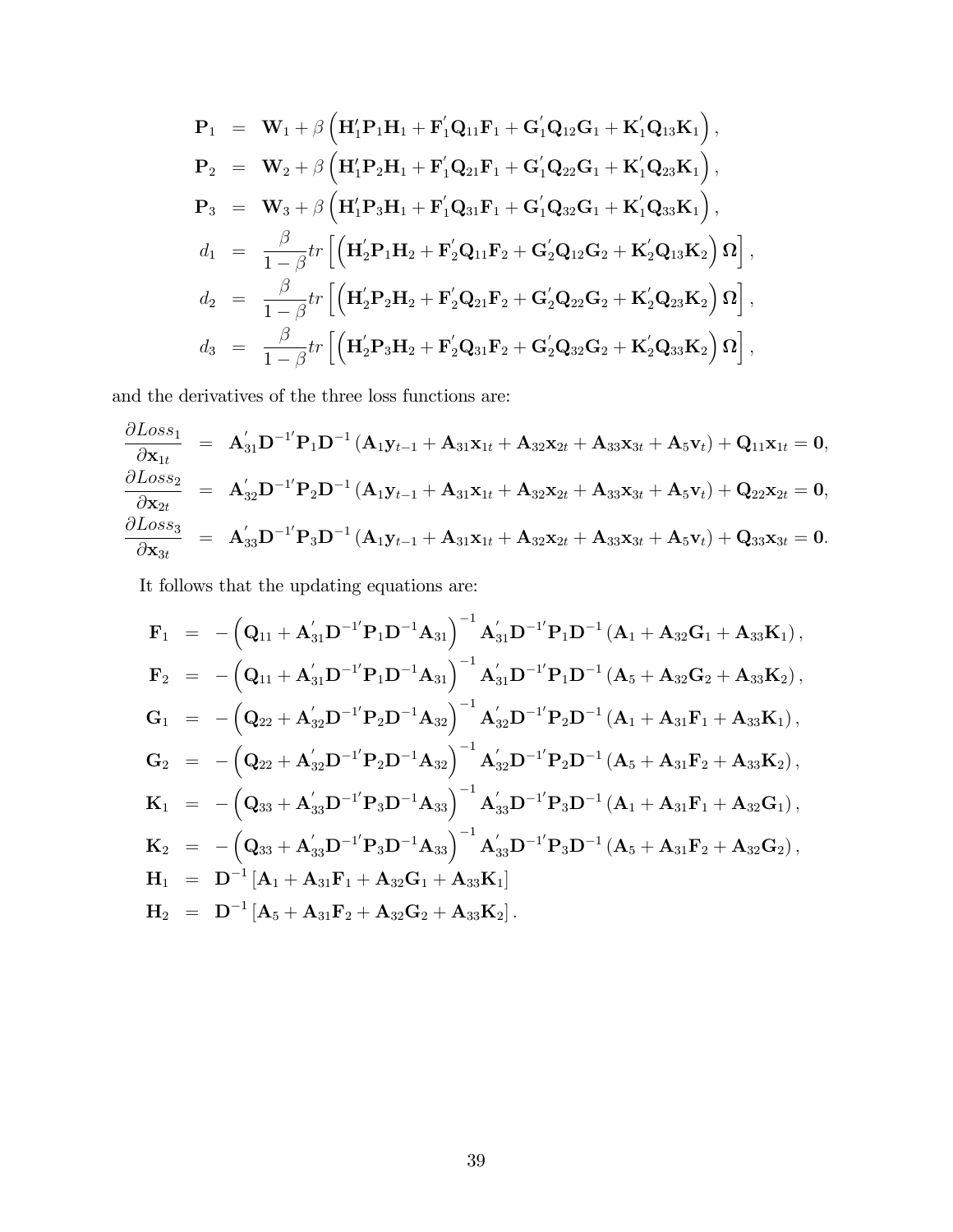# 7.2 C2 - One leader and two followers

For this case we will assume that player one is the leader and players two and three are the followers; the two followers choose simultaneously. The conjectured solution is:

$$
\mathbf{y}_t = \mathbf{H}_1 \mathbf{y}_{t-1} + \mathbf{H}_2 \mathbf{v}_t, \n\mathbf{x}_{1t} = \mathbf{F}_1 \mathbf{y}_{t-1} + \mathbf{F}_2 \mathbf{v}_t, \n\mathbf{x}_{2t} = \mathbf{G}_1 \mathbf{y}_{t-1} + \mathbf{G}_2 \mathbf{v}_t + \mathbf{L}_{21} \mathbf{x}_{1t}, \n\mathbf{x}_{3t} = \mathbf{K}_1 \mathbf{y}_{t-1} + \mathbf{K}_2 \mathbf{v}_t + \mathbf{L}_{31} \mathbf{x}_{1t}.
$$

Now we have:

$$
D = A_0 - A_2H_1 - A_{41}F_1 - A_{42}(G_1 + L_{21}F_1) - A_{43}(K_1 + L_{31}F_1),
$$

$$
P_{1} = W_{1} + \beta \left( H_{1}'P_{1}H_{1} + F_{1}'Q_{11}F_{1} + (G_{1} + L_{21}F_{1})'Q_{12}(G_{1} + L_{21}F_{1}) \right),
$$
\n
$$
P_{2} = W_{2} + \beta \left( H_{1}'P_{2}H_{1} + F_{1}'Q_{21}F_{1} + (G_{1} + L_{21}F_{1})'Q_{22}(G_{1} + L_{21}F_{1}) \right),
$$
\n
$$
P_{3} = W_{3} + \beta \left( H_{1}'P_{3}H_{1} + F_{1}'Q_{21}F_{1} + (G_{1} + L_{21}F_{1})'Q_{22}(G_{1} + L_{21}F_{1}) \right),
$$
\n
$$
P_{4} = W_{3} + \beta \left( H_{1}'P_{3}H_{1} + F_{1}'Q_{31}F_{1} + (G_{1} + L_{21}F_{1})'Q_{32}(G_{1} + L_{21}F_{1}) \right),
$$
\n
$$
d_{1} = \frac{\beta}{1-\beta}tr \left[ \left( H_{2}'P_{1}H_{2} + F_{2}'Q_{11}F_{2} + (G_{2} + L_{21}F_{2})'Q_{12}(G_{2} + L_{21}F_{2}) \right) \Omega \right],
$$
\n
$$
d_{2} = \frac{\beta}{1-\beta}tr \left[ \left( H_{2}'P_{2}H_{2} + F_{2}'Q_{21}F_{2} + (G_{2} + L_{21}F_{2})'Q_{12}(G_{2} + L_{21}F_{2}) \right) \Omega \right],
$$
\n
$$
d_{3} = \frac{\beta}{1-\beta}tr \left[ \left( H_{2}'P_{2}H_{2} + F_{2}'Q_{21}F_{2} + (G_{2} + L_{21}F_{2})'Q_{22}(G_{2} + L_{21}F_{2}) \right) \Omega \right],
$$
\n
$$
d_{4} = \frac{\beta}{1-\beta}tr \left[ \left( H_{2}'P_{3}H_{2} + F_{2}'Q_{31}F_{2} + (G_{2} + L_{21}F_{2})'Q_{32}(G_{2} + L_{21}F_{2}) \right) \Omega \right],
$$
\n<

and the derivatives of the loss functions are:

$$
\begin{array}{rcl} \frac{\partial Loss_1}{\partial \mathbf{x}_{1t}} & = & \left( \mathbf{A}_{31} + \mathbf{A}_{32} \mathbf{L}_{21} + \mathbf{A}_{33} \mathbf{L}_{31} \right)' \mathbf{D}^{-1'} \mathbf{P}_1 \mathbf{y}_t + \mathbf{Q}_{11} \mathbf{x}_{1t} + \mathbf{L}_{21}' \mathbf{Q}_{12} \mathbf{x}_{2t} + \mathbf{L}_{31}' \mathbf{Q}_{13} \mathbf{x}_{3t} = \mathbf{0}, \\ \frac{\partial Loss_2}{\partial \mathbf{x}_{2t}} & = & \mathbf{A}_{32}' \mathbf{D}^{-1'} \mathbf{P}_2 \mathbf{y}_t + \mathbf{Q}_{22} \mathbf{x}_{2t} = \mathbf{0}, \\ \frac{\partial Loss_3}{\partial \mathbf{x}_{3t}} & = & \mathbf{A}_{33}' \mathbf{D}^{-1'} \mathbf{P}_3 \mathbf{y}_t + \mathbf{Q}_{33} \mathbf{x}_{3t} = \mathbf{0}. \end{array}
$$